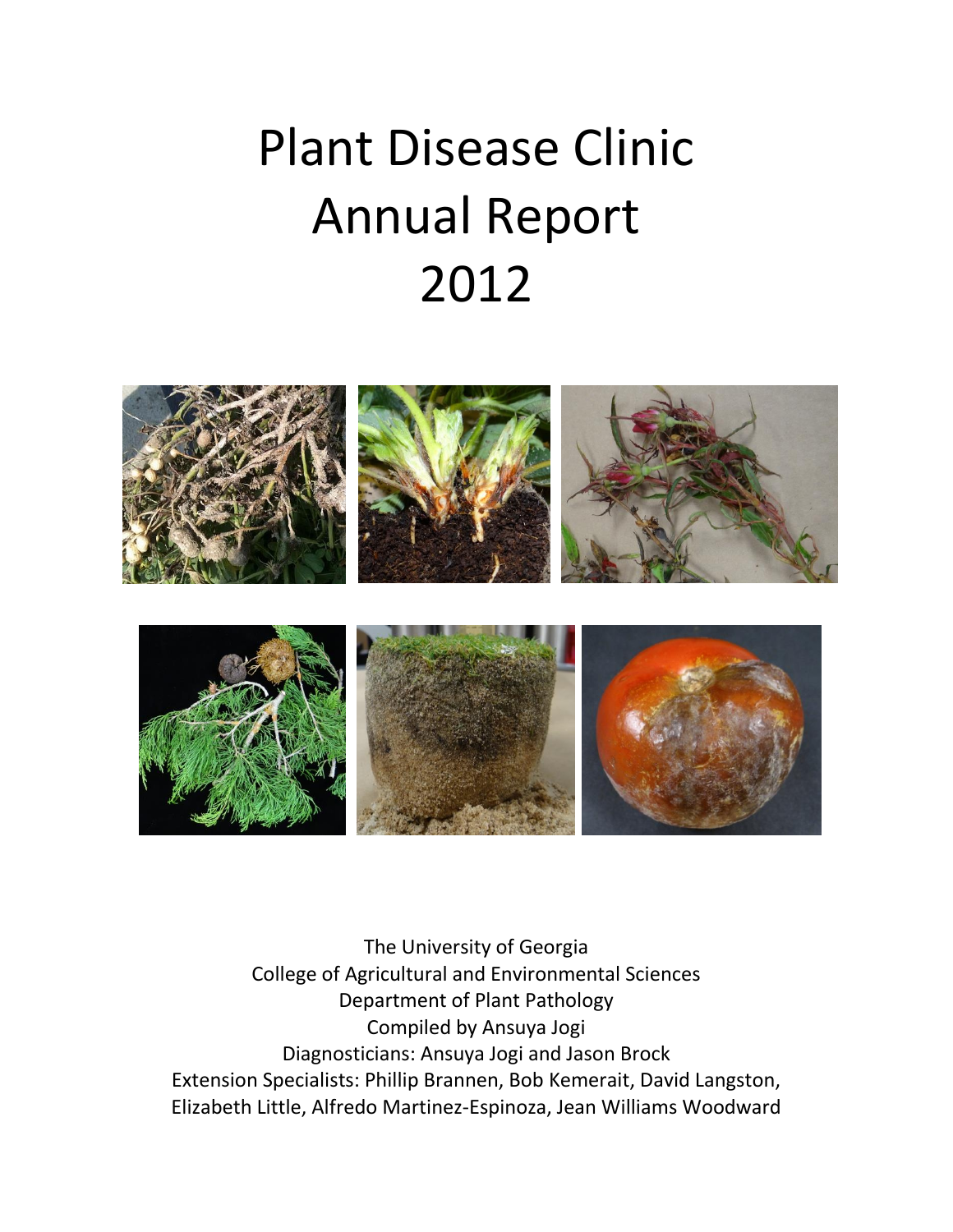#### **2012 PLANT DISEASE CLINICS ANNUAL SUMMARY**

Extension Plant Pathology maintains plant disease clinics at Athens and Tifton to aid county extension faculty in diagnosing and correcting disease related plant problems. Additionally, a laboratory for analysis for nematodes is maintained at Athens. The Plant Disease Clinic at Athens, operated by Ansuya Jogi, is located in Room 2405 Miller Plant Science Building. Samples analyzed in this clinic include commercial fruit, ornamentals, and turf; Christmas trees and forestry; all homeowner samples; legume forages, small grains, mushroom identification and wood rots. The Plant Disease Clinic at Tifton, operated by Jason Brock, is located in Room 116 of the Horticulture Building. Samples analyzed in this clinic include commercial samples of field crops, grain forages, pecans, and vegetables.

In 2012, 747 commercial plant samples were processed for diagnosis at Athens and 684 commercial plant samples were processed for diagnosis at Tifton. For the homeowners, 393 samples were analyzed.

Diagnoses and educational recommendations are returned to the county faculty. The clinics maintain a computerized database of samples and their diagnoses through the DDDI system.

| Crop                     | <b>Commercial Samples</b> | <b>Homeowner Samples</b> | <b>Total</b> |
|--------------------------|---------------------------|--------------------------|--------------|
| <b>Field Crops</b>       | 387                       |                          | 390          |
| <b>Fruits and Nuts</b>   | 188                       | 44                       | 232          |
| Herbaceous Ornamentals   | 100                       | 27                       | 127          |
| Miscellaneous            | 6                         | 6                        | 12           |
| <b>Trees</b>             | 28                        | 44                       | 72           |
| Turf                     | 319                       | 169                      | 488          |
| Vegetables               | 288                       | 50                       | 338          |
| <b>Woody Ornamentals</b> | 117                       | 58                       | 175          |
| Total*                   | 1433                      | 401                      | 1834         |

**CLINIC SUMMARIES: 2012 PLANT SPECIMEN DIAGNOSES**

\*The total number of diagnoses shown here is larger than the total number of samples received (shown by Monthly Sample Submission) because some samples have more than one problem or diagnosis.

The largest crop category for Commercial clinic submissions was Field Crops, followed by Turf and then Vegetables. The largest crop category for Homeowner clinic submission was Turf, followed by Woody Ornamentals and then Fruits and Nuts and Trees.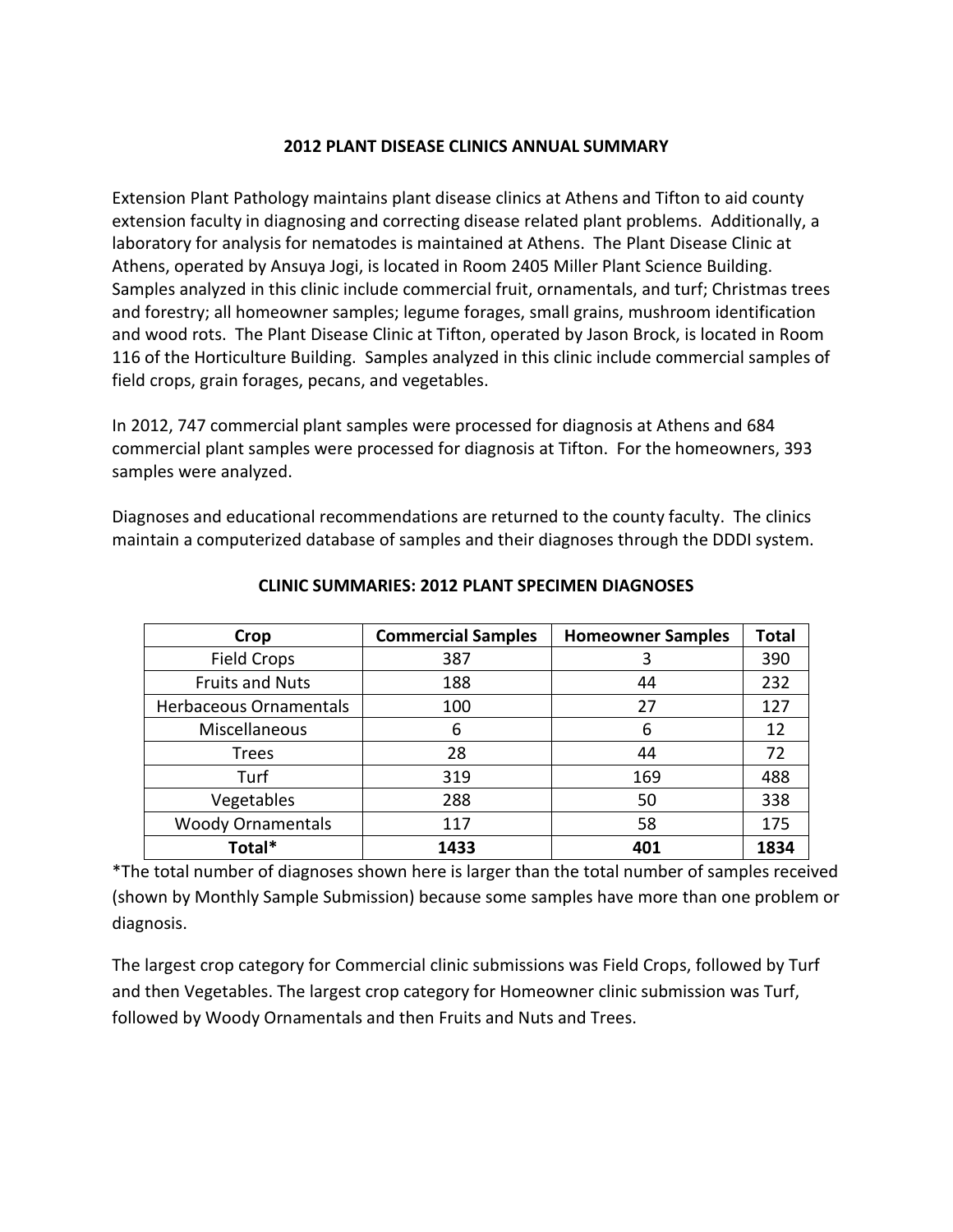| Month        | <b>Commercial Samples</b> | <b>Homeowner Samples</b> |
|--------------|---------------------------|--------------------------|
| January      | 14                        | 3                        |
| February     | 48                        | 4                        |
| March        | 71                        | 29                       |
| April        | 128                       | 42                       |
| May          | 168                       | 77                       |
| June         | 172                       | 62                       |
| July         | 132                       | 28                       |
| August       | 176                       | 32                       |
| September    | 125                       | 15                       |
| October      | 126                       | 42                       |
| November     | 42                        | 5                        |
| December     | 10                        | 3                        |
| <b>Total</b> | 1212                      | 342                      |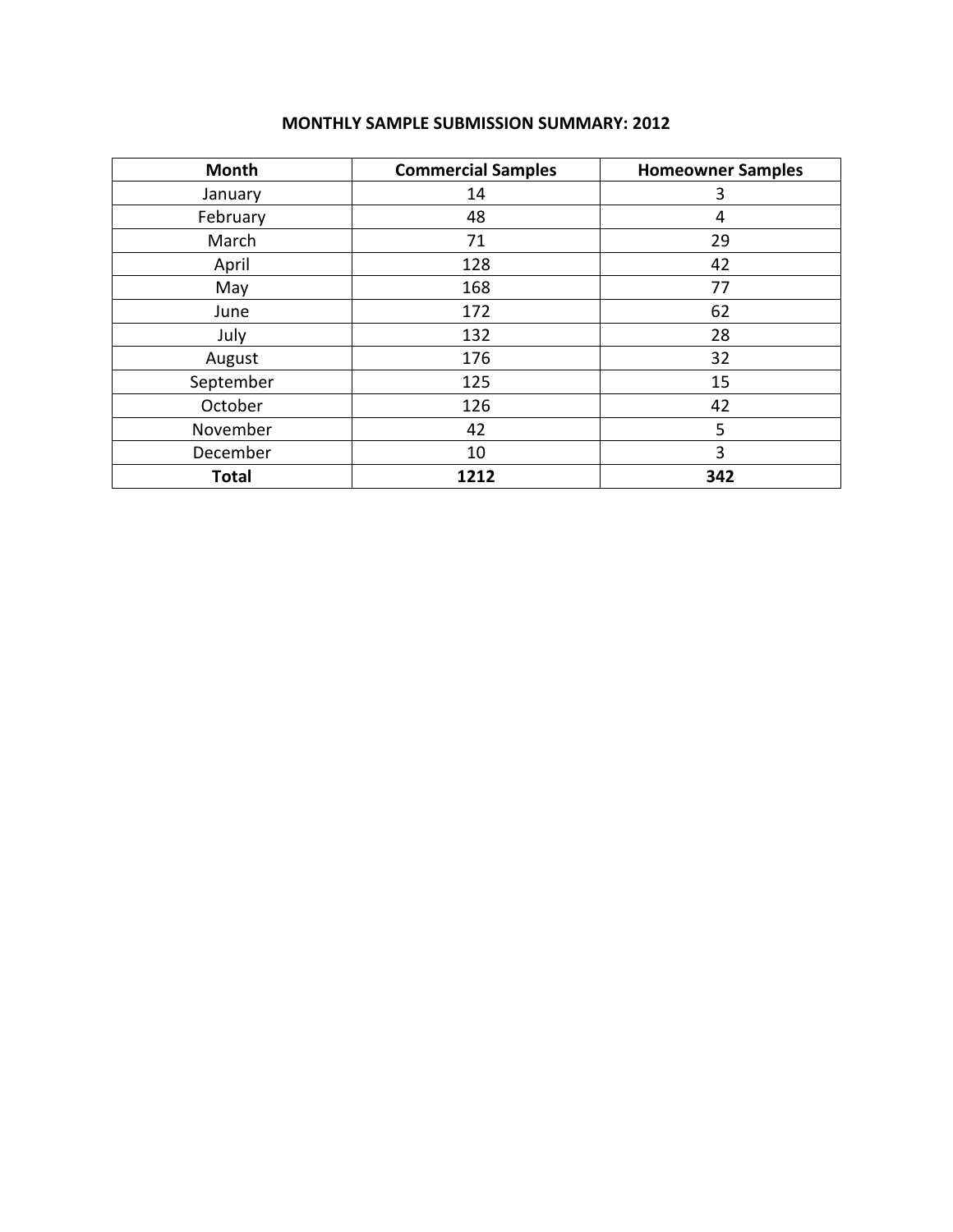| County          | Samples              | County     | Samples                 | County     | Samples                 |
|-----------------|----------------------|------------|-------------------------|------------|-------------------------|
| Appling         | 25<br>$\overline{7}$ | Effingham  | 18                      | <b>NA</b>  | 166                     |
| Atkinson        |                      | Elbert     | $\overline{2}$          | Newton     | $\overline{4}$          |
| Bacon           | 27                   | Emanuel    | 11                      | Oconee     | $\overline{\mathbf{4}}$ |
| <b>Banks</b>    | $\overline{2}$       | Evans      | 14                      | Oglethorpe | $\overline{2}$          |
| <b>Barrow</b>   | $\overline{2}$       | Fayette    | 8                       | Paulding   | 4                       |
| Bartow          | $\overline{3}$       | Floyd      | 8                       | Peach      | 12                      |
| <b>Ben Hill</b> | 6                    | Forsyth    | 8                       | Pickens    | 3                       |
| <b>Berrien</b>  | 61                   | Franklin   | $\mathbf{1}$            | Pierce     | 13                      |
| <b>Bibb</b>     | 21                   | Fulton     | 16                      | Pike       | $\mathbf{1}$            |
| <b>Brantley</b> | $\overline{4}$       | Glynn      | $\mathbf{1}$            | Polk       | $\overline{2}$          |
| <b>Brooks</b>   | 4                    | Gordon     | $\mathbf{1}$            | Pulaski    | 15                      |
| <b>Bryan</b>    | $\mathbf{1}$         | Grady      | 5                       | Putnam     | $\overline{2}$          |
| <b>Bulloch</b>  | 5                    | Greene     | $\mathbf{1}$            | Rabun      | $\mathbf{1}$            |
| <b>Burke</b>    | 3                    | Gwinnett   | 16                      | Richmond   | 17                      |
| Calhoun         | $\overline{2}$       | Habersham  | 3                       | Seminole   | 12                      |
| Camden          | $\overline{1}$       | Hall       | 3                       | Spalding   | 3                       |
| Candler         | $\overline{7}$       | Harris     | 10                      | Stephens   | $\mathbf{1}$            |
| Carroll         | 4                    | Hart       | $\mathbf{1}$            | Sumter     | 24                      |
| Catoosa         | $\mathbf{1}$         | Henry      | 5                       | Tattnall   | 4                       |
| Chatham         | 13                   | Houston    | $\mathbf{1}$            | Taylor     | 8                       |
| Cherokee        | 5                    | Irwin      | 9                       | Telfair    | 6                       |
| Clarke          | 25                   | Jackson    | $\overline{\mathbf{4}}$ | Terrell    | $\overline{4}$          |
| Clinch          | $\mathbf{1}$         | Jenkins    | $\mathbf{1}$            | Tift       | 35                      |
| Cobb            | 16                   | Johnson    | $\mathbf{1}$            | Toombs     | 8                       |
| Coffee          | 24                   | Jones      | 3                       | Treutlen   | 3                       |
| Colquitt        | 25                   | Lanier     | 13                      | Troup      | 3                       |
| Columbia        | 23                   | Laurens    | 23                      | Turner     | 12                      |
| Cook            | 20                   | Lee        | $\mathbf{1}$            | Walker     | $\mathbf{1}$            |
| Coweta          | 8                    | Lowndes    | 27                      | Walton     | 6                       |
| Crawford        | 7                    | Macon      | 26                      | Ware       | 4                       |
| Dawson          | 3                    | Madison    | 3                       | Washington | 8                       |
| Decatur         | 4                    | Marion     | 6                       | Wayne      | 10                      |
| DeKalb          | 25                   | McDuffie   | 26                      | Webster    | 10                      |
| Dodge           | 3                    | Meriwether | $\mathbf{1}$            | Wheeler    | $\overline{2}$          |
| Dooly           | 6                    | Miller     | 21                      | Wilcox     | 7                       |
| Dougherty       | 6                    | Mitchell   | $\mathbf{1}$            | Wilkes     | $\overline{2}$          |
| Douglas         | 16                   | Montgomery | 5                       | Worth      | 8                       |
| Early           | 3                    |            | 10                      |            |                         |
|                 |                      | Morgan     |                         |            |                         |
| Echols          | 3                    | Muscogee   | 10                      |            |                         |

## **DISTRIBUTION OF COMMERCIAL SAMPLES SUBMITTED BY COUNTY FOR 2012**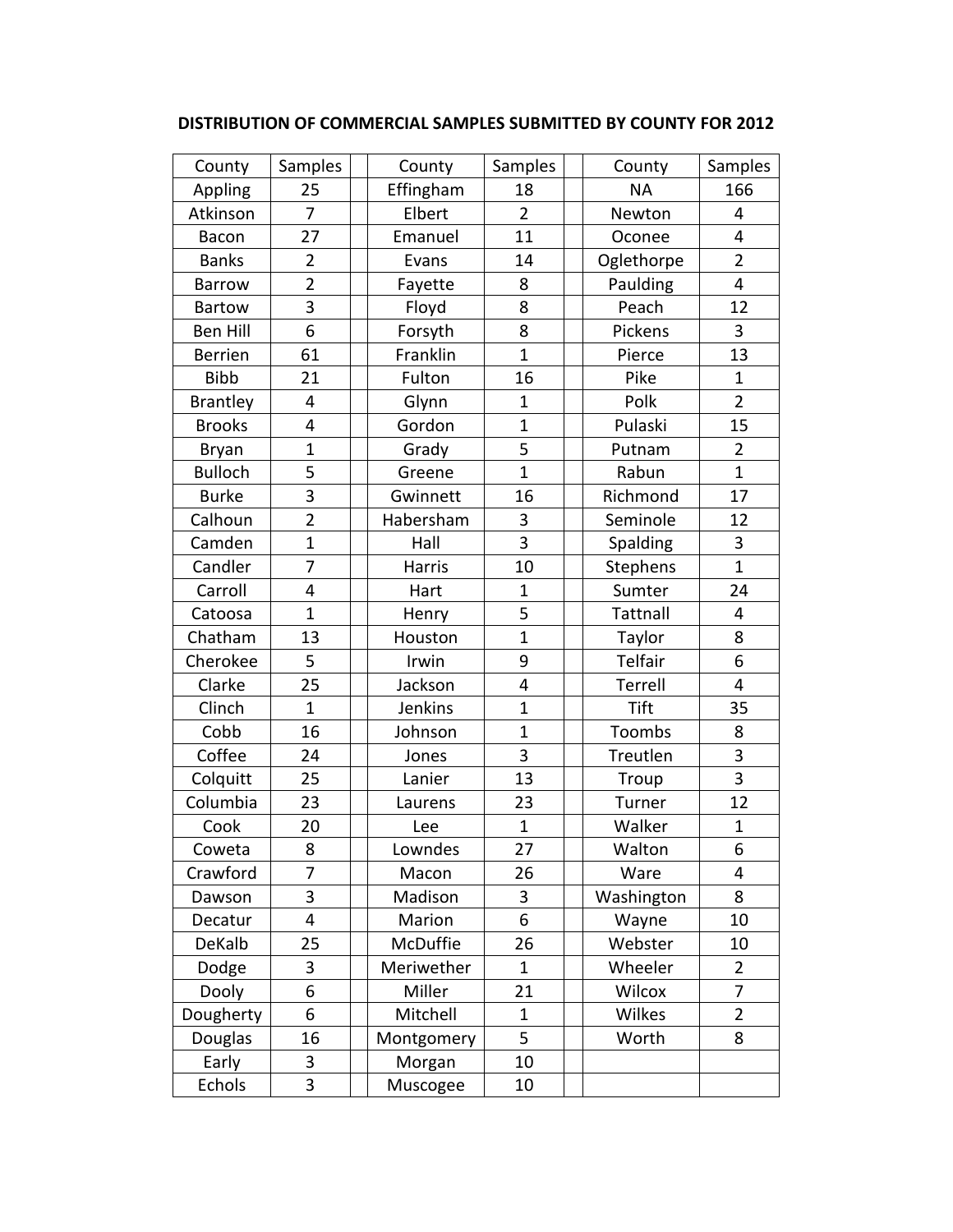## **DISTRIBUTION OF HOMEOWNER SAMPLES SUBMITTED BY COUNTY FOR 2012**

| County            | Samples        | County        | Samples        |
|-------------------|----------------|---------------|----------------|
| Appling           | 8              | Liberty       | 1              |
| <b>Ben Hill</b>   | $\mathbf{1}$   | Madison       | 5              |
| <b>Bibb</b>       | 24             | Monroe        | 12             |
| <b>Bulloch</b>    | 4              | Montgomery    | $\overline{2}$ |
| <b>Burke</b>      | $\overline{1}$ | Morgan        | 7              |
| Carroll           | 5              | Murray        | 3              |
| Chatham           | 4              | <b>NA</b>     | $\overline{1}$ |
| Cherokee          | 4              | Newton        | 9              |
| Clarke            | 19             | Oconee        | 5              |
| Cobb              | 21             | Paulding      | 4              |
| Columbia          | 4              | Pierce        | 6              |
| Coweta            | 6              | Pike          | $\overline{1}$ |
| Dade              | 4              | Rabun         | $\overline{1}$ |
| Dawson            | 4              | Richmond      | 12             |
| Decatur           | $\overline{1}$ | Rockdale      | 7              |
| DeKalb            | 4              | Spalding      | $\mathbf{1}$   |
| Dodge             | $\mathbf{1}$   | Sumter        | 5              |
| Dougherty         | 11             | <b>Thomas</b> | 5              |
| Douglas           | $\mathbf{1}$   | Union         | $\overline{2}$ |
| Elbert            | $\overline{2}$ | Unknown       | 4              |
| Fannin            | 10             | Upson         | $\mathbf{1}$   |
| Fayette           | 6              | Walton        | $\mathbf{1}$   |
| Floyd             | $\overline{1}$ | Ware          | $\overline{2}$ |
| Forsyth           | 3              | Whitfield     | 2              |
| Fulton            | 17             |               |                |
| Gordon            | 1              |               |                |
| Greene            | $\mathbf{1}$   |               |                |
| Gwinnett          | 8              |               |                |
| Hall              | 1              |               |                |
| Harris            | $\overline{2}$ |               |                |
| Henry             | 22             |               |                |
| Jackson           | 9              |               |                |
| Jasper            | 5              |               |                |
| <b>Jeff Davis</b> | $\overline{2}$ |               |                |
| Jefferson         | 3              |               |                |
| Jenkins           | $\overline{1}$ |               |                |
| Jones             | 4              |               |                |
| Laurens           | 10             |               |                |
| Lee               | 7              |               |                |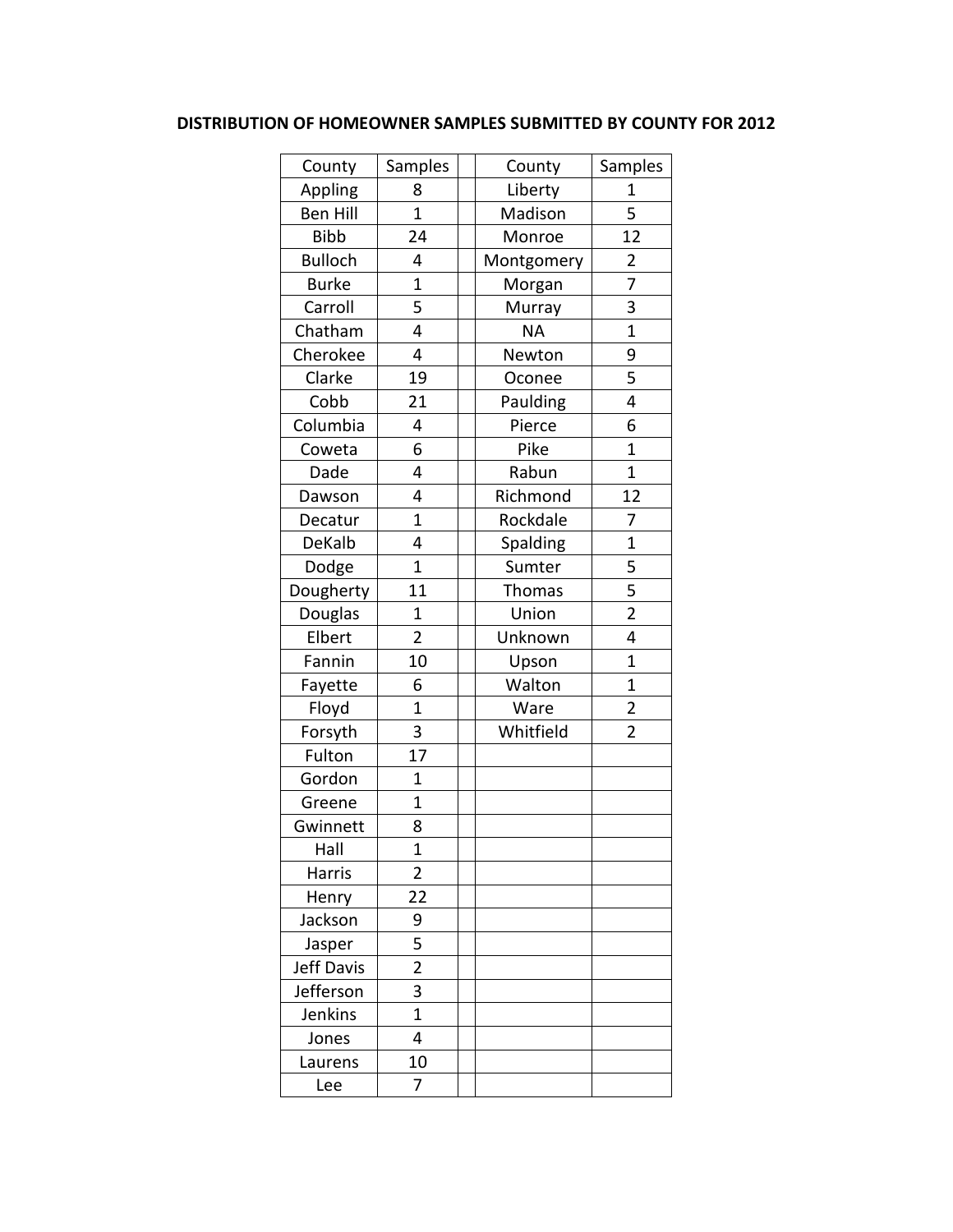#### **CROP SUMMARIES**

The following sections contain summaries of diagnosed samples by crop category. **C:** Commercial

**H:** Homeowner

# **FIELD CROPS**

# (Total Diagnoses 390: C=387; H=3)

| <b>HOST</b>       | <b>DISEASE</b>                  | <b>CAUSAL ORGANISM</b>    | $\mathsf{C}$   | н              |
|-------------------|---------------------------------|---------------------------|----------------|----------------|
| Alfalfa           | Leptosphaerulina Leaf Spot      | Leptosphaerulina sp./spp. | $\mathbf{1}$   | 0              |
| $C = 1$           |                                 |                           |                |                |
| $H = 0$           |                                 |                           |                |                |
| Annual            | Environmental Stress; Problem   | Abiotic disorder          | $\mathbf{1}$   | $\mathbf 0$    |
| Ryegrass          |                                 |                           |                |                |
| $C = 1$           |                                 |                           |                |                |
| $H = 0$           |                                 |                           |                |                |
| <b>Bahiagrass</b> | No Pathogen Found               | No Pathogen Found         | $\mathbf{1}$   | $\mathbf 0$    |
| $C = 1$           |                                 |                           |                |                |
| $H = 0$           |                                 |                           |                |                |
| <b>Barley</b>     | Spot Blotch                     | Cochliobolus sp./spp.     | $\mathbf{1}$   | $\overline{0}$ |
| $C = 1$           |                                 |                           |                |                |
| $H = 0$           |                                 |                           |                |                |
| Bermudagrass      | Helminthosporium Leaf Spot      | Cochliobolus (Bipolaris)  | $\overline{2}$ | 0              |
| $C = 9$           |                                 | cynodontis                |                |                |
| $H = 0$           | Pink Snow Mold; Fusarium Patch  | Monographella             | $\mathbf{1}$   | $\mathbf 0$    |
|                   |                                 | (Microdochium) nivalis    |                |                |
|                   |                                 | (nivale)                  |                |                |
|                   | Root Decline of Warm Season     | Gaeumannomyces            | $\mathbf{1}$   | $\mathbf 0$    |
|                   | Grasses                         | graminis                  |                |                |
|                   | Leaf Rust; rust                 | Puccinia sp./spp.         | $\overline{2}$ | $\mathbf 0$    |
|                   | <b>Insect Damage</b>            | Unidentified Insect       | $\mathbf{1}$   | $\mathbf 0$    |
|                   | No Pathogen Found               | No Pathogen Found         | $\mathbf{1}$   | $\mathbf 0$    |
|                   |                                 | Bipolaris sp./spp.        | $\mathbf{1}$   | 0              |
| Clover            | Sclerotinia Stem/ Crown or Root | Sclerotinia trifoliorum   | $\mathbf{1}$   | $\mathbf 0$    |
| $C = 1$           | Rot                             |                           |                |                |
| $H = 0$           |                                 |                           |                |                |
| Common            | Powdery Mildew                  | Erysiphe sp./spp.         | $\overline{2}$ | 0              |
| Wheat             | <b>Fusarium Stem Rot</b>        | Fusarium sp./spp.         | $\mathbf{1}$   | $\mathbf 0$    |
| $C = 20$          | Rhizoctonia Root; Crown Rot     | Rhizoctonia sp./spp.      | $\mathbf{1}$   | 0              |
| $H = 0$           | Not Pathogen; Saprophyte        | Secondary Agents;         | $\mathbf{1}$   | $\mathbf 0$    |
|                   |                                 | Saprophytes; Unspecif.    |                |                |
|                   | <b>Hessian Fly</b>              | Mayetiola destructor      | $\mathbf{1}$   | $\mathbf 0$    |
|                   | Environmental Stress; Problem   | Abiotic disorder          | $\mathbf{1}$   | $\mathbf 0$    |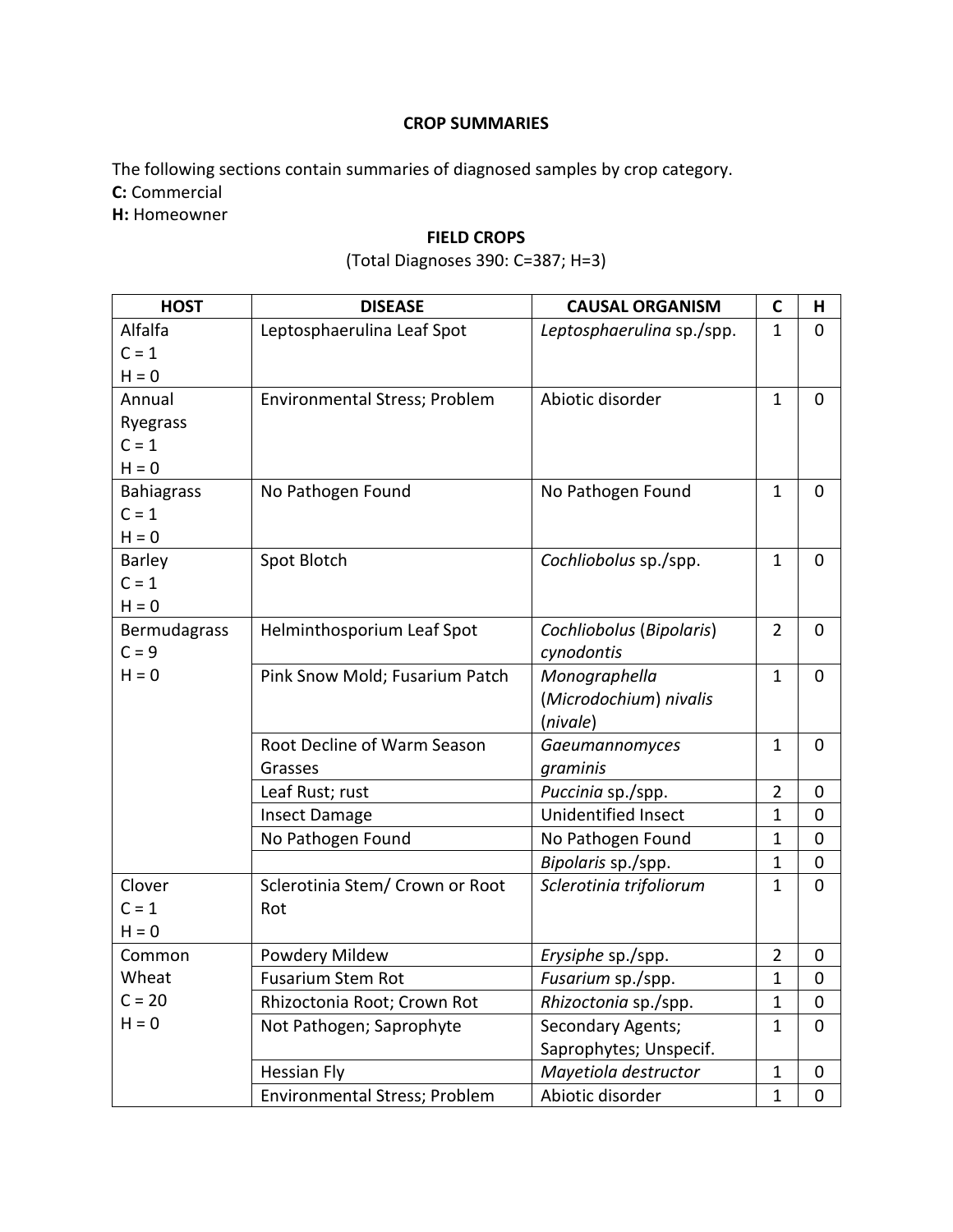|             | Pythium Root and/or Crown Rot   | Pythium sp./spp.                 | $\mathbf{1}$   | $\mathbf 0$      |
|-------------|---------------------------------|----------------------------------|----------------|------------------|
|             | Leaf Rust; rust                 | Puccinia sp./spp.                | 1              | $\mathbf 0$      |
|             | Tan Spot; Yellow Leaf Spot      | Pyrenophora (ana.                | 1              | $\mathbf 0$      |
|             |                                 | Drechslera) tritici-repentis     |                |                  |
|             | <b>Insufficient Sample</b>      | <b>Identification Analysis</b>   | $\overline{2}$ | $\mathbf 0$      |
|             | No Pathogen Found               | No Pathogen Found                | 6              | $\boldsymbol{0}$ |
|             |                                 | Fusarium sp./spp.                | $\mathbf{1}$   | $\mathbf 0$      |
|             |                                 | Wheat Soil-borne Mosaic          | $\mathbf{1}$   | $\mathbf 0$      |
|             |                                 | Virus (WSBMV)                    |                |                  |
| Corn        | Southern Leaf Blight            | Cochliobolus (ana.               | $\overline{3}$ | $\mathbf 0$      |
| $C = 88$    |                                 | <b>Bipolaris) heterostrophus</b> |                |                  |
| $H = 0$     |                                 | (maydis)                         |                |                  |
|             | Unknown                         | General                          | 10             | $\mathbf 0$      |
|             | <b>Charcoal Rot</b>             | Macrophomina                     | $\mathbf{1}$   | $\mathbf 0$      |
|             |                                 | phaseolina                       |                |                  |
|             | <b>Fusarium Ear Rot</b>         | Fusarium sp./spp.                | $\overline{2}$ | $\mathbf 0$      |
|             | <b>Fusarium Stem Rot</b>        | Fusarium sp./spp.                | $\overline{2}$ | $\mathbf 0$      |
|             | Rhizoctonia Root; Crown Rot     | Rhizoctonia sp./spp.             | 1              | $\mathbf 0$      |
|             | <b>Common Corn Rust</b>         | Puccinia sorghi                  | 9              | $\mathbf 0$      |
|             | Smut                            | Ustilago sp./spp.                | 5              | $\mathbf 0$      |
|             | Chemical Injury                 | Abiotic disorder                 | 11             | $\mathbf 0$      |
|             | <b>Genetic Disorders</b>        | Abiotic disorder                 | $\mathbf{1}$   | $\mathbf 0$      |
|             | Corn Eyespot                    | Kabatiella (Aureobasidium)       | $\mathbf{1}$   | $\mathbf 0$      |
|             |                                 | zeae                             |                |                  |
|             | Northern Corn Leaf Blight; Leaf | Setosphaeria (Exserohilum)       | 16             | $\mathbf 0$      |
|             | Spot                            | turcica (turcicum)               |                |                  |
|             | Southern Corn Rust              | Puccinia polysora                | 9              | $\mathbf 0$      |
|             | No Pathogen Found               | No Pathogen Found                | 10             | $\mathbf 0$      |
|             |                                 | Abiotic disorder                 | 6              | $\mathbf 0$      |
|             |                                 | Complex of Biotic; Abiotic       | $\mathbf{1}$   | $\mathbf 0$      |
|             |                                 | Factors                          |                |                  |
| Corn (Seed) | Unknown                         | General                          | $\mathbf{1}$   | $\mathbf 0$      |
| $C = 6$     | Smut                            | Ustilago sp./spp.                | $\mathbf{1}$   | $\mathbf 0$      |
| $H = 0$     | Northern Corn Leaf Blight; Leaf | Setosphaeria (Exserohilum)       | $\overline{2}$ | $\mathbf 0$      |
|             | Spot                            | turcica (turcicum)               |                |                  |
|             | Southern Corn Rust              | Puccinia polysora                | $\mathbf{1}$   | 0                |
|             | No Pathogen Found               | No Pathogen Found                | 1              | $\mathbf 0$      |
| Cotton      | Cotton Boll Rot; Seedling Bl't  | Colletotrichum indicum           | $\overline{2}$ | $\mathbf 0$      |
| $C = 79$    | Ascochyta Blight                | Ascochyta gossypii               | 1              | $\mathbf 0$      |
| $H = 0$     | <b>Fusarium Wilt</b>            | Fusarium oxysporum               | $\overline{2}$ | $\boldsymbol{0}$ |
|             | Unknown                         | General                          | 13             | $\mathbf 0$      |
|             | <b>Cotton Boll Rot</b>          | Botryosphaeria (Diplodia)        | 5              | $\mathbf 0$      |
|             |                                 | rhodina (natalensis)             |                |                  |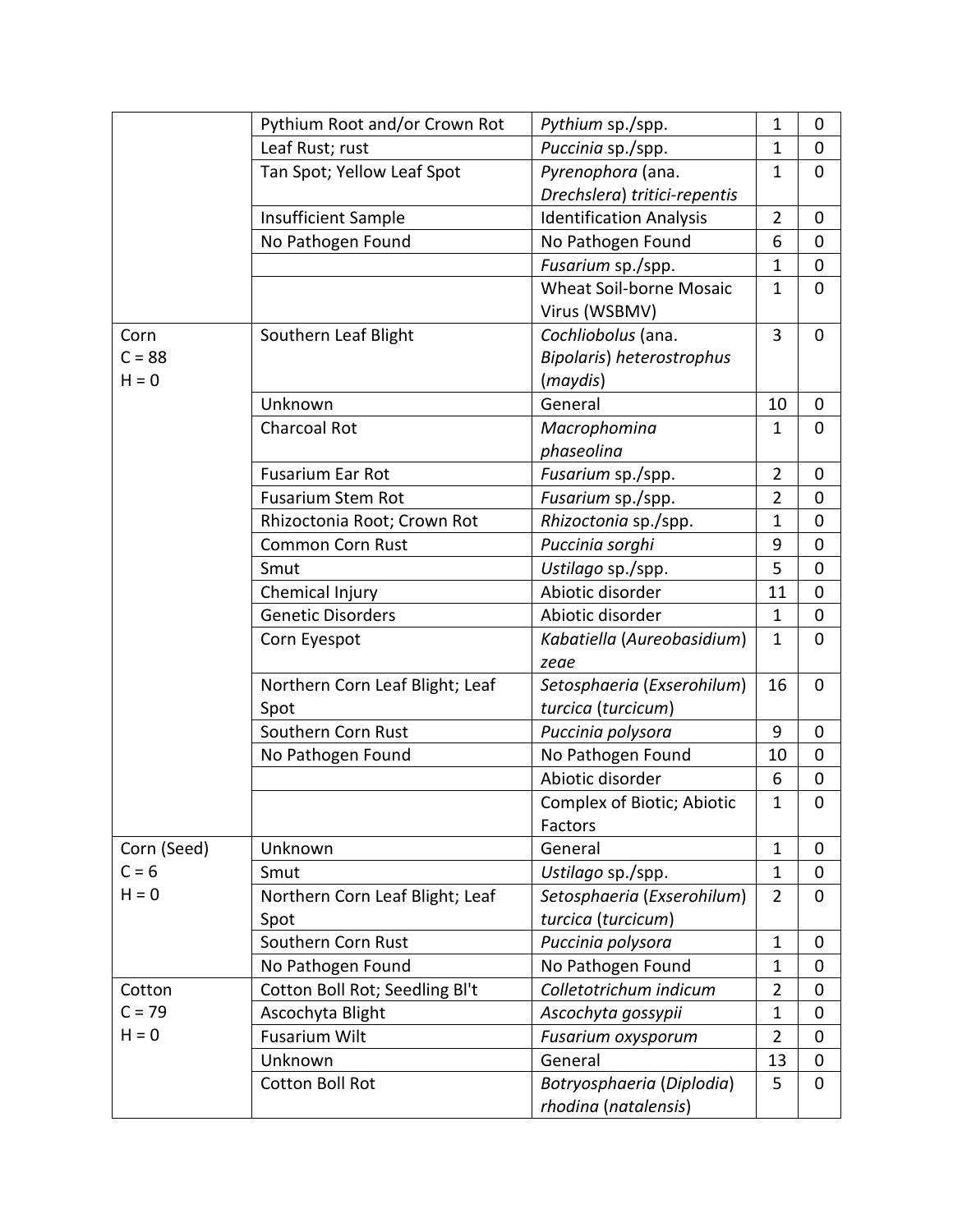|               | <b>Charcoal Rot</b>                                | Macrophomina                          | $\mathbf{1}$   | 0              |
|---------------|----------------------------------------------------|---------------------------------------|----------------|----------------|
|               |                                                    | phaseolina                            |                |                |
|               | Alternaria Leaf Spot                               | Alternaria sp./spp.                   | 3              | $\overline{0}$ |
|               | Cercospora Leaf Spot                               | Cercospora sp./spp.                   | 6              | 0              |
|               | Corynespora Leaf Spot                              | Corynespora sp./spp.                  | 5              | $\mathbf 0$    |
|               | Corynespora Leaf Spot                              | Corynespora cassiicola                | 12             | 0              |
|               | <b>Stemphylium Leaf Spot</b>                       | Stemphylium sp./spp.                  | 16             | $\mathbf 0$    |
|               | Chemical Injury                                    | Abiotic disorder                      | $\mathbf{1}$   | $\mathbf 0$    |
|               | <b>Nutritional Deficiency</b>                      | Abiotic disorder                      | $\mathbf{1}$   | $\overline{0}$ |
|               | <b>Boll Rot</b>                                    | Various fungi                         | $\mathbf{1}$   | $\mathbf 0$    |
|               | No Pathogen Found                                  | No Pathogen Found                     | $\overline{7}$ | $\mathbf 0$    |
|               |                                                    | Unknown Agent                         | $\overline{2}$ | $\mathbf 0$    |
|               |                                                    | Unknown cause                         | $\mathbf{1}$   | $\mathbf 0$    |
| Grain Sorghum | Anthracnose                                        | Colletotrichum                        | $\mathbf{1}$   | $\mathbf 0$    |
| $C = 4$       |                                                    | graminicola                           |                |                |
| $H = 0$       | <b>Charcoal Rot</b>                                | Macrophomina                          | $\mathbf{1}$   | $\mathbf 0$    |
|               |                                                    | phaseolina                            |                |                |
|               | <b>Fusarium Stem Rot</b>                           | Fusarium sp./spp.                     | $\mathbf{1}$   | 0              |
|               |                                                    |                                       | $\mathbf{1}$   | $\overline{0}$ |
| Oats          | No Pathogen Found<br>Environmental Stress; Problem | No Pathogen Found<br>Abiotic disorder | $\overline{2}$ | $\mathbf 0$    |
| $C = 5$       |                                                    |                                       |                |                |
| $H = 0$       | <b>Helminthosporium Diseases</b>                   | Pyrenophora (ana.                     | 1              | $\mathbf 0$    |
|               |                                                    | Drechslera) sp./spp.                  | $\overline{2}$ |                |
|               | No Pathogen Found                                  | No Pathogen Found                     |                | $\overline{0}$ |
| Peanut        | Anthracnose                                        | Glomerella sp./spp.                   | $\mathbf{1}$   | 0              |
| $C = 73$      | Rhizoctonia Blight                                 | Rhizoctonia solani                    | 1              | $\mathbf 0$    |
| $H = 0$       | Unknown                                            | General                               | 16             | $\mathbf 0$    |
|               | Cylindrocladium Black Rot                          | Cylindrocladium                       | 4              | $\mathbf 0$    |
|               |                                                    | parasiticum                           |                |                |
|               | <b>Collar Rot</b>                                  | Diplodia sp./spp.                     | $\mathbf{1}$   | $\mathbf 0$    |
|               | Aspergillus Crown Rot                              | Aspergillus niger                     | 1              | $\mathbf 0$    |
|               | Rhizoctonia Root and Stem Rot                      | Thanatephorus                         | $\overline{2}$ | $\overline{0}$ |
|               |                                                    | (Rhizoctonia) cucumeris               |                |                |
|               |                                                    | (solani)                              |                |                |
|               | Southern Stem Rot                                  | Sclerotium rolfsii                    | 4              | 0              |
|               | Rhizoctonia Stem Rot                               | Rhizoctonia sp./spp.                  | $\overline{2}$ | 0              |
|               | <b>Tomato Spotted Wilt</b>                         | <b>Tomato Spotted Wilt Virus</b>      | 3              | 0              |
|               |                                                    | (TSWV)                                |                |                |
|               | Chemical Injury                                    | Abiotic disorder                      | 5              | 0              |
|               | Unknown Abiotic Disorder                           | Abiotic disorder                      | $\overline{2}$ | $\mathbf 0$    |
|               | Anthracnose; Colletotrichum Leaf                   | Colletotrichum sp./spp.               | 1              | 0              |
|               | Spot                                               |                                       |                |                |
|               | <b>Early Leaf Spot</b>                             | Mycosphaerella (ana.                  | 8              | 0              |
|               |                                                    | Cercospora) arachidis (               |                |                |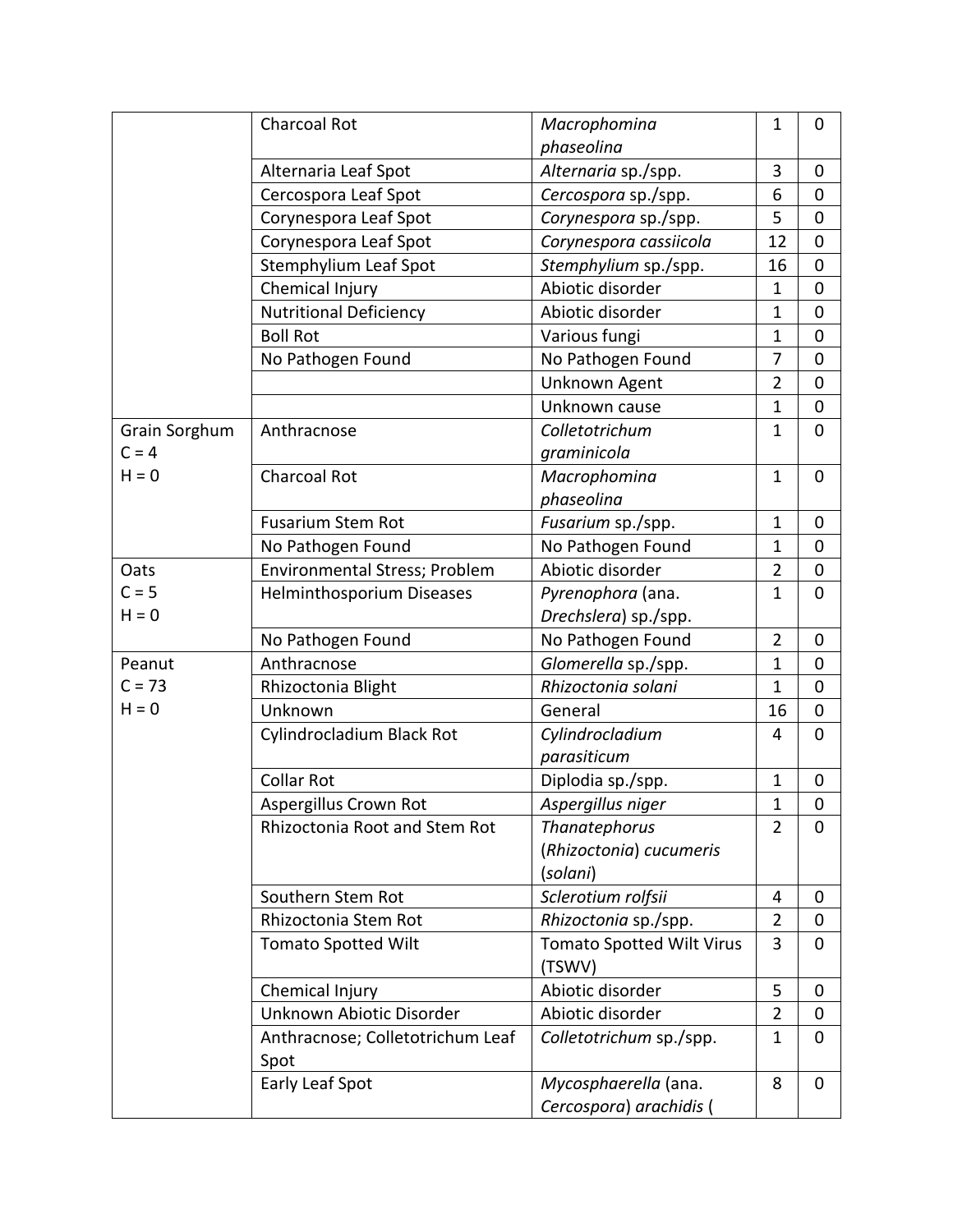|                |                                 | arachidicola)                  |                |                  |
|----------------|---------------------------------|--------------------------------|----------------|------------------|
|                | Leaf Scorch; Pepper Spot        | Leptosphaerulina               | 3              | $\mathbf 0$      |
|                |                                 | crassiasca                     |                |                  |
|                | Neocosmospora Root or Fruit Rot | Neocosmospora                  | $\mathbf 1$    | $\mathbf 0$      |
|                |                                 | vasinfecta                     |                |                  |
|                | Late Leaf Spot                  | Mycosphaerella (ana.           | $\overline{2}$ | $\overline{0}$   |
|                |                                 | Passalora) berkeleyi           |                |                  |
|                |                                 | (personata)                    |                |                  |
|                | Insufficient Sample             | <b>Identification Analysis</b> | 1              | $\boldsymbol{0}$ |
|                | No Pathogen Found               | No Pathogen Found              | 5              | $\mathbf 0$      |
|                |                                 | Aspergillus flavus             | $\overline{2}$ | $\mathbf 0$      |
|                |                                 | Lasiodiplodia                  | $\mathbf{1}$   | $\mathbf 0$      |
|                |                                 | (Botryodiplodia)               |                |                  |
|                |                                 | theobromae                     |                |                  |
|                |                                 | No Pathogen Found              | 3              | $\boldsymbol{0}$ |
|                |                                 | Unknown cause                  | $\overline{2}$ | $\mathbf 0$      |
|                | Rhizoctonia limb rot            | Rhizoctonia solani             | 1              | $\mathbf 0$      |
|                | Rhizoctonia limb rot            | Rhizoctonia solani             | 1              | $\mathbf 0$      |
| Pecan          | No Pathogen Found               | No Pathogen Found              | $\mathbf{1}$   | $\overline{0}$   |
| $C = 1$        |                                 |                                |                |                  |
| $H = 0$        |                                 |                                |                |                  |
| Ryegrass       | No Pathogen Found               | No Pathogen Found              | $\mathbf{1}$   | $\mathbf 0$      |
| $C = 1$        |                                 |                                |                |                  |
| $H = 0$        |                                 |                                |                |                  |
| Soybean        | Anthracnose                     | Glomerella sp./spp.            | 1              | 0                |
| $C = 52$       | Southern Stem Blight            | Sclerotium rolfsii             | 1              | $\mathbf 0$      |
| $H = 0$        | Soybean Bacterial Pustule       | Xanthomonas campestris         | 3              | $\mathbf 0$      |
|                | Downy Mildew                    | Peronospora sp./spp.           | 6              | $\mathbf 0$      |
|                | Soybean Downy Mildew            | Peronospora manshurica         | 4              | $\mathbf 0$      |
|                | Unknown                         | General                        | 9              | $\mathbf 0$      |
|                | Charcoal Rot                    | Macrophomina                   | $\mathbf{1}$   | $\mathbf 0$      |
|                |                                 | phaseolina                     |                |                  |
|                | Australasian Soybean Rust       | Phakopsora pachyrhizi          | 7              | $\boldsymbol{0}$ |
|                | Chemical Injury                 | Abiotic disorder               | $\mathbf{1}$   | $\mathbf 0$      |
|                | Pod and Stem Blight             | Diaporthe (Phomopsis)          | $\overline{2}$ | $\mathbf 0$      |
|                |                                 | sp./spp.                       |                |                  |
|                | No Pathogen Found               | No Pathogen Found              | 15             | $\mathbf 0$      |
|                |                                 | No Pathogen Found              | 1              | $\mathbf 0$      |
|                |                                 | Unknown cause                  | $\mathbf{1}$   | $\mathbf 0$      |
| Sunflower      | Rhizopus Head Rot               | Rhizopus sp./spp.              | $\mathbf{1}$   | $\mathbf 0$      |
| $C = 1$        |                                 |                                |                |                  |
| $H = 0$        |                                 |                                |                |                  |
| Tobacco (Flue- | Unknown                         | General                        | $\overline{2}$ | $\boldsymbol{0}$ |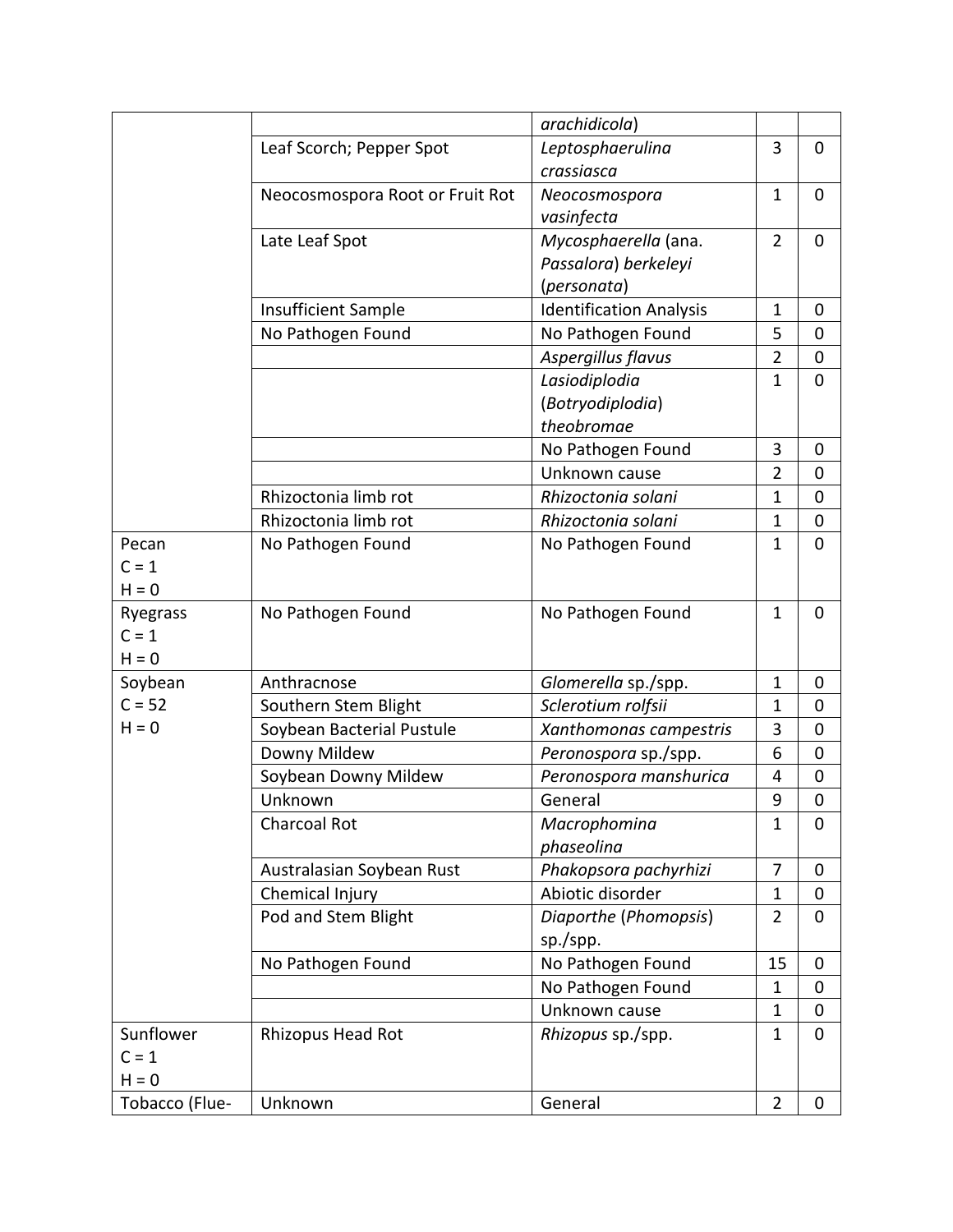| cured)                               | <b>Black Root Rot</b>                     | Thielaviopsis (Chalara)                    | $\overline{2}$ | $\overline{0}$ |
|--------------------------------------|-------------------------------------------|--------------------------------------------|----------------|----------------|
| $C = 41$                             |                                           | basicola (elegans)                         |                |                |
| $H = 0$                              | <b>Black Shank</b>                        | Phytophthora nicotianae                    | 4              | 0              |
|                                      | <b>Collar Rot</b>                         | Sclerotinia sp./spp.                       | $\mathbf{1}$   | 0              |
|                                      | Rhizoctonia Root; Crown Rot               | Rhizoctonia sp./spp.                       | $\mathbf{1}$   | $\mathbf 0$    |
|                                      | <b>Tobacco Etch</b>                       | <b>Tobacco Etch Virus (TEV)</b>            | $\overline{2}$ | $\mathbf 0$    |
|                                      | <b>Tobacco Mosaic</b>                     | <b>Tobacco Mosaic Virus</b><br>(TMV)       | 3              | $\overline{0}$ |
|                                      | <b>Tomato Spotted Wilt</b>                | <b>Tomato Spotted Wilt Virus</b><br>(TSWV) | 5              | $\overline{0}$ |
|                                      | Sclerotinia Rot                           | Sclerotinia sclerotiorum                   | $\mathbf{1}$   | 0              |
|                                      | Potato Virus Y                            | Potato Virus Y (PVY)                       | $\overline{2}$ | 0              |
|                                      | Pythium Root and/or Crown Rot             | Pythium sp./spp.                           | $\overline{2}$ | $\mathbf 0$    |
|                                      | Pythium Damping Off                       | Pythium sp./spp.                           | 5              | $\overline{0}$ |
|                                      | Rhizoctonia Foliar/ Aerial/ Web<br>Blight | Rhizoctonia solani                         | $\overline{2}$ | $\overline{0}$ |
|                                      | No Pathogen Found                         | No Pathogen Found                          | $\overline{7}$ | $\overline{0}$ |
|                                      |                                           | Alternaria sp./spp.                        | $\mathbf{1}$   | $\overline{0}$ |
|                                      |                                           | Potato Virus Y (PVY)                       | $\mathbf{1}$   | $\mathbf 0$    |
| Unknown; No                          | <b>Insufficient Sample</b>                | <b>Identification Analysis</b>             | $\mathbf{1}$   | $\mathbf 0$    |
| Site Specified<br>$C = 1$<br>$H = 3$ |                                           | Unknown cause                              | $\overline{0}$ | 3              |
| Wheat<br>$C = 1$<br>$H = 0$          | Chemical Injury                           | Abiotic disorder                           | $\mathbf{1}$   | $\overline{0}$ |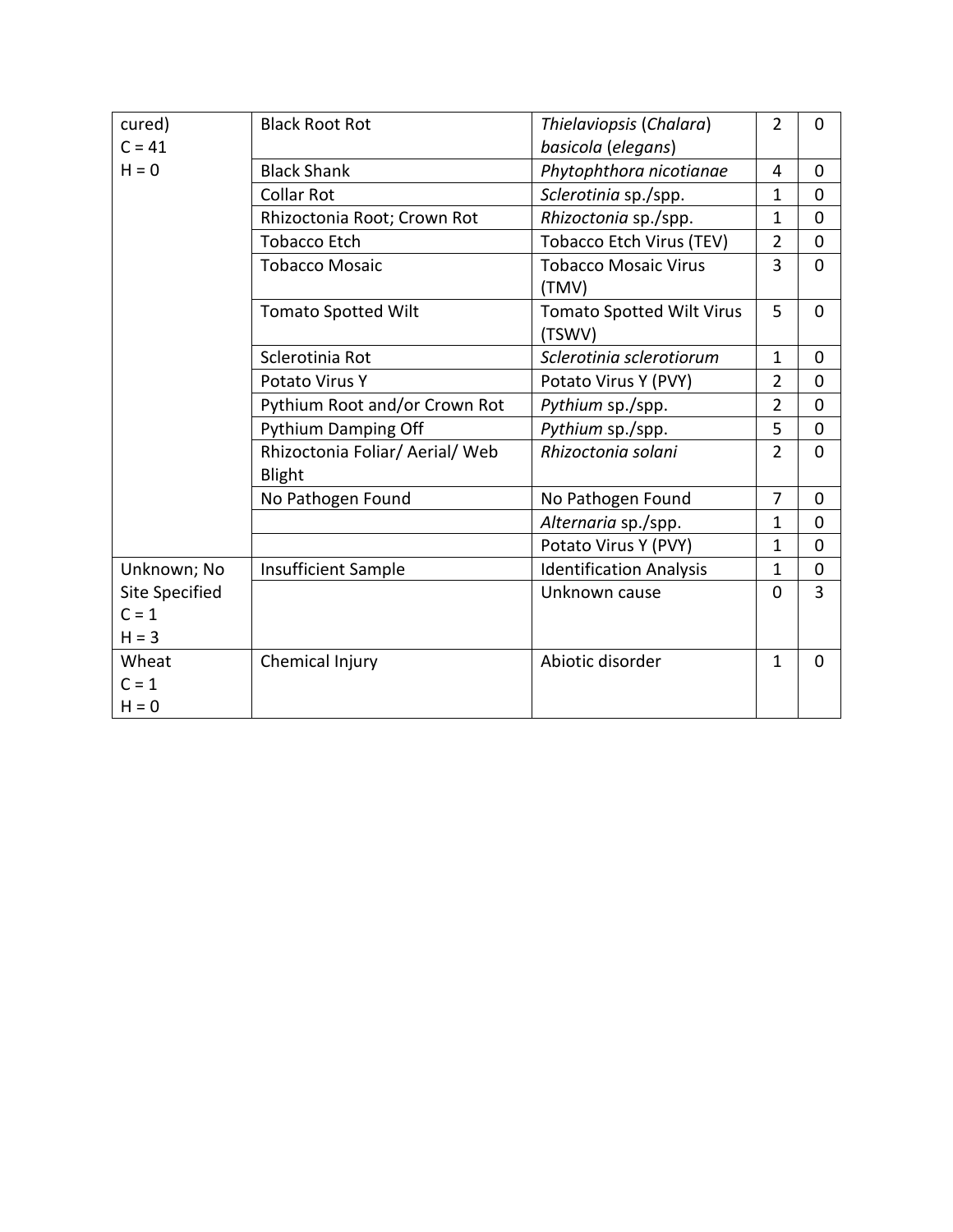# **FRUITS AND NUTS**

(Total Diagnoses 232: C=188; H=44)

| <b>HOST</b> | <b>DISEASE</b>                        | <b>CAUSAL ORGANISM</b>         | C              | н              |
|-------------|---------------------------------------|--------------------------------|----------------|----------------|
| Blackberry  | Cane Blotch                           | Cephaleuros sp./spp.           | $\mathbf{1}$   | $\overline{0}$ |
| $C = 12$    | Unknown                               | General                        | $\mathbf{1}$   | $\mathbf 0$    |
| $H = 3$     | Orange Rust                           | Gymnoconia nitens              | $\mathbf{1}$   | $\mathbf 0$    |
|             | Cercospora Leaf Spot                  | Cercospora sp./spp.            | 0              | $\mathbf{1}$   |
|             | <b>Eriophyid Mites</b>                | Family Eriophyidae             | $\overline{2}$ | $\mathbf 0$    |
|             | Raspberry Cane Borer                  | Oberea bimaculata              | 0              | $\mathbf{1}$   |
|             | Unknown Abiotic Disorder              | Abiotic disorder               | $\mathbf{1}$   | $\mathbf 0$    |
|             | Canker                                | Dieback; Leaf Blight           | $\mathbf{1}$   | $\mathbf{1}$   |
|             | Cane and Leaf Rust                    | Kuehneola sp./spp.             | $\mathbf{1}$   | $\mathbf 0$    |
|             |                                       | Botryosphaeria sp./spp.        | $\mathbf{1}$   | $\mathbf 0$    |
|             |                                       | Cephaleuros virescens          | $\overline{2}$ | $\mathbf 0$    |
|             |                                       | Mycosphaerella (Septoria)      | $\mathbf 0$    | $\mathbf{1}$   |
|             |                                       | rubi                           |                |                |
|             |                                       | Unknown cause                  | $\mathbf{1}$   |                |
| Blueberry   | Unknown                               | General                        | 8              | $\mathbf{1}$   |
| $C = 60$    | Phyllosticta Leaf Spot                | Phyllosticta sp./spp.          | $\mathbf{1}$   | $\mathbf{1}$   |
| $H = 5$     | Septoria Leaf Spot                    | Septoria sp./spp.              | $\mathbf{1}$   | $\mathbf 0$    |
|             | <b>Blueberry Red Ringspot</b>         | <b>Blueberry Red Ringspot</b>  | $\overline{2}$ | $\overline{0}$ |
|             |                                       | Virus (BRRV)                   |                |                |
|             | Chemical Injury                       | Abiotic disorder               | $\mathbf{1}$   | $\mathbf 0$    |
|             | Cultural/Environmental Problem        | Abiotic disorder               | 0              | $\overline{2}$ |
|             | Nutrient Imbalance                    | Abiotic disorder               | $\overline{2}$ | $\mathbf{1}$   |
|             | Scorch                                | Abiotic disorder               | $\mathbf{1}$   | $\overline{0}$ |
|             | Environmental Stress; Problem         | Abiotic disorder               | $\mathbf{1}$   | $\mathbf 0$    |
|             | <b>Drought Stress Damage</b>          | Abiotic disorder               | $\mathbf{1}$   | $\mathbf 0$    |
|             | Unknown Abiotic Disorder              | Abiotic disorder               | 5              | $\mathbf 0$    |
|             | Freeze; Frost; Cold Damage            | Abiotic disorder               | $\mathbf{1}$   | $\mathbf 0$    |
|             | Hemlock-Blueberry Rust                | Thekopsora minima              | 5              | $\mathbf 0$    |
|             | Anthracnose; Colletotrichum Leaf      | Colletotrichum sp./spp.        | $\overline{2}$ | $\mathbf 0$    |
|             | Spot                                  |                                |                |                |
|             | Dieback; Canker; Twig Blight          | Botryosphaeria sp./spp.        | $\mathbf{1}$   | $\mathbf 0$    |
|             | Canker                                | Dieback; Leaf Blight           | $\mathbf{1}$   | $\mathbf{1}$   |
|             | <b>Bacterial Leaf Scorch (BLS)</b>    | Xylella fastidiosa (BLS)       | $\mathbf{1}$   | 0              |
|             | Undetermined Injury or Pest           | <b>Identification Analysis</b> | $\mathbf{1}$   | $\mathbf 0$    |
|             | No Pathogen Found                     | No Pathogen Found              | 1              | 0              |
|             | <b>Blueberry Necrotic Ring Blotch</b> | <b>Blueberry Necrotic Ring</b> | 3              | $\mathbf 0$    |
|             |                                       | <b>Blotch Disorder virus</b>   |                |                |
|             |                                       | suspected                      |                |                |
|             |                                       | Abiotic disorder               | $\overline{2}$ | 0              |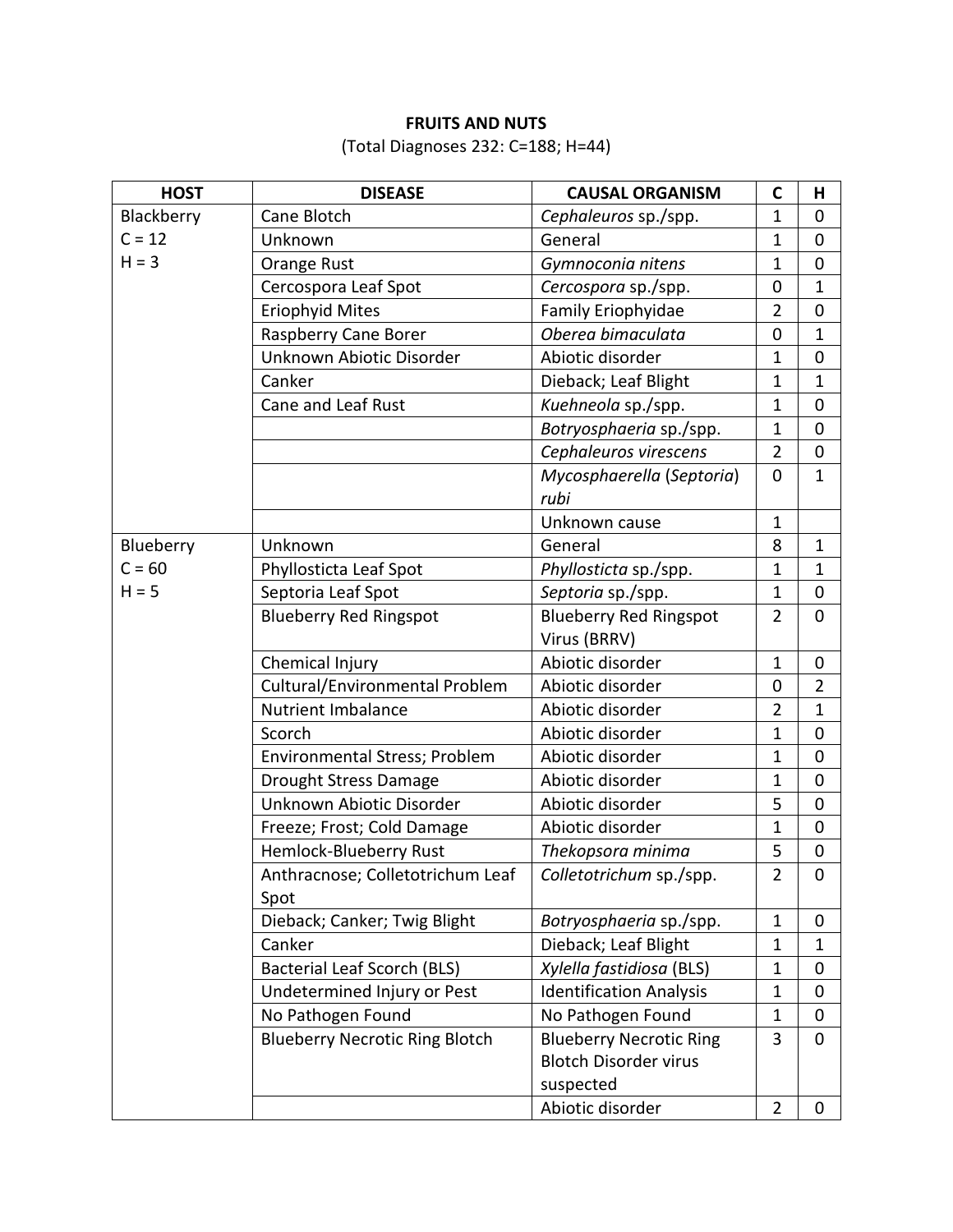|                |                                 | Alternaria sp./spp.             | $\overline{2}$ | 0              |
|----------------|---------------------------------|---------------------------------|----------------|----------------|
|                |                                 | <b>Blueberry Necrotic Ring</b>  | 4              | $\overline{0}$ |
|                |                                 | <b>Blotch Disorder virus</b>    |                |                |
|                |                                 | suspected                       |                |                |
|                |                                 | Botryosphaeria sp./spp.         | 6              | 0              |
|                |                                 | Pestalotia sp./spp.             | 4              | $\mathbf 0$    |
|                |                                 | Rhizoctonia sp./spp.            | 1              | $\mathbf 0$    |
|                |                                 | Unknown cause                   | $\overline{2}$ | $\mathbf 0$    |
| Cherry         | Environmental Stress; Problem   | Abiotic disorder                | 0              | $\mathbf{1}$   |
| $C = 0$        |                                 |                                 |                |                |
| $H = 2$        |                                 |                                 |                |                |
|                | <b>Wound Canker</b>             | Abiotic disorder                | 0              | $\mathbf{1}$   |
| Common Apple   | Sooty Blotch (Fruit)            | Gloeodes pomigena               | 0              | 1              |
| $C = 0$        |                                 |                                 |                |                |
| $H = 2$        |                                 |                                 |                |                |
|                | Undetermined Injury or Pest     | <b>Identification Analysis</b>  | 0              | 1              |
| Common Fig     | Winter Injury                   | Abiotic disorder                | 0              | $\mathbf{1}$   |
| $C = 0$        | Environmental Stress; Problem   | Abiotic disorder                | 0              | 1              |
| $H = 4$        | <b>Root Problems</b>            | Abiotic disorder                | 0              | $\mathbf{1}$   |
|                |                                 | Gibberella (Fusarium)           | 0              | $\mathbf{1}$   |
|                |                                 | sp./spp.                        |                |                |
| Crabapple      | Fire Blight                     | Erwinia amylovora               | 0              | $\mathbf{1}$   |
| $C = 1$        | Unknown                         | General                         | $\mathbf{1}$   | $\mathbf 0$    |
| $H = 1$        |                                 |                                 |                |                |
| Domestic Apple | Fire Blight                     | Erwinia amylovora               | $\mathbf 0$    | $\mathbf{1}$   |
| $C = 0$        |                                 |                                 |                |                |
| $H = 1$        |                                 |                                 |                |                |
| European       | Grapevine Pierce's Disease (PD) | Xylella fastidiosa (PD)         | $\mathbf{1}$   | $\overline{0}$ |
| Grape          |                                 |                                 |                |                |
| $C = 1$        |                                 |                                 |                |                |
| $H = 0$        |                                 |                                 |                |                |
| Fig            | Cercospora Leaf Spot            | Cercospora sp./spp.             | $\mathbf{1}$   | $\mathbf{0}$   |
| $C = 1$        |                                 |                                 |                |                |
| $H = 0$        |                                 |                                 |                |                |
| Grape          | <b>Grape Downy Mildew</b>       | Plasmopara viticola             | $\mathbf{1}$   | 0              |
| $C = 5$        | Unknown                         | General                         | 0              | $\mathbf{1}$   |
| $H = 8$        | Macrophoma Rot                  | Botryosphaeria dothidea         | 0              | $\mathbf{1}$   |
|                | Angular Leaf Spot               | Cercospora brachypus            | $\mathbf{1}$   | $\mathbf 0$    |
|                | Environmental Stress; Problem   | Abiotic disorder                | 0              | $\mathbf{1}$   |
|                | Unknown Abiotic Disorder        | Abiotic disorder                | 0              | $\mathbf{1}$   |
|                | <b>Black Rot</b>                | Guignardia (Phyllosticta)       | $\mathbf{1}$   | 3              |
|                |                                 | bidwellii (ampelicida)          |                |                |
|                | Spider Mite Injury              | <b>Unidentified Spider Mite</b> | $\mathbf{1}$   | 0              |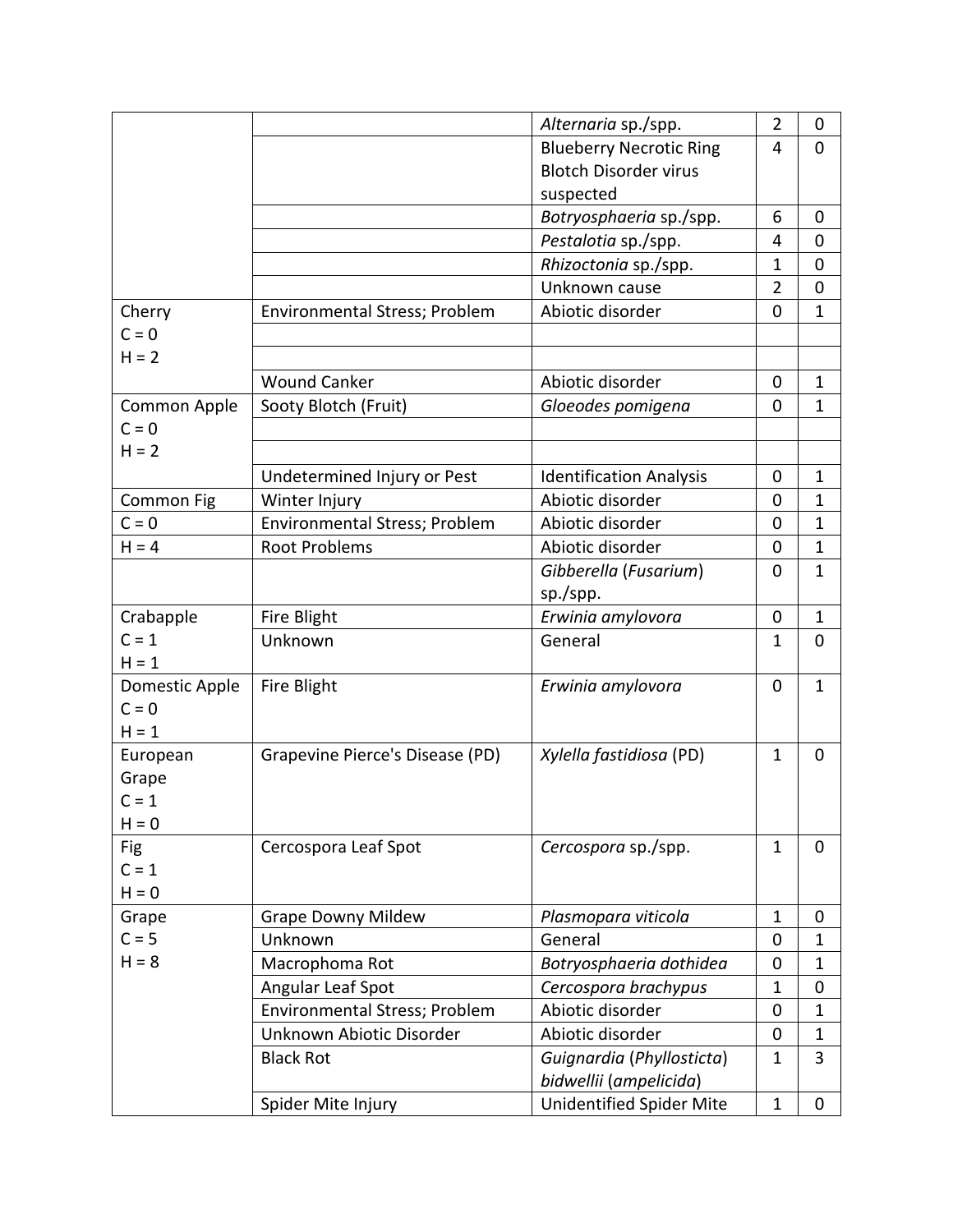|              |                                | Unknown cause              | 1              | $\mathbf{1}$     |
|--------------|--------------------------------|----------------------------|----------------|------------------|
| Japanese     | Environmental Stress; Problem  | Abiotic disorder           | $\mathbf 0$    | $\mathbf{1}$     |
| Persimmon    |                                | Botryosphaeria sp./spp.    | $\mathbf{1}$   | $\boldsymbol{0}$ |
| $C = 2$      |                                | Unidentified Wood Boring   | $\mathbf{1}$   | $\mathbf 0$      |
| $H = 1$      |                                | Insect                     |                |                  |
| Mango        | Cultural/Environmental Problem | Abiotic disorder           | $\mathbf 0$    | $\mathbf{1}$     |
| $C = 0$      |                                |                            |                |                  |
| $H = 1$      |                                |                            |                |                  |
| Muscadine    | Cercospora Leaf Spot           | Cercospora sp./spp.        | 1              | $\boldsymbol{0}$ |
| Grape        | Cultural/Environmental Problem | Abiotic disorder           | $\mathbf 0$    | $\overline{2}$   |
| $C = 2$      | Unknown Abiotic Disorder       | Abiotic disorder           | 1              | $\mathbf 0$      |
| $H = 2$      |                                |                            |                |                  |
| Olive        | Freeze; Frost; Cold Damage     | Abiotic disorder           | $\mathbf{1}$   | $\mathbf 0$      |
| $C = 2$      |                                | Abiotic disorder           | $\mathbf{1}$   | $\mathbf 0$      |
| $H = 0$      |                                |                            |                |                  |
| Oval Kumquat | Environmental Stress; Problem  | Abiotic disorder           | 0              | $\mathbf{1}$     |
| (Chinese     |                                |                            |                |                  |
| Orange)      |                                |                            |                |                  |
| $C = 0$      |                                |                            |                |                  |
| $H = 1$      |                                |                            |                |                  |
| Peach        | Unknown                        | General                    | $\mathbf{1}$   | $\mathbf 0$      |
| $C = 4$      | Chemical Injury                | Abiotic disorder           | $\mathbf 0$    | $\mathbf{1}$     |
| $H = 2$      | Unknown Abiotic Disorder       | Abiotic disorder           | 1              | $\mathbf 0$      |
|              | <b>Scale Insects</b>           | Order Homoptera            | 1              | $\mathbf 0$      |
|              |                                | <i>Rhizopus</i> sp./spp.   | 1              | $\mathbf 0$      |
|              |                                | Unknown cause              | $\mathbf 0$    | $\mathbf{1}$     |
| Pear         | Fire Blight                    | Erwinia amylovora          | $\mathbf 0$    | $\overline{2}$   |
| $C = 0$      | Unknown Abiotic Disorder       | Abiotic disorder           | $\mathbf 0$    | $\mathbf{1}$     |
| $H = 3$      |                                |                            |                |                  |
| Pecan        | Anthracnose                    | Gloeosporium sp./spp.      | 3              | $\mathbf 0$      |
| $C = 58$     | Anthracnose                    | Glomerella sp./spp.        | $\overline{2}$ | $\boldsymbol{0}$ |
| $H = 2$      | Anthracnose                    | Glomerella                 | $\overline{4}$ | $\mathbf 0$      |
|              |                                | (Colletotrichum) cinqulata |                |                  |
|              |                                | (gloeosporioides)          |                |                  |
|              | Phomopsis Blight               | Phomopsis sp./spp.         | $\mathbf{1}$   | $\mathbf 0$      |
|              | Pecan; Hickory Scab            | Cladosporium caryigenum    | 6              | 0                |
|              | Unknown                        | General                    | $\overline{2}$ | $\mathbf{1}$     |
|              | <b>Mites</b>                   | Order Acari                | $\mathbf{1}$   | $\mathbf 0$      |
|              | Pecan Leaf Scorch Mite         | Eotetranychus hicoriae     | 1              | $\mathbf 0$      |
|              | <b>Black Pecan Aphid</b>       | Melanocallis caryaefoliae  | $\overline{2}$ | $\mathbf 0$      |
|              | Chemical Injury                | Abiotic disorder           | 4              | $\mathbf 0$      |
|              | Chemical; Environmental Injury | Abiotic disorder           | $\mathbf{1}$   | $\mathbf 0$      |
|              | <b>Nutritional Deficiency</b>  | Abiotic disorder           | 3              | $\mathbf 0$      |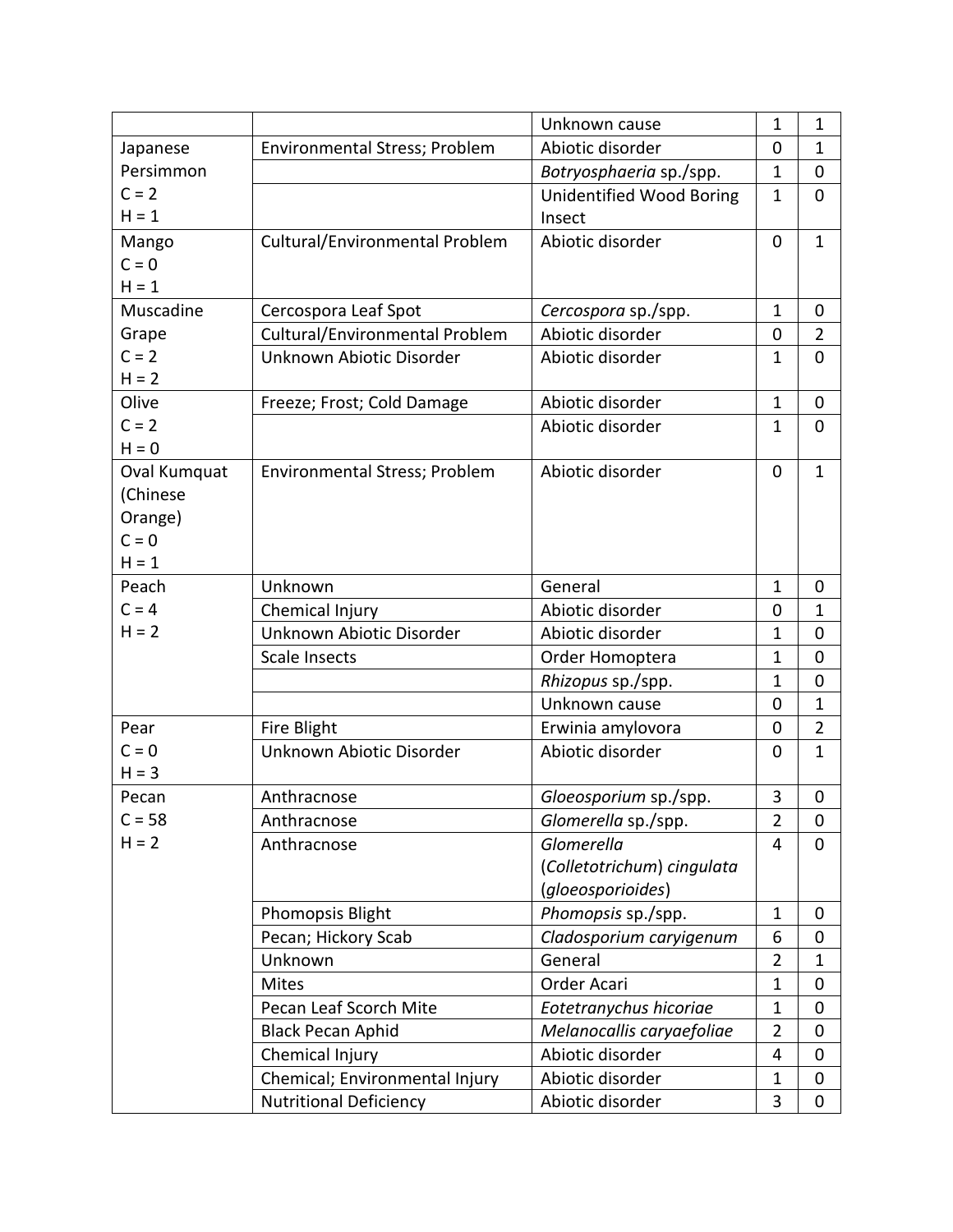|              | Environmental Stress; Problem    | Abiotic disorder               | $\mathbf 0$    | $\mathbf{1}$   |
|--------------|----------------------------------|--------------------------------|----------------|----------------|
|              | <b>Physiological Responses</b>   | Abiotic disorder               | 4              | $\mathbf 0$    |
|              | Undetermined Injury or Pest      | <b>Identification Analysis</b> | $\mathbf{1}$   | $\mathbf 0$    |
|              | No Pathogen Found                | No Pathogen Found              | 13             | $\mathbf 0$    |
|              |                                  | Lasiodiplodia                  | 3              | $\overline{0}$ |
|              |                                  | (Botryodiplodia)               |                |                |
|              |                                  | theobromae                     |                |                |
|              |                                  | Lasiodiplodia (Diplodia)       | $\overline{2}$ | $\mathbf 0$    |
|              |                                  | theobromae (gossypina)         |                |                |
|              |                                  | No Pathogen Found              | 3              | $\mathbf 0$    |
|              |                                  | Unknown cause                  | $\overline{2}$ | 0              |
| Persimmon    | Environmental Stress; Problem    | Abiotic disorder               | $\mathbf 0$    | $\mathbf{1}$   |
| (Ornamental) |                                  |                                |                |                |
| $C = 0$      |                                  |                                |                |                |
| $H = 1$      |                                  |                                |                |                |
| Plum         | <b>Brown Rot</b>                 | Monilia sp./spp.               | $\mathbf 0$    | $\mathbf{1}$   |
| $C = 0$      | <b>Nutrient Imbalance</b>        | Abiotic disorder               | $\mathbf 0$    | $\mathbf{1}$   |
| $H = 2$      |                                  |                                |                |                |
| Pomegranate  | Anthracnose Fruit Rot            | Colletotrichum sp./spp.        | 4              | 0              |
| $C = 13$     | Crown and Root Rot               | Pathogen complex               | $\mathbf{1}$   | $\mathbf 0$    |
| $H = 0$      | Cultural/Environmental Problem   | Abiotic disorder               | $\mathbf 0$    | $\mathbf{1}$   |
|              | No Pathogen Found                | No Pathogen Found              | $\mathbf{1}$   | $\mathbf 0$    |
|              |                                  | Abiotic disorder               | $\mathbf{1}$   | $\mathbf 0$    |
|              |                                  | Complex of Biotic; Abiotic     | $\mathbf{1}$   | $\overline{0}$ |
|              |                                  | Factors                        |                |                |
|              |                                  | No Pathogen Found              | $\mathbf{1}$   | $\mathbf 0$    |
|              |                                  | Pestalotia sp./spp.            | $\mathbf{1}$   | 0              |
|              |                                  | Unknown cause                  | $\overline{2}$ | $\mathbf 0$    |
| Raspberry    | Cultural/Environmental Problem   | Abiotic disorder               | $\mathbf 0$    | $\mathbf{1}$   |
| $C = 1$      | Unknown Abiotic Disorder         | Abiotic disorder               | $\overline{1}$ | 0              |
| $H = 2$      | <b>Insect Damage</b>             | <b>Unidentified Insect</b>     | 0              | $\mathbf{1}$   |
| Soybean      | No Pathogen Found                | No Pathogen Found              | $\mathbf{1}$   | $\mathbf 0$    |
| $C = 1$      |                                  |                                |                |                |
| $H = 0$      |                                  |                                |                |                |
| Strawberry   | Unknown                          | General                        | $\overline{2}$ | 0              |
| $C = 25$     | Rhizoctonia Root Rot             | Rhizoctonia sp./spp.           | $\mathbf{1}$   | $\pmb{0}$      |
| $H = 0$      | Phytophthora Stem Rot            | Phytophthora sp./spp.          | $\mathbf{1}$   | 0              |
|              | Rhizoctonia Crown and Stem Rot   | Rhizoctonia sp./spp.           | $\overline{2}$ | 0              |
|              | <b>Spider Mites</b>              | Family Tetranychidae           | $\overline{2}$ | 0              |
|              | Anthracnose; Colletotrichum Leaf | Colletotrichum sp./spp.        | 3              | $\mathbf 0$    |
|              | Spot                             |                                |                |                |
|              | Pythiaceous Root Rot             | Family Pythiaceae              | 3              | 0              |
|              | Phytophthora Crown               | Root and/or Stem Rot           | 5              | 5              |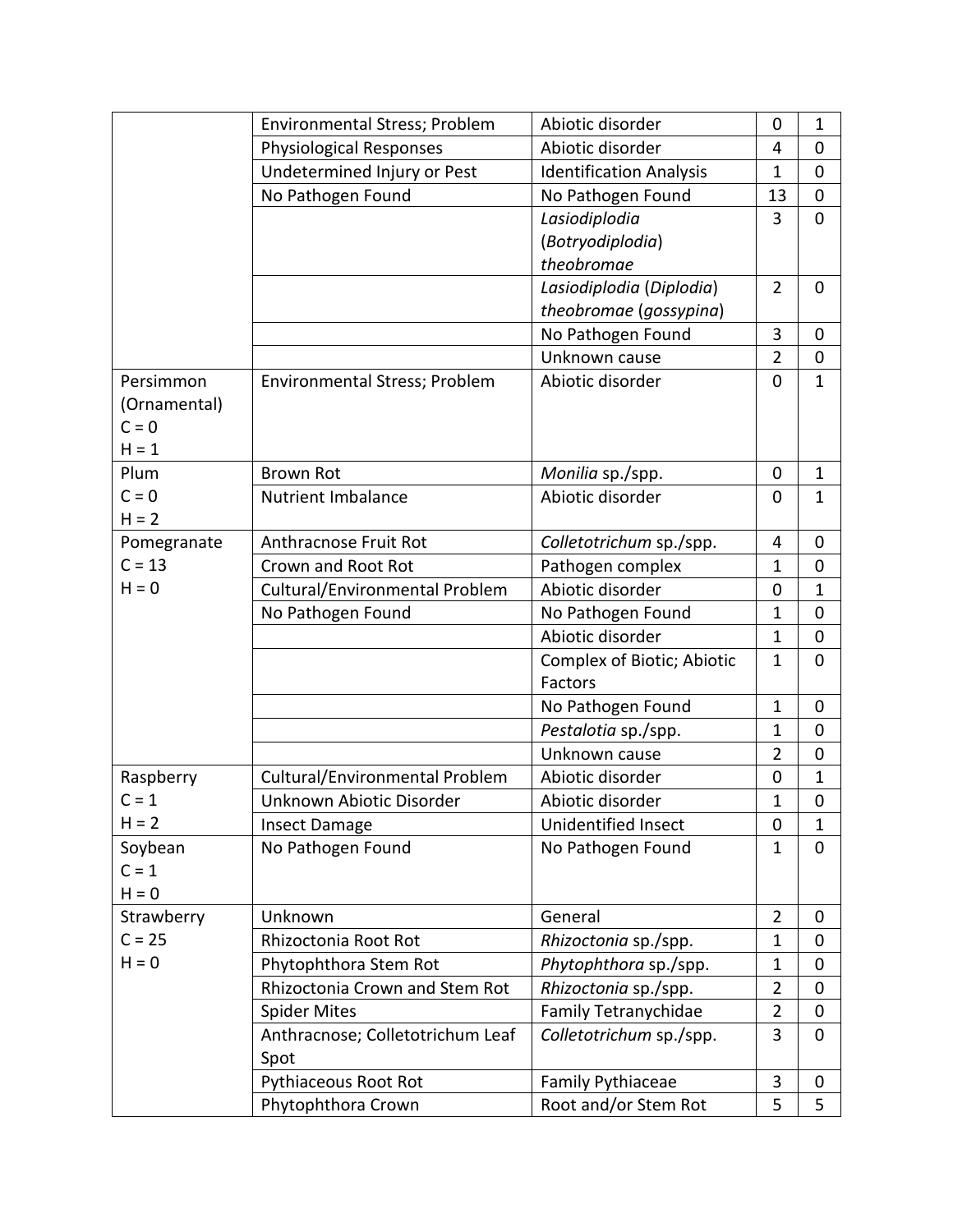|            | <b>Phomopsis Leaf Blight</b> | Phomopsis obscurans   |  |
|------------|------------------------------|-----------------------|--|
|            |                              | Abiotic disorder      |  |
|            |                              | Phytophthora cactorum |  |
| Watermelon | Unknown                      | General               |  |
| $C = 0$    |                              |                       |  |
| $H = 1$    |                              |                       |  |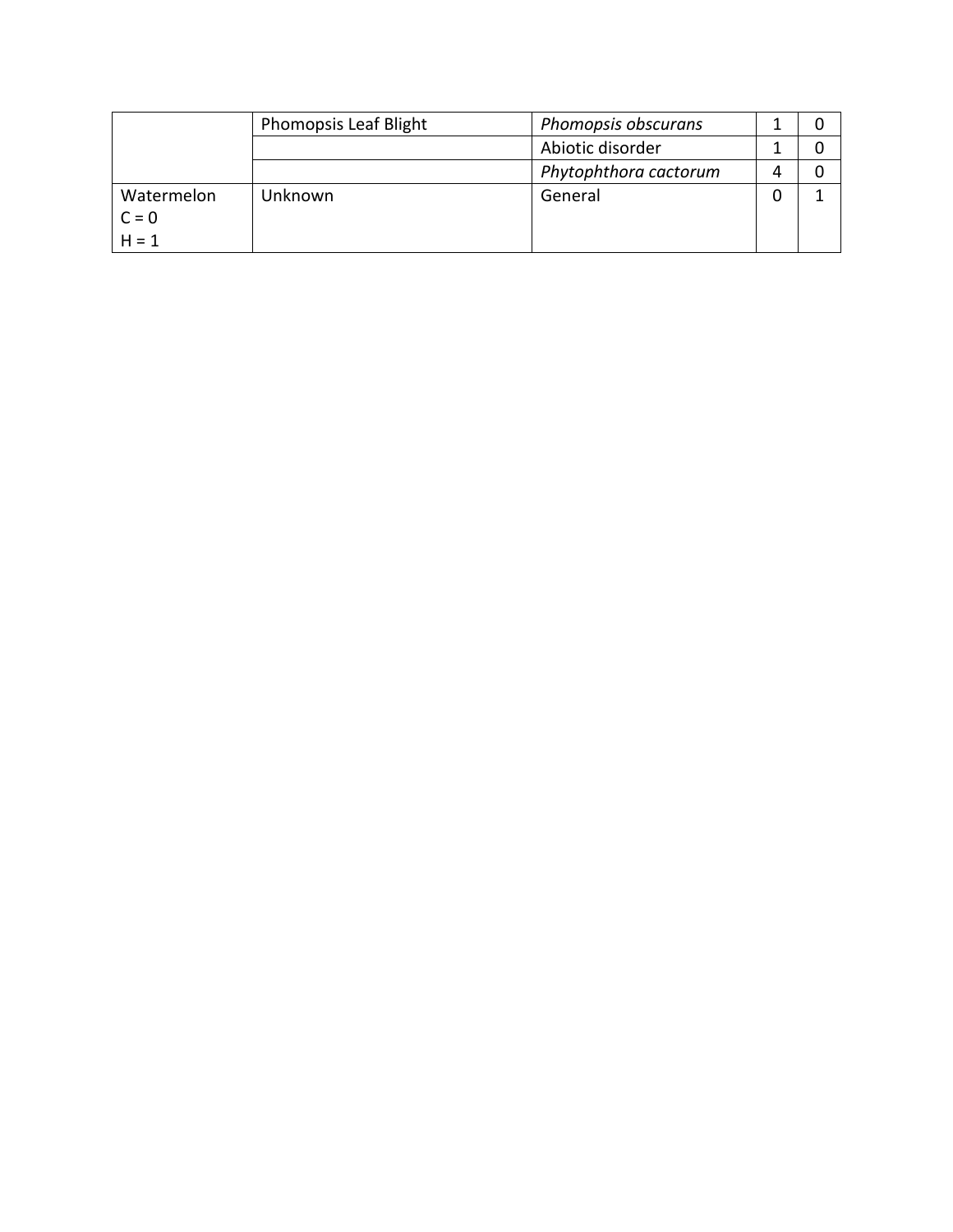# **HERBACEOUS ORNAMENTALS**

(Total Diagnoses 127: C=100; H=27)

| <b>HOST</b>        | <b>DISEASE</b>                 | <b>CAUSAL ORGANISM</b> | C              | н              |
|--------------------|--------------------------------|------------------------|----------------|----------------|
| Agave              | <b>Bacterial Soft Rot</b>      | Pectobacterium         | $\mathbf{1}$   | $\mathbf 0$    |
| $C = 1$            |                                | carotovorum            |                |                |
| $H = 0$            |                                |                        |                |                |
| Asiatic Jasmine    | Rhizoctonia Crown and Stem Rot | Rhizoctonia sp./spp.   | $\mathbf{1}$   | $\mathbf 0$    |
| $C = 1$            |                                |                        |                |                |
| $H = 0$            |                                |                        |                |                |
| Begonia            | Pythium Root and/or Crown Rot  | Pythium sp./spp.       | 4              | $\mathbf 0$    |
| $C = 6$            | Phytophthora Crown             | Root and/or Stem Rot   | $\mathbf{1}$   | 1              |
| $H = 0$            | No Pathogen Found              | No Pathogen Found      | $\mathbf{1}$   | $\mathbf 0$    |
| <b>Black Mondo</b> | <b>Root Problems</b>           | Abiotic disorder       | 0              | $\overline{2}$ |
| Grass              |                                |                        |                |                |
| $C = 0$            |                                |                        |                |                |
| $H = 2$            |                                |                        |                |                |
| Butterfly-bush     | Phytophthora Crown             | Root and/or Stem Rot   | $\mathbf{1}$   | $\mathbf{1}$   |
| $C = 1$            |                                |                        |                |                |
| $H = 0$            |                                |                        |                |                |
| Chrysanthemum      | No Pathogen Found              | No Pathogen Found      | $\mathbf{1}$   | $\mathbf 0$    |
| $C = 1$            |                                |                        |                |                |
| $H = 0$            |                                |                        |                |                |
| Coleus             | No Pathogen Found              | No Pathogen Found      | $\overline{2}$ | $\mathbf 0$    |
| $C = 2$            |                                |                        |                |                |
| $H = 0$            |                                |                        |                |                |
| Copper-leaf        | No Pathogen Found              | No Pathogen Found      | $\mathbf{1}$   | $\mathbf 0$    |
| $C = 1$            |                                |                        |                |                |
| $H = 0$            |                                |                        |                |                |
| Crowfoot Or        | No Pathogen Found              | No Pathogen Found      | $\mathbf{1}$   | $\mathbf 0$    |
| Buttercup          |                                |                        |                |                |
| (Orna.)            |                                |                        |                |                |
| $C = 1$            |                                |                        |                |                |
| $H = 0$            |                                |                        |                |                |
| <b>Dissotis</b>    | Cercospora Leaf Spot           | Cercospora sp./spp.    | $\mathbf{1}$   | $\mathbf 0$    |
| $C = 1$            |                                |                        |                |                |
| $H = 0$            |                                |                        |                |                |
| Double             | Downy Mildew                   | Plasmopara obducens    | $\mathbf{1}$   | $\mathbf 0$    |
| Impatiens          |                                |                        |                |                |
| $C = 1$            |                                |                        |                |                |
| $H = 0$            |                                |                        |                |                |
| Echinacea          | Rhizoctonia Root; Crown Rot    | Rhizoctonia sp./spp.   | $\mathbf{1}$   | $\mathbf 0$    |
| Coneflower         |                                |                        |                |                |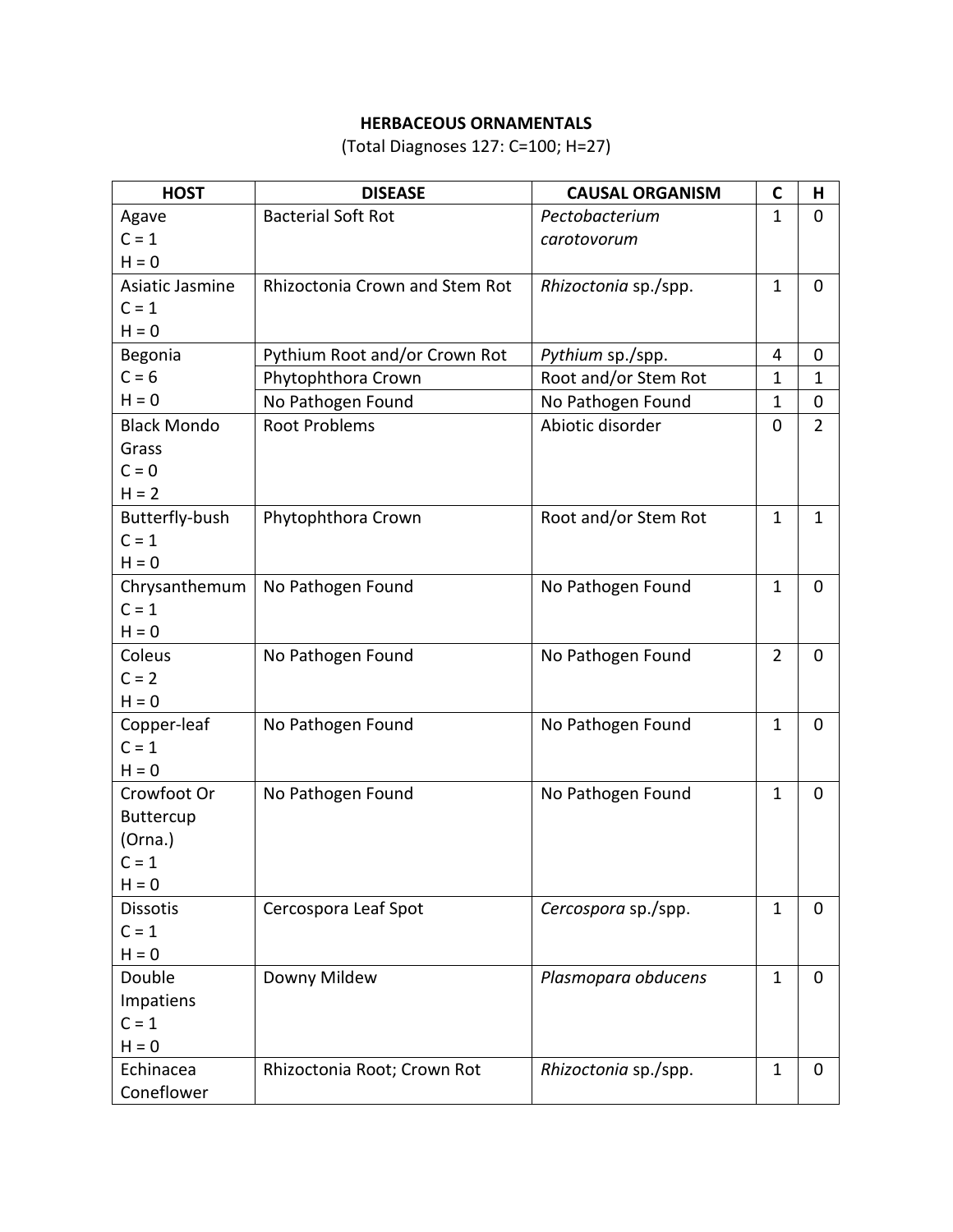| $C = 1$             |                                  |                         |                |              |
|---------------------|----------------------------------|-------------------------|----------------|--------------|
| $H = 0$             |                                  |                         |                |              |
| <b>Elephant Ear</b> | Environmental Stress; Problem    | Abiotic disorder        | $\mathbf 0$    | $\mathbf{1}$ |
| Plant               |                                  |                         |                |              |
| $C = 0$             |                                  |                         |                |              |
| $H = 1$             |                                  |                         |                |              |
| English Ivy         | Environmental Stress; Problem    | Abiotic disorder        | $\mathbf 0$    | $\mathbf{1}$ |
| $C = 1$             | No Pathogen Found                | No Pathogen Found       | $\mathbf{1}$   | $\mathbf 0$  |
| $H = 1$             |                                  |                         |                |              |
| Euphorbia           | <b>Root Problems</b>             | Abiotic disorder        | $\mathbf 0$    | $\mathbf{1}$ |
| $C = 0$             |                                  |                         |                |              |
| $H = 1$             |                                  |                         |                |              |
| Garden Ginger       | Phyllosticta Leaf Spot           | Phyllosticta sp./spp.   | $\mathbf{1}$   | $\mathbf 0$  |
| $C = 2$             | Anthracnose; Colletotrichum Leaf | Colletotrichum sp./spp. | $\mathbf{1}$   | $\mathbf 0$  |
| $H = 0$             | Spot                             |                         |                |              |
| Geranium            | Saprophytic Fungus               | Chromelosporium         | $\mathbf{1}$   | $\mathbf{0}$ |
| ('cultivated')      |                                  | sp./spp.                |                |              |
| $C = 9$             | No Virus Found                   | No Virus Found          | 3              | $\mathbf 0$  |
| $H = 0$             | No Pathogen Found                | No Pathogen Found       | $\overline{3}$ | $\mathbf 0$  |
|                     |                                  | No Pathogen Found       | $\overline{2}$ | $\mathbf 0$  |
| <b>Gerber Daisy</b> | Powdery Mildew                   | Oidium sp./spp.         | $\overline{0}$ | $\mathbf{1}$ |
| (AfricanDaisy)      |                                  |                         |                |              |
| $C = 0$             |                                  |                         |                |              |
| $H = 1$             |                                  |                         |                |              |
| Heuchera            | Environmental Stress; Problem    | Abiotic disorder        | $\mathbf 0$    | $\mathbf{1}$ |
| $C = 0$             |                                  |                         |                |              |
| $H = 1$             |                                  |                         |                |              |
| Hibiscus            | Alternaria Leaf Spot             | Alternaria sp./spp.     | $\mathbf{1}$   | $\mathbf 0$  |
| $C = 3$             | <b>Bacterial Leaf Spot</b>       | Pseudomonas sp./spp.    | $\mathbf{1}$   | $\mathbf 0$  |
| $H = 0$             | Phytophthora Crown               | Root and/or Stem Rot    | $\mathbf{1}$   | $\mathbf{1}$ |
| <b>Holly Fern</b>   |                                  | No Pathogen Found       | $\mathbf{1}$   | $\mathbf 0$  |
| $C = 1$             |                                  |                         |                |              |
| $H = 0$             |                                  |                         |                |              |
| Hollyhock           | Mallow Rust; Hollyhock Rust      | Puccinia malvacearum    | $\mathbf 0$    | $\mathbf{1}$ |
| $C = 0$             |                                  |                         |                |              |
| $H = 1$             |                                  |                         |                |              |
| Hosta               | Cultural/Environmental Problem   | Abiotic disorder        | $\mathbf 0$    | $\mathbf{1}$ |
| $C = 0$             |                                  |                         |                |              |
| $H = 1$             |                                  |                         |                |              |
| Impatiens           | Downy Mildew                     | Plasmopara obducens     | 4              | 4            |
| $C = 6$             | Pythium Root and/or Crown Rot    | Pythium sp./spp.        | $\mathbf 0$    | $\mathbf{1}$ |
| $H = 7$             | No Virus Found                   | No Virus Found          | $\mathbf 1$    | 0            |
|                     | No Pathogen Found                | No Pathogen Found       | 0              | $\mathbf{1}$ |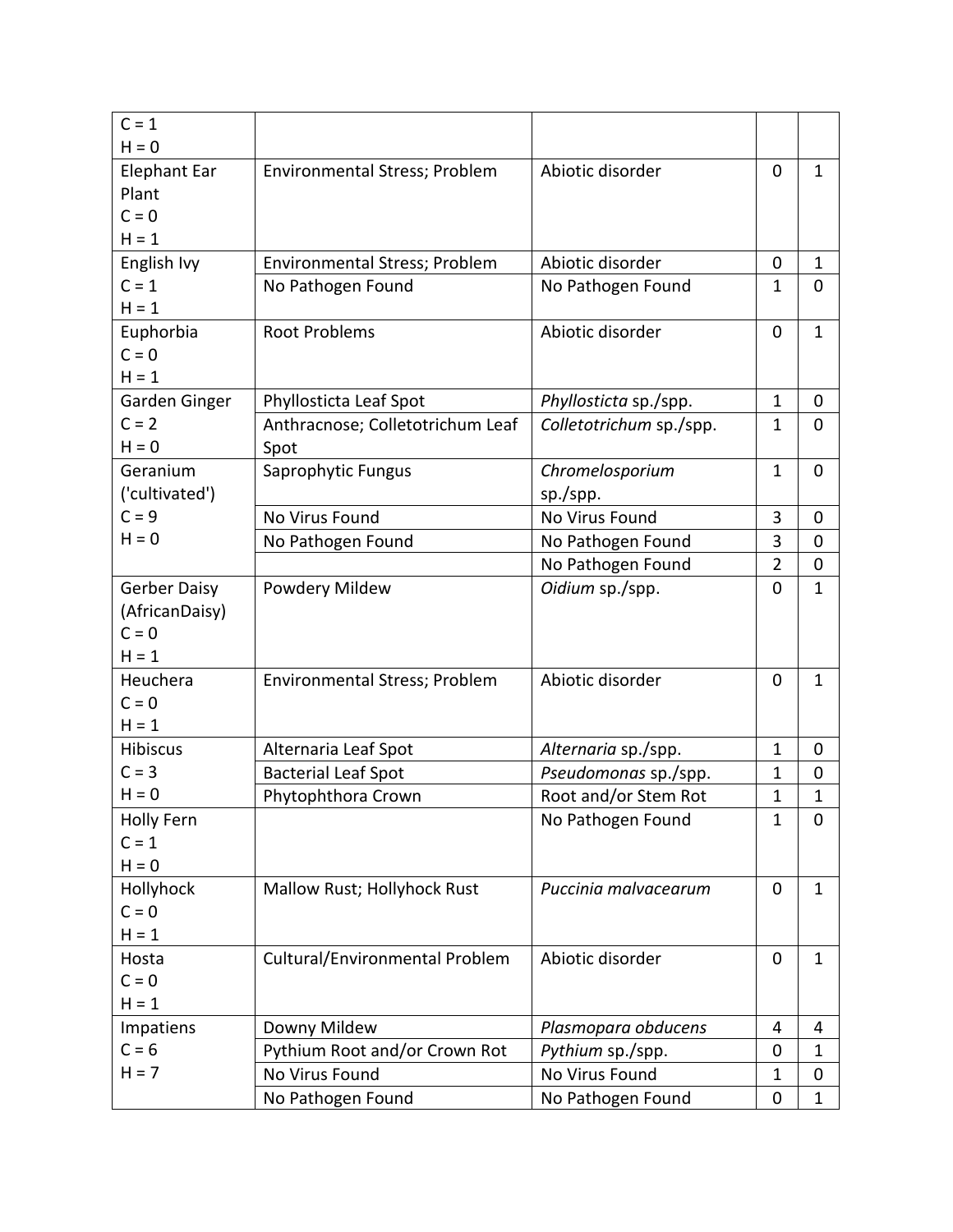|                  | Impatiens downy mildew               | Plasmopara obducens           | $\mathbf 0$    | $\mathbf{1}$     |
|------------------|--------------------------------------|-------------------------------|----------------|------------------|
| Ivy              |                                      | No Pathogen Found             | $\mathbf{1}$   | $\mathbf{0}$     |
| $C = 1$          |                                      |                               |                |                  |
| $H = 0$          |                                      |                               |                |                  |
| Ivy Geranium     | No Virus Found                       | No Virus Found                | $\mathbf{1}$   | $\mathbf 0$      |
| $C = 2$          |                                      | No Pathogen Found             | $\mathbf{1}$   | $\mathbf 0$      |
| $H = 0$          |                                      |                               |                |                  |
| Japanese         | Rhizoctonia Stem and Root Rot        | Rhizoctonia sp./spp.          | $\mathbf{1}$   | $\mathbf 0$      |
| Spurge           |                                      |                               |                |                  |
| $C = 1$          |                                      |                               |                |                  |
| $H = 0$          |                                      |                               |                |                  |
| Jasmine          | <b>Root Problems</b>                 | Abiotic disorder              | $\mathbf 0$    | 4                |
| $C = 0$          |                                      |                               |                |                  |
| $H = 4$          |                                      |                               |                |                  |
| Johnny-Jump-     | <b>Black Root Rot</b>                | Thielaviopsis (Chalara)       | $\mathbf{1}$   | $\mathbf 0$      |
| Up               |                                      | basicola (elegans)            |                |                  |
| $C = 1$          |                                      |                               |                |                  |
| $H = 0$          |                                      |                               |                |                  |
| Kalanchoe        | No Virus Found                       | No Virus Found                | $\mathbf{1}$   | $\mathbf 0$      |
| $C = 3$          | No Pathogen Found                    | No Pathogen Found             | $\mathbf{1}$   | $\boldsymbol{0}$ |
| $H = 0$          |                                      | No Pathogen Found             | $\mathbf{1}$   | $\mathbf 0$      |
| Lily Turf        | Phytophthora Crown                   | Root and/or Stem Rot          | $\overline{2}$ | $\overline{2}$   |
| $C = 2$          |                                      |                               |                |                  |
| $H = 0$          |                                      |                               |                |                  |
| Lily-of-the-nile | <b>Fusarium Crown Rot</b>            | Fusarium sp./spp.             | $\mathbf{1}$   | $\mathbf 0$      |
| $C = 2$          | <b>Bacterial Soft Rot</b>            | <b>Unidentified Bacterium</b> | $\mathbf{1}$   | $\mathbf 0$      |
| $H = 0$          |                                      |                               |                |                  |
| Lilyturf         | Cultural/Environmental Problem       | Abiotic disorder              | 0              | 1                |
| (Bordergrass)    | <b>Environmental Stress; Problem</b> | Abiotic disorder              | $\mathbf 0$    | $\mathbf{1}$     |
| $C = 3$          | Pythium Root and/or Crown Rot        | Pythium sp./spp.              | 1              | $\mathbf 0$      |
| $H = 2$          | Phytophthora Crown                   | Root and/or Stem Rot          | $\overline{2}$ | $\overline{2}$   |
| Little Bluestem  | Tangle top                           | Myriogenospora                | $\mathbf{1}$   | $\mathbf 0$      |
| $C = 1$          |                                      | atramentosa                   |                |                  |
| $H = 0$          |                                      |                               |                |                  |
| Madagascar       | <b>Aerial Stem Blight</b>            | Phytophthora sp./spp.         | 3              | $\mathbf 0$      |
| periwinkle;      | <b>Fusarium Stem Rot</b>             | Fusarium sp./spp.             | $\mathbf{1}$   | 0                |
| Vinca            | Alternaria Leaf Spot                 | Alternaria sp./spp.           | $\mathbf{1}$   | $\mathbf 0$      |
| $C = 6$          | Phytophthora Crown                   | Root and/or Stem Rot          | $\mathbf{1}$   | $\mathbf{1}$     |
| $H = 0$          |                                      |                               |                |                  |
| Mandevilla       | <b>Fusarium Stem Rot</b>             | Fusarium sp./spp.             | $\mathbf{1}$   | $\boldsymbol{0}$ |
| $C = 2$          | Phytophthora Crown                   | Root and/or Stem Rot          | $\mathbf{1}$   | $\mathbf{1}$     |
| $H = 0$          |                                      |                               |                |                  |
| Marigold         | Rhizoctonia Crown and Stem Rot       | Rhizoctonia sp./spp.          | $\mathbf{1}$   | $\boldsymbol{0}$ |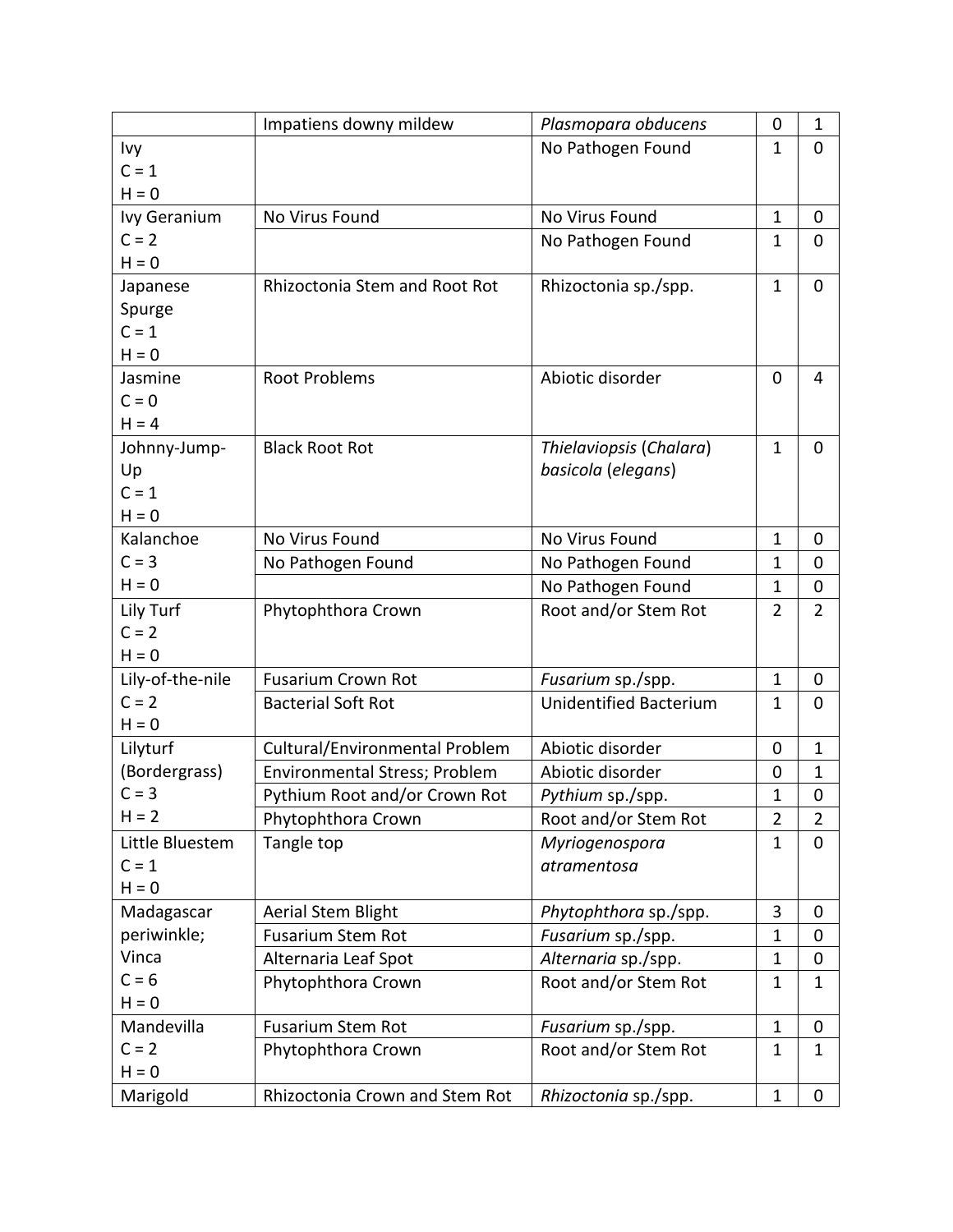| $C = 2$                | Phytophthora Crown             | Root and/or Stem Rot           | $\mathbf{1}$   | $\mathbf{1}$   |
|------------------------|--------------------------------|--------------------------------|----------------|----------------|
| $H = 0$                |                                |                                |                |                |
| Mealy-cup              | Phytophthora Crown             | Root and/or Stem Rot           | $\mathbf{1}$   | $\mathbf{1}$   |
| (Blue) Salvia          |                                |                                |                |                |
| $C = 1$                |                                |                                |                |                |
| $H = 0$                |                                |                                |                |                |
| Mistflower             | Pythium Root and/or Crown Rot  | Pythium sp./spp.               | $\mathbf{1}$   | $\mathbf 0$    |
| $C = 1$                |                                |                                |                |                |
| $H = 0$                |                                |                                |                |                |
| Mondograss             | Pythium Root and/or Crown Rot  | Pythium sp./spp.               | $\mathbf{1}$   | $\mathbf 0$    |
| (Dwarf Lily Turf)      |                                |                                |                |                |
| $C = 1$                |                                |                                |                |                |
| $H = 0$                |                                |                                |                |                |
| Multiple hosts         | Pythium Root and/or Crown Rot  | Pythium sp./spp.               | $\mathbf{1}$   | $\mathbf 0$    |
| $C = 1$                |                                |                                |                |                |
| $H = 0$                |                                |                                |                |                |
| New Guinea             |                                | No Pathogen Found              | $\mathbf{1}$   | $\mathbf 0$    |
| Impatiens              |                                |                                |                |                |
| $C = 1$                |                                |                                |                |                |
| $H = 0$                |                                |                                |                |                |
| Oregano                | Rhizoctonia Root Rot           | Rhizoctonia sp./spp.           | $\mathbf{1}$   | $\mathbf 0$    |
| $C = 2$                | Pythium Root and/or Crown Rot  | Pythium sp./spp.               | $\mathbf{1}$   | $\overline{0}$ |
| $H = 0$                |                                |                                |                |                |
| Pansy                  | Unknown                        | General                        | 0              | $\mathbf{1}$   |
| $C = 8$                | <b>Black Root Rot</b>          | Thielaviopsis (Chalara)        | $\overline{2}$ | $\mathbf 0$    |
| $H = 3$                |                                | basicola (elegans)             |                |                |
|                        | Rhizoctonia Root; Crown Rot    | Rhizoctonia sp./spp.           | $\mathbf{1}$   | $\mathbf 0$    |
|                        | Environmental Stress; Problem  | Abiotic disorder               | 0              | 1              |
|                        | Pythium Root and/or Crown Rot  | Pythium sp./spp.               | $\overline{2}$ | $\mathbf{1}$   |
|                        | Phytophthora Crown             | Root and/or Stem Rot           | $\mathbf{1}$   | $\mathbf 1$    |
|                        |                                | Abiotic disorder               | $\mathbf{1}$   | 0              |
|                        |                                | No Pathogen Found              | $\mathbf{1}$   | $\mathbf 0$    |
| Penstemon              | <b>Impatiens Necrotic Spot</b> | <b>Impatiens Necrotic Spot</b> | $\mathbf{1}$   | $\mathbf 0$    |
| (Beard-tongue)         |                                | Virus (INSV)                   |                |                |
| $C = 1$                |                                |                                |                |                |
| $H = 0$                |                                |                                |                |                |
| Pentas                 | Pythium Root and/or Crown Rot  | Pythium sp./spp.               | $\mathbf{1}$   | $\mathbf 0$    |
| $C = 1$                |                                |                                |                |                |
| $H = 0$                |                                |                                |                |                |
| Pepper                 | Pythium Root and/or Crown Rot  | Pythium sp./spp.               | $\mathbf{1}$   | $\mathbf 0$    |
| $C = 1$                |                                |                                |                |                |
| $H = 0$                |                                |                                |                |                |
| <b>Perennial Phlox</b> |                                | No Pathogen Found              | $\mathbf{1}$   | $\mathbf 0$    |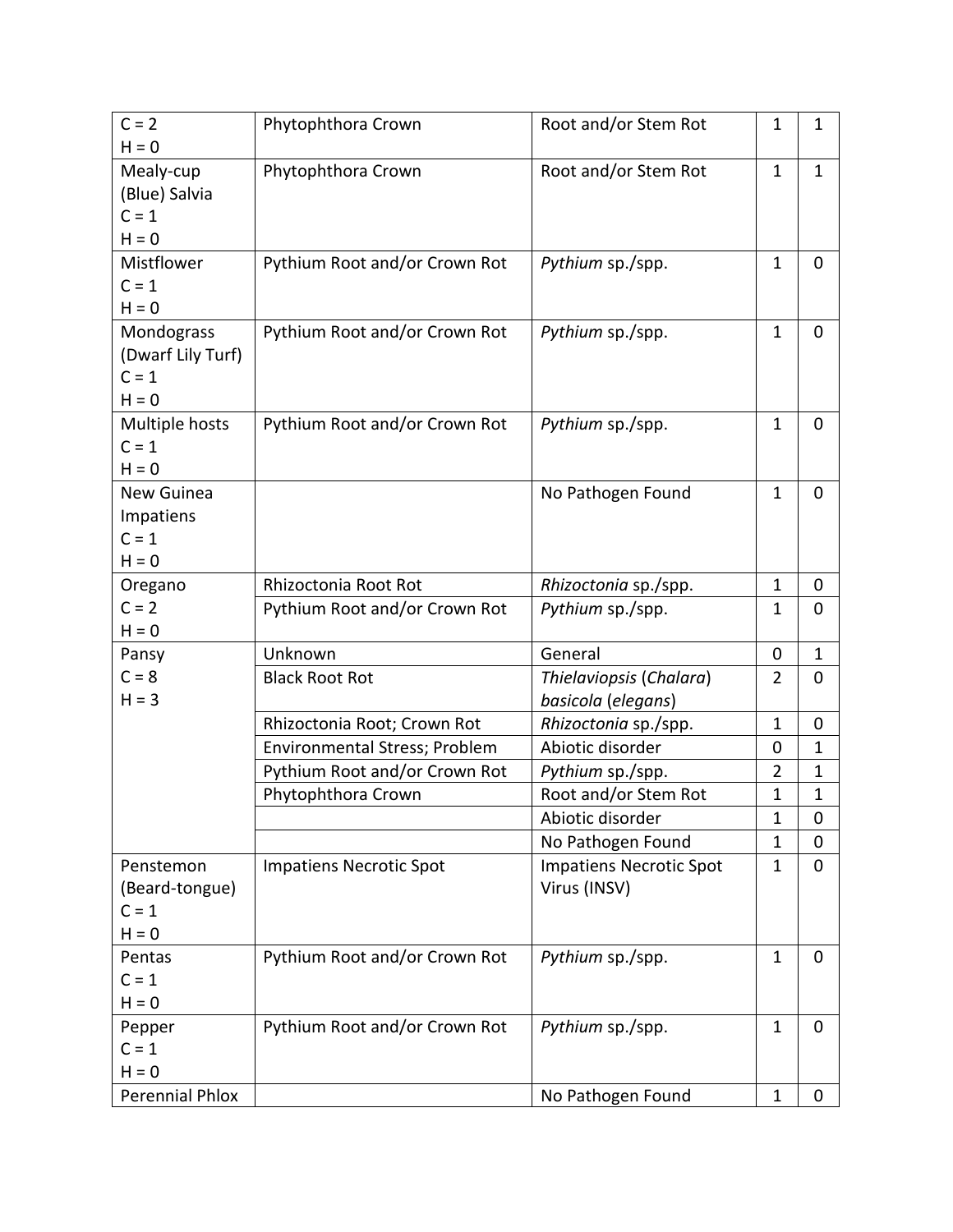| $C = 1$<br>$H = 0$  |                               |                         |              |              |
|---------------------|-------------------------------|-------------------------|--------------|--------------|
| Petunias            | <b>Black Root Rot</b>         | Thielaviopsis (Chalara) | $\mathbf{1}$ | $\mathbf 0$  |
| $C = 2$             |                               | basicola (elegans)      |              |              |
| $H = 0$             | Pythium Root and/or Crown Rot | Pythium sp./spp.        | $\mathbf{1}$ | $\mathbf 0$  |
| Pinks               |                               | No Pathogen Found       | $\mathbf{1}$ | $\mathbf 0$  |
| $C = 1$             |                               |                         |              |              |
| $H = 0$             |                               |                         |              |              |
| Poinsettia          | No Pathogen Found             | No Pathogen Found       | $\mathbf{1}$ | $\mathbf 0$  |
| $C = 1$             |                               |                         |              |              |
| $H = 0$             |                               |                         |              |              |
| <b>Russian Sage</b> |                               | No Pathogen Found       | $\mathbf{1}$ | $\mathbf 0$  |
| $C = 1$             |                               |                         |              |              |
| $H = 0$             |                               |                         |              |              |
| Shasta Daisy        | Not Pathogen; Saprophyte      | Secondary Agents;       | $\mathbf{1}$ | $\mathbf 0$  |
| $C = 1$             |                               | Saprophytes; Unspecif.  |              |              |
| $H = 0$             |                               |                         |              |              |
| Sky Flower          | Phytophthora Crown            | Root and/or Stem Rot    | 1            | 1            |
| (Golden             | No Pathogen Found             | No Pathogen Found       | $\mathbf{1}$ | $\mathbf 0$  |
| Dewdrop)            |                               |                         |              |              |
| $C = 2$             |                               |                         |              |              |
| $H = 0$             |                               |                         |              |              |
| Snapdragon          | Phytophthora Stem Rot         | Phytophthora sp./spp.   | $\mathbf{1}$ | $\mathbf{0}$ |
| $C = 1$             |                               |                         |              |              |
| $H = 0$             |                               |                         |              |              |
| Stevia<br>$C = 1$   | Not Pathogen; Saprophyte      | Secondary Agents;       | $\mathbf{1}$ | $\mathbf 0$  |
| $H = 0$             |                               | Saprophytes; Unspecif.  |              |              |
| Stonecrop           |                               | No Pathogen Found       | $\mathbf{1}$ | $\mathbf 0$  |
| $C = 1$             |                               |                         |              |              |
| $H = 0$             |                               |                         |              |              |
| Sunflower           | No Pathogen Found             | No Pathogen Found       | $\mathbf{1}$ | $\mathbf 0$  |
| $C = 1$             |                               |                         |              |              |
| $H = 0$             |                               |                         |              |              |
| Thyme               | Pythium Root and/or Crown Rot | Pythium sp./spp.        | $\mathbf{1}$ | $\mathbf 0$  |
| $C = 1$             |                               |                         |              |              |
| $H = 0$             |                               |                         |              |              |
| Unknown; No         | Unknown Abiotic Disorder      | Abiotic disorder        | $\mathbf 0$  | $\mathbf{1}$ |
| Site Specified      |                               |                         |              |              |
| $C = 0$             |                               |                         |              |              |
| $H = 1$             |                               |                         |              |              |
| Violas (Violet;     | Phytophthora Crown            | Root and/or Stem Rot    | $\mathbf{1}$ | $\mathbf{1}$ |
| Pansy)              |                               | No Pathogen Found       | $\mathbf 1$  | $\mathbf 0$  |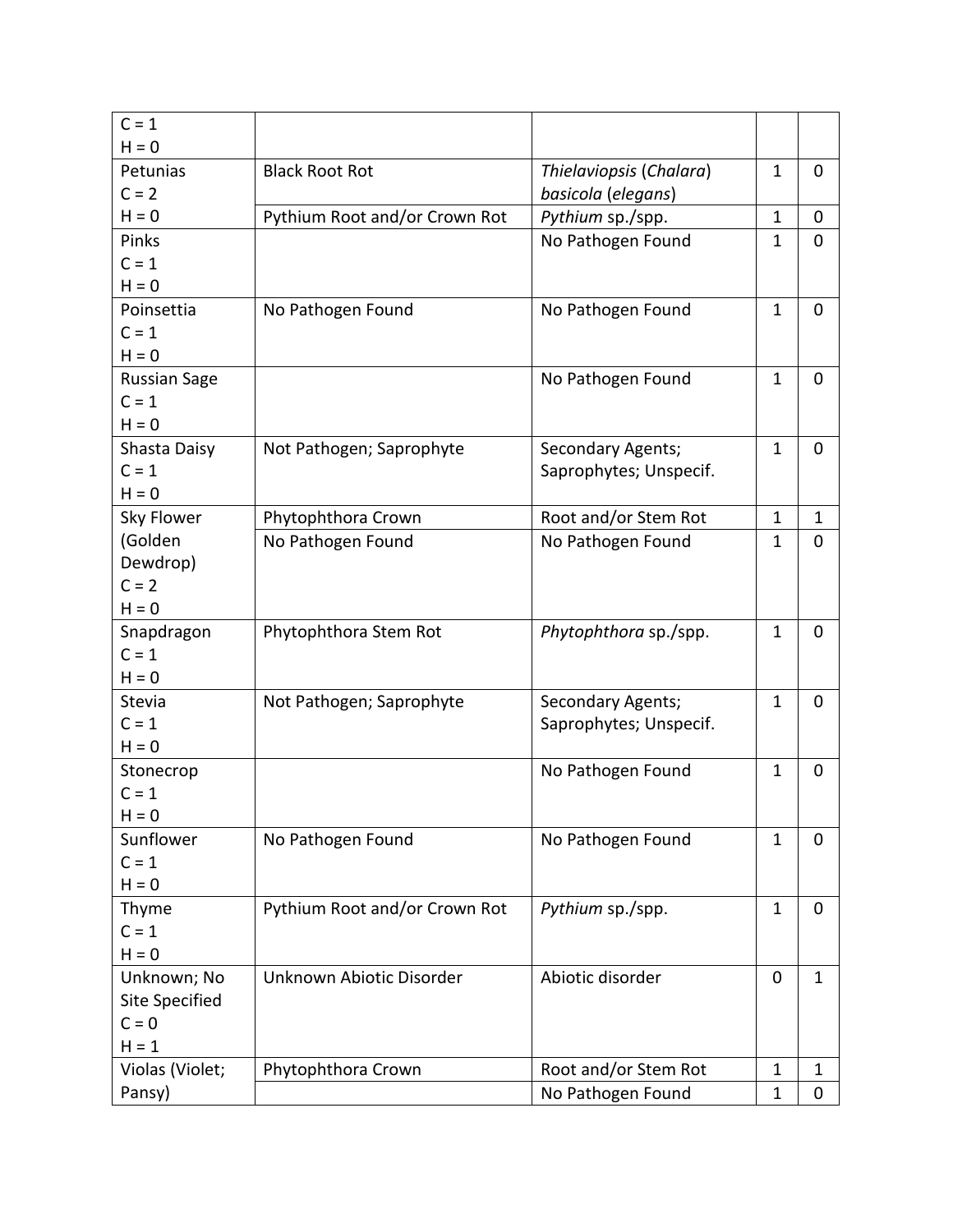| $C = 2$              |                      |                      |  |
|----------------------|----------------------|----------------------|--|
| $H = 0$              |                      |                      |  |
| <b>Woodland Sage</b> | Rhizoctonia Stem Rot | Rhizoctonia sp./spp. |  |
| $C = 1$              |                      |                      |  |
| $H = 0$              |                      |                      |  |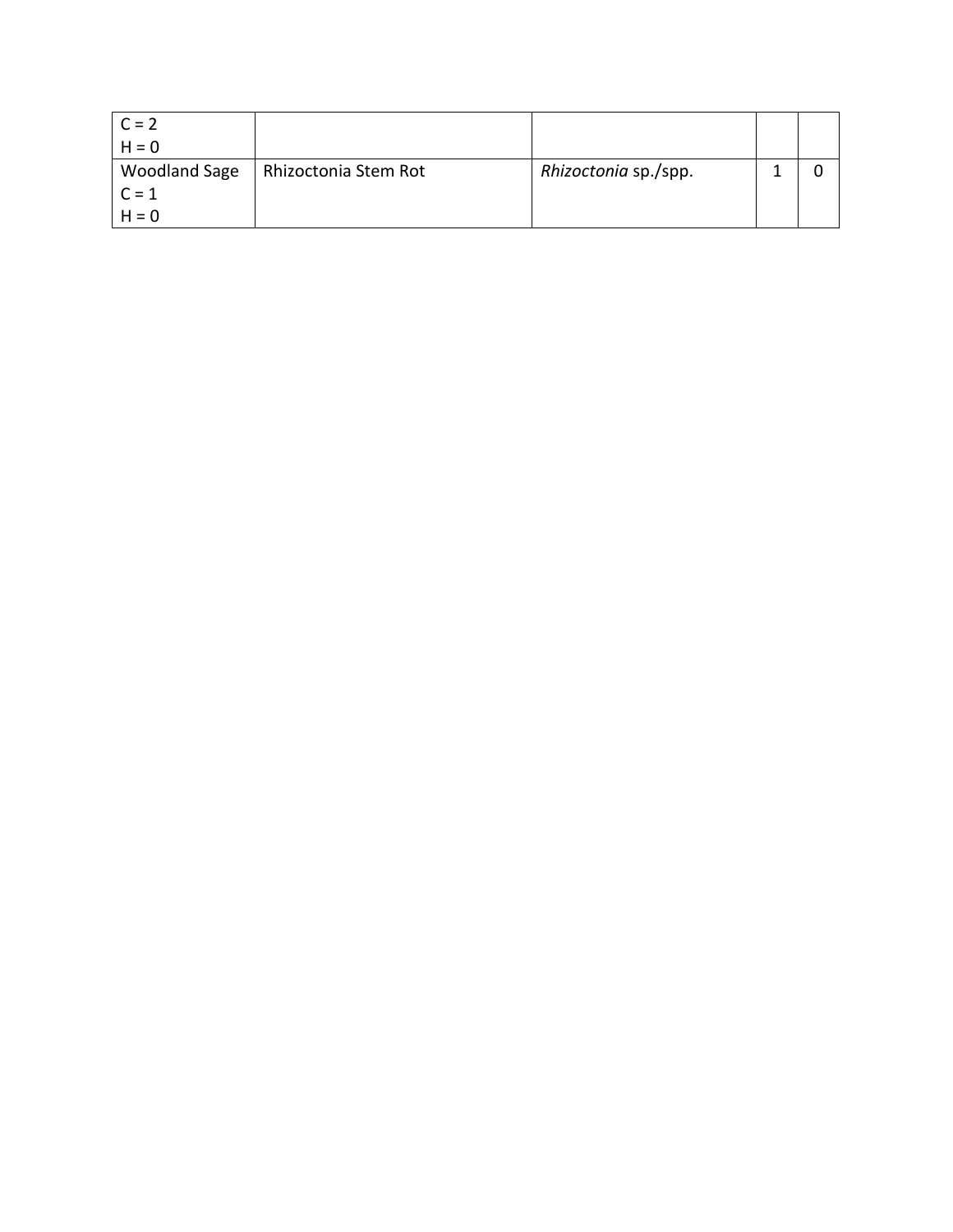## **MISCELLANEOUS**

(Total Diagnoses 12: C=6; H=6)

| <b>HOST</b>           | <b>DISEASE</b>              | <b>CAUSAL ORGANISM</b>         | C              | н              |
|-----------------------|-----------------------------|--------------------------------|----------------|----------------|
| Fungus Id             | <b>Birds Nest Fungus</b>    | <b>Family Nidulariaceae</b>    | $\mathbf{1}$   | $\mathbf 0$    |
| Request               |                             |                                |                |                |
| $C = 1$               |                             |                                |                |                |
| $H = 0$               |                             |                                |                |                |
| Household;            |                             | No Pathogen Found              | $\mathbf{1}$   | $\mathbf 0$    |
| Domestic              |                             |                                |                |                |
| <b>Dwellings</b>      |                             |                                |                |                |
| $C = 1$               |                             |                                |                |                |
| $H = 0$               |                             |                                |                |                |
| Japanese Grass        | Japanese Stilt Grass        | Microstegium vimineum          | $\mathbf 0$    | $\mathbf{1}$   |
| $C = 0$               |                             |                                |                |                |
| $H = 1$               |                             |                                |                |                |
| Pine                  | Undetermined Injury or Pest | <b>Identification Analysis</b> | $\overline{0}$ | $\mathbf{1}$   |
| $C = 0$               |                             |                                |                |                |
| $H = 1$               |                             |                                |                |                |
| Potting Soil;         |                             | Candida albicans               | $\mathbf{1}$   | $\mathbf 0$    |
| growing media         |                             |                                |                |                |
| $C = 1$               |                             |                                |                |                |
| $H = 0$               |                             |                                |                |                |
| Rape; Canola          | No Pathogen Found           | No Pathogen Found              | $\mathbf{1}$   | $\overline{0}$ |
| $C = 1$               |                             |                                |                |                |
| $H = 0$               |                             |                                |                |                |
| Rice                  | Not Pathogen; Saprophyte    | Secondary Agents;              | $\mathbf{1}$   | $\mathbf 0$    |
| $C = 1$               |                             | Saprophytes; Unspecif.         |                |                |
| $H = 0$               |                             |                                |                |                |
| Stevia                | Rhizoctonia Stem Rot        | Rhizoctonia sp./spp.           | $\mathbf{1}$   | $\mathbf 0$    |
| $C = 1$               |                             |                                |                |                |
| $H = 0$               |                             |                                |                |                |
| Unknown; No           | Unknown                     | General                        | 0              | $\mathbf{3}$   |
| <b>Site Specified</b> | Not Pathogen; Saprophyte    | Secondary Agents;              | $\mathbf 0$    | $\mathbf{1}$   |
| $C = 0$               |                             | Saprophytes; Unspecif.         |                |                |
| $H = 4$               |                             |                                |                |                |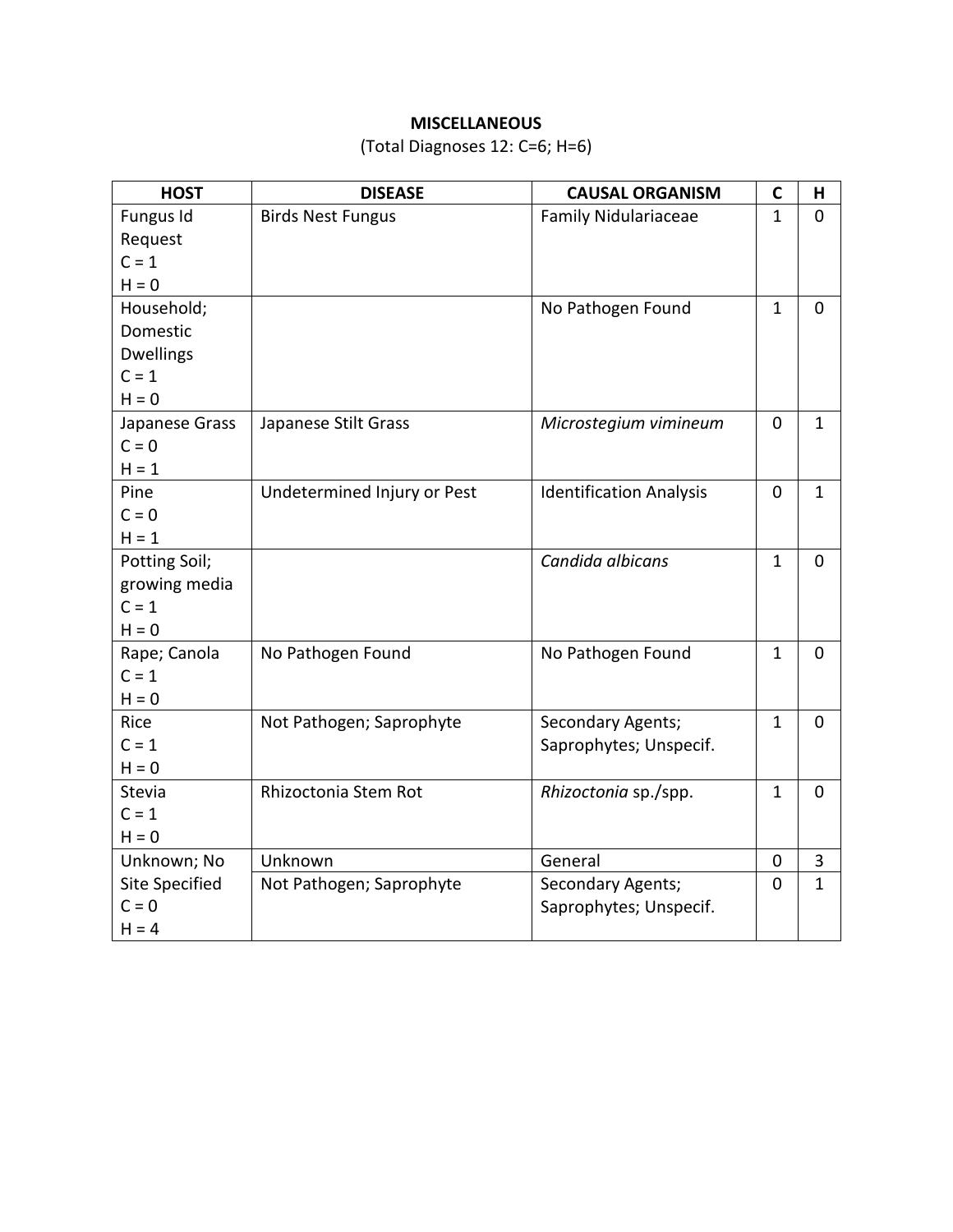**TREES** (Total Diagnoses 72: C=28; H=44)

| <b>HOST</b>     | <b>DISEASE</b>                 | <b>CAUSAL ORGANISM</b>     | $\mathbf C$    | н                |
|-----------------|--------------------------------|----------------------------|----------------|------------------|
| Arborvitae      | Environmental Stress; Problem  | Abiotic disorder           | $\overline{0}$ | $\mathbf{1}$     |
| $C = 0$         |                                |                            |                |                  |
| $H = 1$         |                                |                            |                |                  |
| Arizona Cypress | Poor Root Development          | Abiotic disorder           | $\mathbf{1}$   | $\mathbf 0$      |
| $C = 1$         |                                |                            |                |                  |
| $H = 0$         |                                |                            |                |                  |
| Cherry-laurel   | <b>Root Problems</b>           | Abiotic disorder           | $\mathbf 0$    | $\mathbf{1}$     |
| $C = 0$         |                                |                            |                |                  |
| $H = 1$         |                                |                            |                |                  |
| Chinese         |                                | Complex of Biotic; Abiotic | $\mathbf{1}$   | $\mathbf 0$      |
| Lacebark elm    |                                | Factors                    |                |                  |
| $C = 1$         |                                |                            |                |                  |
| $H = 0$         |                                |                            |                |                  |
| Crabapple       | Fire Blight                    | Erwinia amylovora          | 4              | $\mathbf{1}$     |
| $C = 4$         |                                |                            |                |                  |
| $H = 1$         |                                |                            |                |                  |
| Crape Myrtle    | Cercospora Leaf Spot           | Cercospora sp./spp.        | $\mathbf{1}$   | 0                |
| $C = 2$         | Leaf Spot                      | Unknown cause              | $\mathbf{1}$   | $\mathbf 0$      |
| $H = 0$         |                                |                            |                |                  |
| Cryptomeria     | Cultural/Environmental Problem | Abiotic disorder           | $\mathbf 0$    | $\overline{2}$   |
| $C = 0$         |                                |                            |                |                  |
| $H = 6$         | Environmental Stress; Problem  | Abiotic disorder           | $\mathbf 0$    | 3                |
|                 | No Pathogen Found              | No Pathogen Found          | 0              | $\mathbf 1$      |
| Deodar Cedar    | Environmental Stress; Problem  | Abiotic disorder           | $\mathbf 0$    | $\mathbf{1}$     |
| $C = 1$         |                                |                            |                |                  |
| $H = 1$         |                                |                            |                |                  |
| Dogwood         | <b>Nutrient Imbalance</b>      | Abiotic disorder           | $\mathbf 0$    | $\mathbf{1}$     |
| $C = 0$         | Environmental Stress; Problem  | Abiotic disorder           | $\overline{0}$ | $\mathbf{1}$     |
| $H = 2$         |                                |                            |                |                  |
| Eastern Red     | Decline; Dieback               | Abiotic disorder           | $\mathbf{1}$   | $\boldsymbol{0}$ |
| Cedar           | No Pathogen Found              | No Pathogen Found          | $\mathbf{1}$   | $\mathbf 0$      |
| $C = 2$         |                                |                            |                |                  |
| $H = 0$         |                                |                            |                |                  |
| Elm             | Unknown                        | General                    | $\mathbf 0$    | $\mathbf{1}$     |
| $C = 0$         |                                |                            |                |                  |
| $H = 1$         |                                |                            |                |                  |
| Eucalyptus      |                                | Unknown cause              | $\overline{0}$ | $\mathbf{1}$     |
| $C = 0$         |                                |                            |                |                  |
| $H = 1$         |                                |                            |                |                  |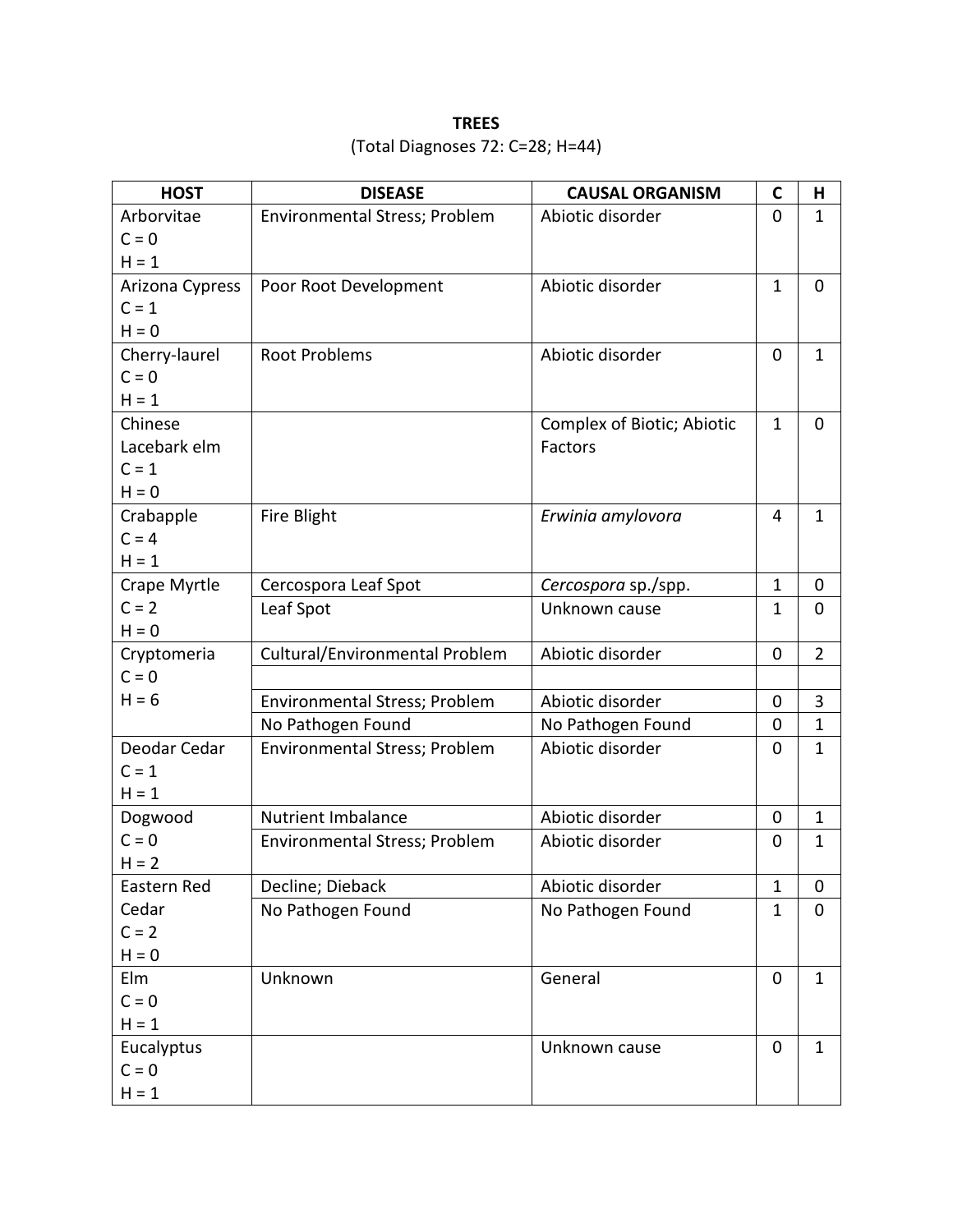| Flowering       | <b>Insufficient Sample</b>         | <b>Identification Analysis</b> | 1              | $\mathbf 0$    |
|-----------------|------------------------------------|--------------------------------|----------------|----------------|
| Dogwood         |                                    |                                |                |                |
| $C = 1$         |                                    |                                |                |                |
| $H = 0$         |                                    |                                |                |                |
| Hemlock         | Cultural/Environmental Problem     | Abiotic disorder               | 0              | $\mathbf{1}$   |
| $C = 0$         |                                    |                                |                |                |
| $H = 1$         |                                    |                                |                |                |
| Japanese        | No Pathogen Found                  | No Pathogen Found              | $\mathbf{1}$   | $\mathbf 0$    |
| Dogwood         |                                    |                                |                |                |
| (Kousa)         |                                    |                                |                |                |
| $C = 1$         |                                    |                                |                |                |
| $H = 0$         |                                    |                                |                |                |
| Japanese Maple  | Not Pathogen; Saprophyte           | Secondary Agents;              | $\mathbf{1}$   | $\overline{0}$ |
| $C = 2$         |                                    | Saprophytes; Unspecif.         |                |                |
| $H = 2$         | Environmental Stress; Problem      | Abiotic disorder               | $\mathbf 0$    | $\mathbf{1}$   |
|                 | <b>Root Problems</b>               | Abiotic disorder               | $\mathbf 0$    | $\mathbf{1}$   |
|                 | No Pathogen Found                  | No Pathogen Found              | $\overline{1}$ | $\mathbf 0$    |
| Leyland Cypress | Chemical Injury                    | Abiotic disorder               | $\mathbf 0$    | $\mathbf{1}$   |
| $C = 3$         | Environmental Stress; Problem      | Abiotic disorder               | $\mathbf 0$    | $\mathbf{1}$   |
| $H = 2$         | Pythium Root and/or Crown Rot      | Pythium sp./spp.               | 1              | $\mathbf 0$    |
|                 | No Pathogen Found                  | No Pathogen Found              | 1              | $\mathbf 0$    |
|                 |                                    | No Pathogen Found              | 1              | $\mathbf 0$    |
| Live Oak        | Wood Boring Insect Damage          | Unidentified Wood Boring       | $\mathbf{1}$   | $\mathbf 0$    |
| $C = 1$         |                                    | Insect                         |                |                |
| $H = 0$         |                                    |                                |                |                |
| Magnolia        | Chemical Injury                    | Abiotic disorder               | $\mathbf 0$    | 1              |
| $C = 0$         | Leaf Spot; Black Mildew            | Sarcinella sp./spp.            | $\mathbf 0$    | $\mathbf{1}$   |
| $H = 3$         | Sooty Mold                         | <b>Unidentified Fungus</b>     | $\mathbf 0$    | $\mathbf{1}$   |
| Maple           | Cultural/Environmental Problem     | Abiotic disorder               | 0              | $\overline{2}$ |
| $C = 0$         | Raffaelea Fungus                   | Raffaelea sp./spp.             | $\mathbf{1}$   | $\mathbf 0$    |
| $H = 3$         |                                    |                                |                |                |
| Norway Maple    |                                    | No Pathogen Found              | $\mathbf{1}$   | $\mathbf 0$    |
| $C = 1$         |                                    |                                |                |                |
| $H = 0$         |                                    |                                |                |                |
| Oak             | Oak Leaf Blister                   | Taphrina caerulescens          | $\mathbf 0$    | 3              |
| $C = 1$         | Unknown                            | General                        | $\mathbf 0$    | $\mathbf{1}$   |
| $H = 8$         | Herbicide Injury; Exposure         | Abiotic disorder               | $\mathbf 0$    | $\mathbf{1}$   |
|                 | <b>Insect Damage</b>               | <b>Unidentified Insect</b>     | 0              | $\mathbf{1}$   |
|                 | <b>Bacterial Leaf Scorch (BLS)</b> | Xylella fastidiosa (BLS)       | $\mathbf{1}$   | $\mathbf 0$    |
|                 | Undetermined Injury or Pest        | <b>Identification Analysis</b> | $\mathbf 0$    | 1              |
|                 |                                    | Inonotus sp./spp.              | $\mathbf 0$    | $\mathbf{1}$   |
| Pear            | Fire Blight                        | Erwinia amylovora              | 0              | 3              |
| $C = 0$         |                                    |                                |                |                |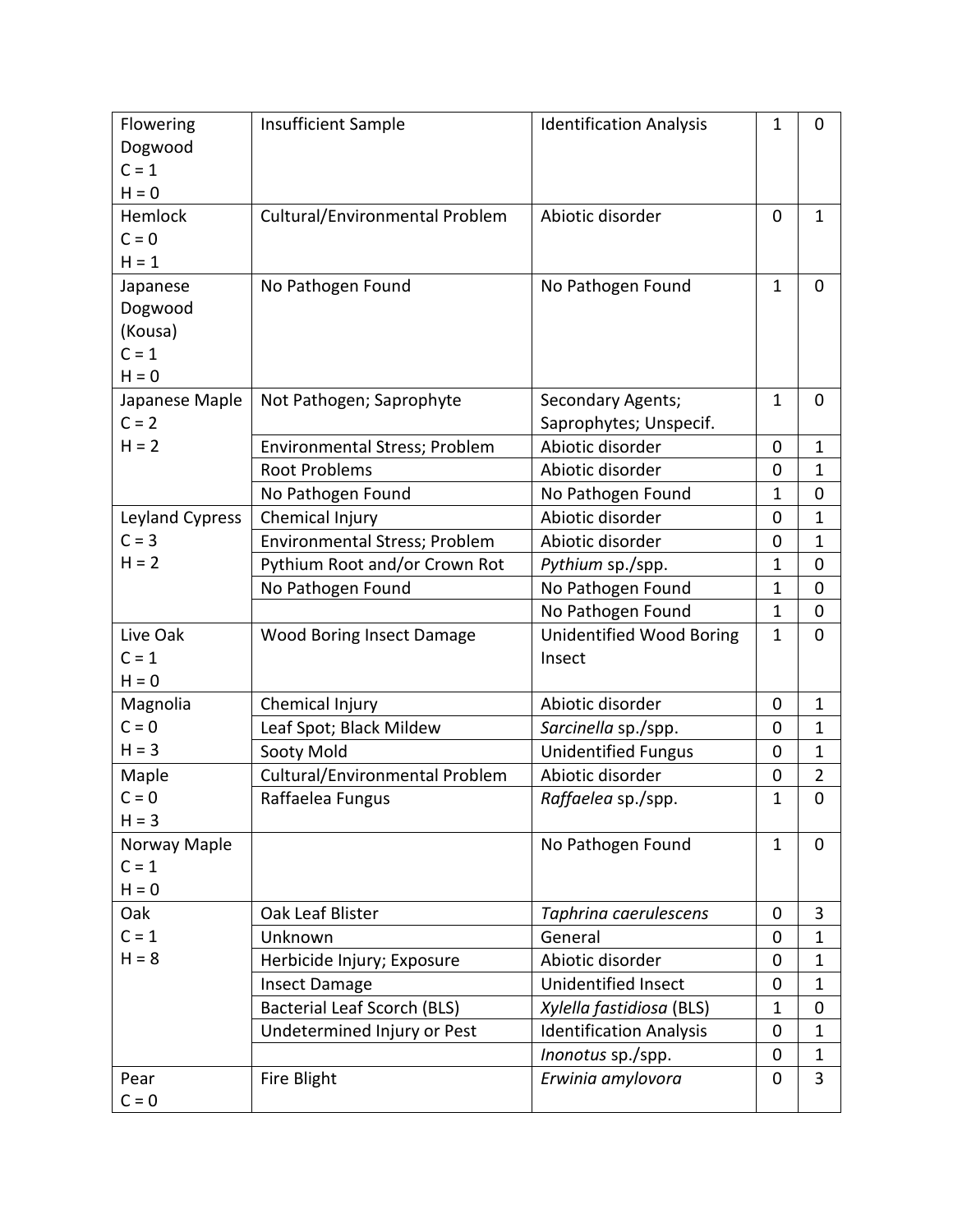| $H = 3$               |                                    |                                |                |                  |
|-----------------------|------------------------------------|--------------------------------|----------------|------------------|
| Persimmon             | Environmental Stress; Problem      | Abiotic disorder               | 0              | 1                |
| (Ornamental)          |                                    | Botryosphaeria sp./spp.        | 0              | $\mathbf{1}$     |
| $C = 0$               |                                    |                                |                |                  |
| $H = 2$               |                                    |                                |                |                  |
| Pin Oak<br>$C = 1$    | No Pathogen Found                  | No Pathogen Found              | $\mathbf{1}$   | $\mathbf 0$      |
|                       |                                    |                                |                |                  |
| $H = 0$               |                                    | Abiotic disorder               |                |                  |
| Pine<br>$C = 1$       | Planting Too Deep                  |                                | $\mathbf{1}$   | $\mathbf 0$      |
| $H = 0$               |                                    |                                |                |                  |
|                       |                                    |                                |                |                  |
| Planetree             | <b>Bacterial Leaf Scorch (BLS)</b> | Xylella fastidiosa (BLS)       | $\overline{2}$ | $\overline{0}$   |
| (Sycamore)<br>$C = 2$ |                                    |                                |                |                  |
| $H = 0$               |                                    |                                |                |                  |
|                       |                                    |                                | $\mathbf{1}$   | 0                |
| Red Maple<br>$C = 1$  | Cryptosporiopsis Canker            | Cryptosporiopsis sp./spp.      |                |                  |
| $H = 0$               |                                    |                                |                |                  |
| <b>Red Oak</b>        |                                    | Steccherinum ochraceum         | $\mathbf{1}$   | $\mathbf 0$      |
| $C = 1$               | <b>Wood Decay Fungus</b>           |                                |                |                  |
| $H = 0$               |                                    |                                |                |                  |
| <b>Red Oaks</b>       |                                    | Abiotic disorder               | 0              | $\mathbf{1}$     |
| $C = 0$               |                                    |                                |                |                  |
| $H = 1$               |                                    |                                |                |                  |
| <b>River Birch</b>    | <b>Insect Damage</b>               | <b>Unidentified Insect</b>     | 0              | $\mathbf{1}$     |
| $C = 0$               |                                    |                                |                |                  |
| $H = 1$               |                                    |                                |                |                  |
| <b>Tulip Tree</b>     | Tar Spot                           | Rhytisma sp./spp.              | 0              | 1                |
| $C = 0$               | Environmental Stress; Problem      | Abiotic disorder               | $\overline{0}$ | $\mathbf{1}$     |
| $H = 2$               |                                    |                                |                |                  |
| Unknown; No           | <b>Insufficient Sample</b>         | <b>Identification Analysis</b> | $\mathbf{1}$   | $\boldsymbol{0}$ |
| Site Specified        |                                    |                                |                |                  |
| $C = 1$               |                                    |                                |                |                  |
| $H = 0$               |                                    |                                |                |                  |
| White Oak             | No Pathogen Found                  | No Pathogen Found              | $\mathbf 0$    | $\mathbf{1}$     |
| $C = 0$               |                                    |                                |                |                  |
| $H = 1$               |                                    |                                |                |                  |
| Willow                | Environmental Stress; Problem      | Abiotic disorder               | $\mathbf 0$    | $\mathbf{1}$     |
| $C = 0$               |                                    |                                |                |                  |
| $H = 1$               |                                    |                                |                |                  |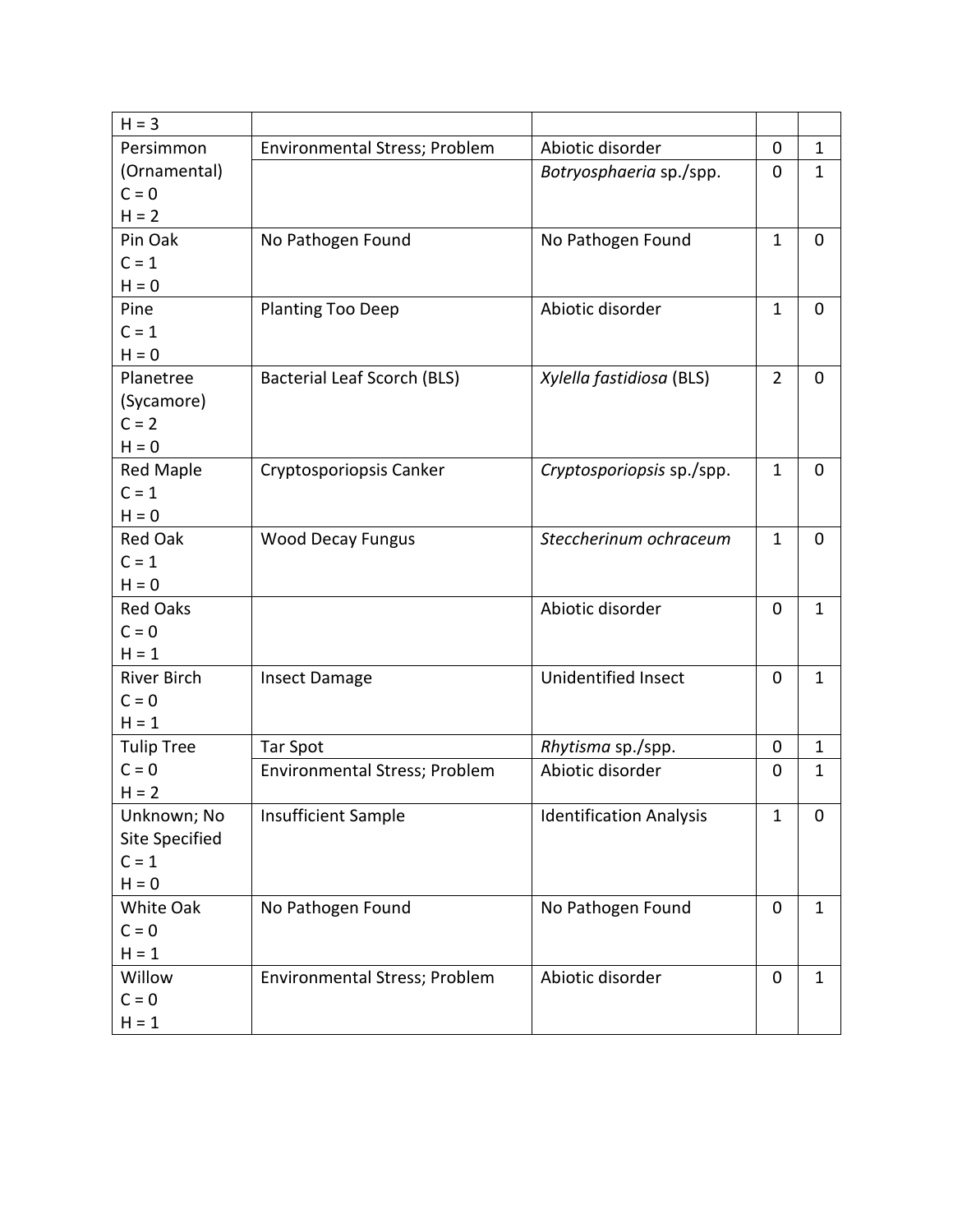**TURF** (Total Diagnoses 488: C=319; H=169)

| <b>HOST</b>  | <b>DISEASE</b>                 | <b>CAUSAL ORGANISM</b>   | C              | н              |
|--------------|--------------------------------|--------------------------|----------------|----------------|
| Bentgrass    | <b>Brown Patch</b>             | Rhizoctonia sp./spp.     | 1              | $\mathbf 0$    |
| $C = 43$     | <b>Fairy Ring</b>              | Various fungi            | $\mathbf{1}$   | $\mathbf 0$    |
| $H = 0$      | Rhizoctonia Root; Crown Rot    | Rhizoctonia sp./spp.     | $\mathbf{1}$   | $\mathbf 0$    |
|              | Algae                          | General                  | 1              | $\mathbf 0$    |
|              | Cultural/Environmental Problem | Abiotic disorder         | 1              | $\mathbf 0$    |
|              | Environmental Stress; Problem  | Abiotic disorder         | 1              | $\mathbf 0$    |
|              | Anthracnose                    | Colletotrichum cereale   | 14             | $\mathbf 0$    |
|              | Pythium Root and/or Crown Rot  | Pythium sp./spp.         | 8              | $\mathbf 0$    |
|              | <b>Dollar Spot</b>             | Sclerotinia homeocarpa   | 1              | $\mathbf 0$    |
|              | No Pathogen Found              | No Pathogen Found        | 13             | $\mathbf 0$    |
|              |                                | Rhizoctonia sp./spp.     | 1              | $\mathbf 0$    |
| Bermudagrass | Anthracnose                    | Gloeosporium sp./spp.    | $\pmb{0}$      | $\mathbf 1$    |
| $C = 4$      | Rhizoctonia Blight             | Rhizoctonia solani       | $\mathbf 0$    | $\mathbf{1}$   |
| $H = 15$     | <b>Spring Dead Spot</b>        | Ophiosphaerella sp./spp. | $\mathbf 0$    | $\mathbf{1}$   |
|              | <b>Bipolaris Spot Blotch</b>   | Bipolaris sp./spp.       | 1              | $\mathbf 0$    |
|              | Slime Mold                     | Class myxomycetes;       | $\mathbf 0$    | $\overline{2}$ |
|              |                                | myxomycota               |                |                |
|              | Take-all                       | Gaeumannomyces           | $\mathbf 0$    | $\mathbf{1}$   |
|              |                                | sp./spp.                 |                |                |
|              | Cultural/Environmental Problem | Abiotic disorder         | $\pmb{0}$      | 9              |
|              | Large Patch                    | Thanatephorus            | $\mathbf{1}$   | $\overline{0}$ |
|              |                                | (Rhizoctonia) cucumeris  |                |                |
|              |                                | (solani)                 |                |                |
|              | Leaf Rust; rust                | Puccinia sp./spp.        | 0              | $\mathbf{1}$   |
|              |                                | Puccinia sp./spp.        | $\mathbf 0$    | $\mathbf{1}$   |
| Bermudagrass | Rhizoctonia Blight             | Rhizoctonia solani       | $\mathbf 0$    | $\mathbf 1$    |
| $C = 94$     | <b>Spring Dead Spot</b>        | Ophiosphaerella sp./spp. | 3              | $\overline{2}$ |
| $H = 17$     | <b>Bipolaris Spot Blotch</b>   | Bipolaris sp./spp.       | 4              | $\mathbf 0$    |
|              | <b>Fairy Ring</b>              | Various fungi            | 3              | $\mathbf 0$    |
|              | Unknown                        | General                  | $\mathbf{1}$   | $\mathbf{1}$   |
|              | Slime Mold                     | Class myxomycetes;       | $\mathbf 0$    | $\overline{2}$ |
|              |                                | myxomycota               |                |                |
|              | Rhizoctonia Stem and Root Rot  | Rhizoctonia sp./spp.     | 1              | $\mathbf 0$    |
|              | Rhizoctonia Root; Crown Rot    | Rhizoctonia sp./spp.     | $\mathbf{1}$   | $\mathbf 0$    |
|              | Rhizoctonia Crown and Root Rot | Thanatephorus            | $\mathbf{1}$   | $\mathbf 0$    |
|              |                                | (Rhizoctonia) cucumeris  |                |                |
|              |                                | (solani)                 |                |                |
|              | Not Pathogen; Saprophyte       | Secondary Agents;        | $\overline{2}$ | $\mathbf 0$    |
|              |                                | Saprophytes; Unspecif.   |                |                |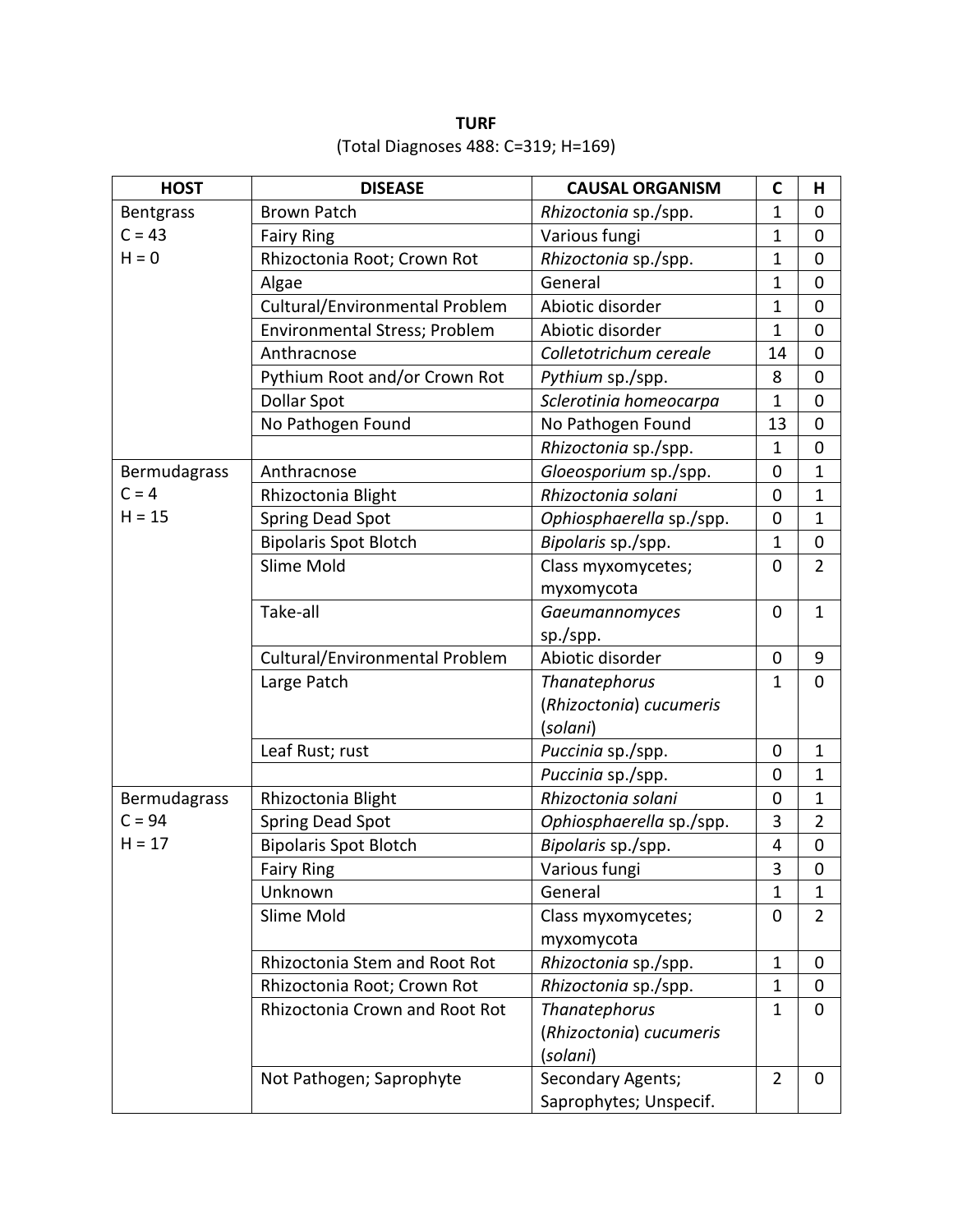|                | <b>Bipolaris Leaf Spot</b>                         | Cochliobolus setariae     | 4              | $\mathbf 0$    |
|----------------|----------------------------------------------------|---------------------------|----------------|----------------|
|                | Helminthosporium Leaf Spot                         | Cochliobolus (Bipolaris)  | $\mathbf{1}$   | $\overline{0}$ |
|                |                                                    | cynodontis                |                |                |
|                | Cultural/Environmental Problem                     | Abiotic disorder          | 4              | 8              |
|                | Environmental Stress; Problem                      | Abiotic disorder          | 8              | $\mathbf{1}$   |
|                | <b>Plant Parasitic Nematodes</b>                   | <b>Unspecified Genera</b> | $\mathbf{1}$   | $\mathbf 0$    |
|                | Pink Snow Mold; Fusarium Patch                     | Monographella             | 5              | $\mathbf 0$    |
|                |                                                    | (Microdochium) nivalis    |                |                |
|                |                                                    | (nivale)                  |                |                |
|                | Leaf Spot                                          | Bipolaris sp./spp.        | $\mathbf{1}$   | $\mathbf 0$    |
|                | Large Patch                                        | Thanatephorus             | 11             | $\mathbf 0$    |
|                |                                                    | (Rhizoctonia) cucumeris   |                |                |
|                |                                                    | (solani)                  |                |                |
|                | Pythium Root and/or Crown Rot                      | Pythium sp./spp.          | 5              | $\overline{2}$ |
|                | Root Decline of Warm Season                        | Gaeumannomyces            | 10             | $\mathbf 0$    |
|                | Grasses                                            | graminis                  |                |                |
|                | Leaf Rust; rust                                    | Puccinia sp./spp.         | $\overline{2}$ | $\mathbf 0$    |
|                | <b>Dollar Spot</b>                                 | Sclerotinia homeocarpa    | $\mathbf{1}$   | $\mathbf 0$    |
|                | Rhizoctonia Leaf Spot and/or Leaf<br><b>Blight</b> | Rhizoctonia sp./spp.      | $\mathbf{1}$   | $\mathbf 0$    |
|                | <b>Insect Damage</b>                               | Unidentified Insect       | 3              | $\mathbf 0$    |
|                | No Pathogen Found                                  | No Pathogen Found         | 7              | $\mathbf 0$    |
|                |                                                    | Bipolaris sp./spp.        | 8              | $\mathbf 0$    |
|                |                                                    | No Pathogen Found         | 3              | $\mathbf 0$    |
|                |                                                    | Rhizoctonia sp./spp.      | $\mathbf{1}$   | $\mathbf 0$    |
|                |                                                    | Rhizoctonia zeae          | $\mathbf{1}$   | $\mathbf 0$    |
|                |                                                    | Saprophytic Fungi and     | $\mathbf{1}$   | $\overline{0}$ |
|                |                                                    | Yeasts                    |                |                |
| Centipedegrass | Rhizoctonia Blight                                 | Rhizoctonia solani        | $\mathbf 0$    | 18             |
| $C = 80$       | <b>Fairy Ring</b>                                  | Various fungi             | 4              | 0              |
| $H = 54$       | Take-all                                           | Gaeumannomyces            | 0              | 4              |
|                |                                                    | sp./spp.                  |                |                |
|                | Not Pathogen; Saprophyte                           | Secondary Agents;         | $\overline{2}$ | $\mathbf 0$    |
|                |                                                    | Saprophytes; Unspecif.    |                |                |
|                | Cultural/Environmental Problem                     | Abiotic disorder          | 8              | 29             |
|                | <b>Environmental Stress; Problem</b>               | Abiotic disorder          | 14             | $\mathbf 0$    |
|                | Decline; Dieback                                   | Abiotic disorder          | 5              | 0              |
|                | Large Patch                                        | Thanatephorus             | 18             | $\overline{0}$ |
|                |                                                    | (Rhizoctonia) cucumeris   |                |                |
|                |                                                    | (solani)                  |                |                |
|                | Root Decline of Warm Season                        | Gaeumannomyces            | 10             | $\mathbf 0$    |
|                | Grasses                                            | graminis                  |                |                |
|                | <b>Insect Damage</b>                               | Unidentified Insect       | $\mathbf 0$    | $\mathbf{1}$   |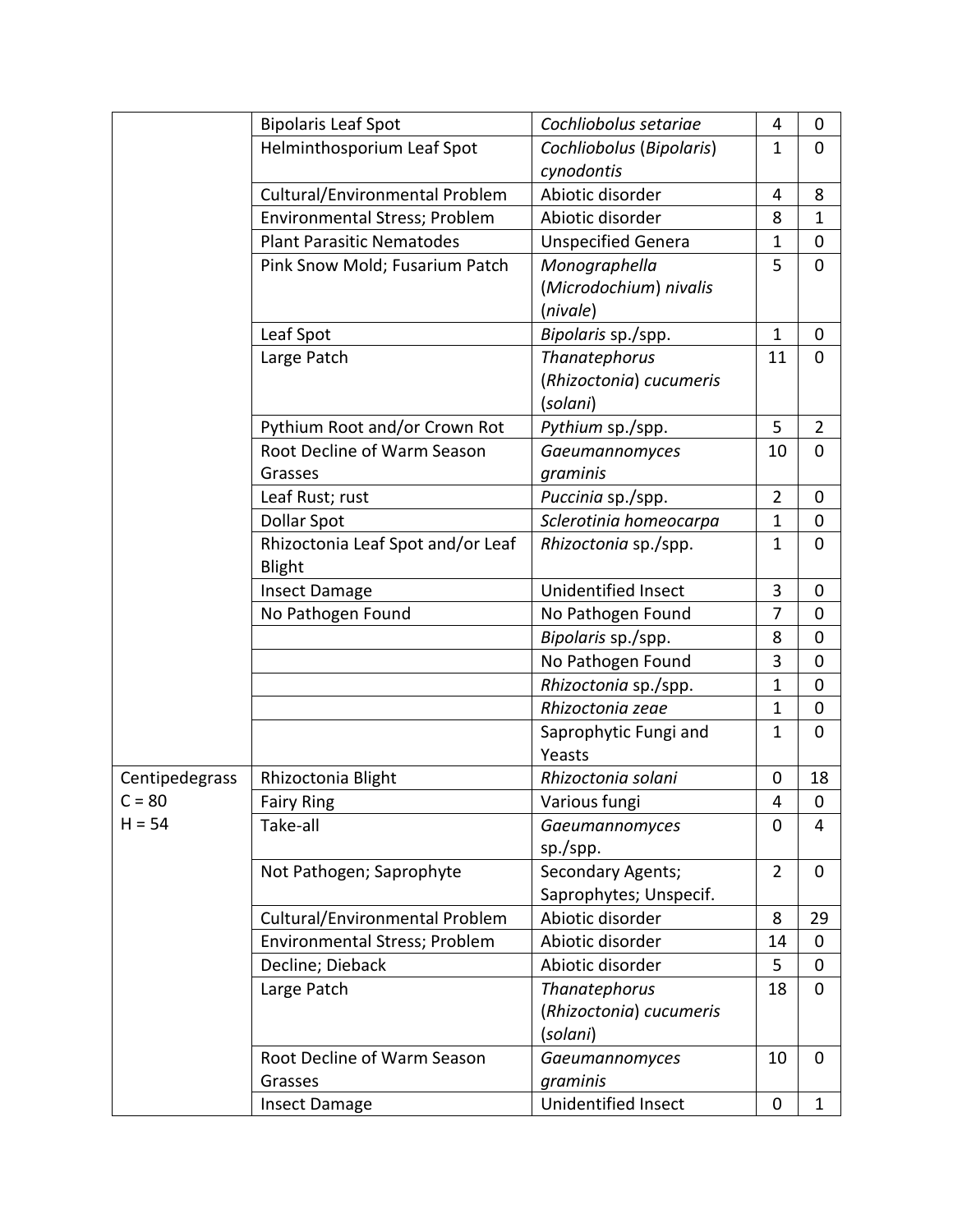|                | No Pathogen Found              | No Pathogen Found            | 13             | $\overline{2}$   |
|----------------|--------------------------------|------------------------------|----------------|------------------|
|                |                                | Rhizoctonia solani           | $\overline{2}$ | $\mathbf 0$      |
|                |                                | Rhizoctonia sp./spp.         | 4              | $\mathbf 0$      |
| Common         | Tan Spot; Yellow Leaf Spot     | Pyrenophora (ana.            | $\mathbf{1}$   | $\overline{0}$   |
| Wheat          |                                | Drechslera) tritici-repentis |                |                  |
| $C = 1$        |                                |                              |                |                  |
| $H = 0$        |                                |                              |                |                  |
| Fescues        | Rhizoctonia Blight             | Rhizoctonia solani           | $\mathbf 0$    | $\mathbf{1}$     |
| $C = 0$        | Cultural/Environmental Problem | Abiotic disorder             | $\mathbf 0$    | $\overline{2}$   |
| $H = 4$        | No Pathogen Found              | No Pathogen Found            | $\mathbf 0$    | $\mathbf{1}$     |
| Ryegrass       | <b>Melting Out (Turfgrass)</b> | Drechslera sp./spp.          | $\overline{2}$ | $\mathbf 0$      |
| $C = 2$        |                                |                              |                |                  |
| $H = 0$        |                                |                              |                |                  |
| Seashore       |                                | No Pathogen Found            | 1              | $\overline{0}$   |
| Paspalum       |                                |                              |                |                  |
| $C = 1$        |                                |                              |                |                  |
| $H = 0$        |                                |                              |                |                  |
| St.            | Rhizoctonia Blight             | Rhizoctonia solani           | $\mathbf 0$    | 4                |
| Augustinegrass | <b>Fairy Ring</b>              | Various fungi                | 1              | $\mathbf 0$      |
| $C = 24$       | Unknown                        | General                      | $\mathbf 0$    | $\mathbf{1}$     |
| $H = 27$       | Take-all                       | Gaeumannomyces               | 1              | 15               |
|                |                                | sp./spp.                     |                |                  |
|                | <b>Gray Leaf Spot</b>          | Magnaporthe (ana.            | $\mathbf{1}$   | $\overline{2}$   |
|                |                                | Pyricularia) grisea          |                |                  |
|                | Cultural/Environmental Problem | Abiotic disorder             | 0              | 4                |
|                | Leaf Spot                      | Bipolaris sp./spp.           | $\mathbf 0$    | $\mathbf{1}$     |
|                | Large Patch                    | Thanatephorus                | $\overline{2}$ | $\mathbf 0$      |
|                |                                | (Rhizoctonia) cucumeris      |                |                  |
|                |                                | (solani)                     |                |                  |
|                | Root Decline of Warm Season    | Gaeumannomyces               | 13             | $\mathbf 0$      |
|                | Grasses                        | graminis                     |                |                  |
|                | <b>Insect Damage</b>           | Unidentified Insect          | $\overline{2}$ | $\mathbf 0$      |
|                | No Pathogen Found              | No Pathogen Found            | 1              | $\boldsymbol{0}$ |
|                |                                | Rhizoctonia solani           | 1              | $\mathbf 0$      |
|                |                                | Rhizoctonia sp./spp.         | $\overline{2}$ | $\boldsymbol{0}$ |
| Turfgrass      | Slime Mold                     | Class myxomycetes;           | $\mathbf 0$    | $\mathbf{1}$     |
| $C = 1$        |                                | myxomycota                   |                |                  |
| $H = 1$        |                                | Rhizoctonia sp./spp.         | $\mathbf{1}$   | $\mathbf 0$      |
| Zoysia         | Anthracnose                    | Gloeosporium sp./spp.        | 0              | 1                |
| (Japanese      | Rhizoctonia Blight             | Rhizoctonia solani           | $\mathbf 0$    | $\mathbf{1}$     |
| Lawngrass)     | Cultural/Environmental Problem | Abiotic disorder             | 0              | $\overline{3}$   |
| $C = 0$        |                                |                              |                |                  |
| $H = 5$        |                                |                              |                |                  |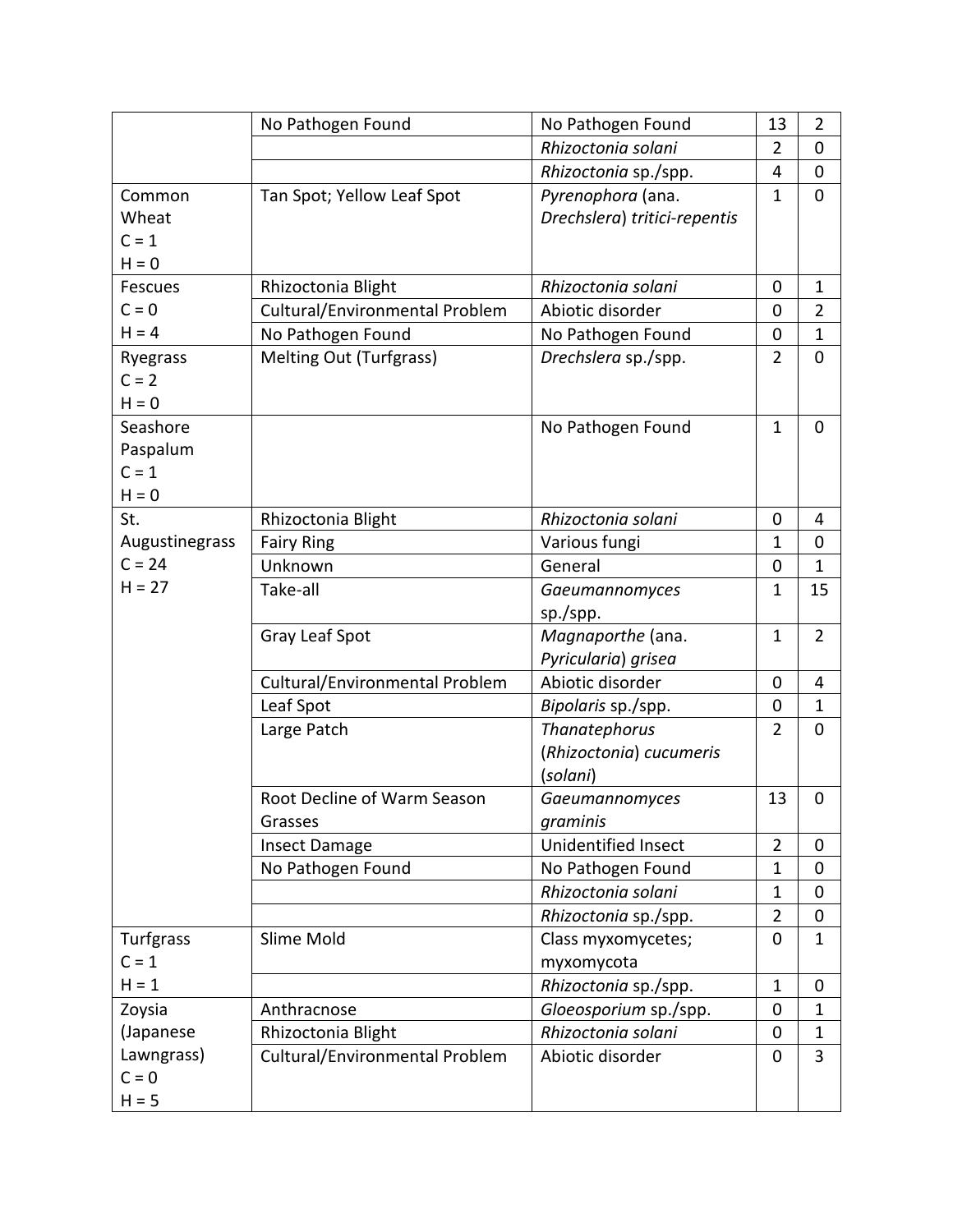| Zoysia Grass | Rhizoctonia Blight             | Rhizoctonia solani             | $\mathbf 0$    | 11             |
|--------------|--------------------------------|--------------------------------|----------------|----------------|
| $C = 69$     | <b>Bipolaris Spot Blotch</b>   | Bipolaris sp./spp.             | $\overline{1}$ | $\overline{0}$ |
| $H = 46$     | <b>Fairy Ring</b>              | Various fungi                  | 6              | $\overline{0}$ |
|              | Unknown                        | General                        | 1              | $\mathbf{1}$   |
|              | Take-all                       | Gaeumannomyces                 | $\mathbf 0$    | 4              |
|              |                                | sp./spp.                       |                |                |
|              | Not Pathogen; Saprophyte       | Secondary Agents;              | 5              | $\mathbf{1}$   |
|              |                                | Saprophytes; Unspecif.         |                |                |
|              | Cultural/Environmental Problem | Abiotic disorder               | 8              | 22             |
|              |                                |                                |                |                |
|              | Environmental Stress; Problem  | Abiotic disorder               | $\overline{7}$ | $\overline{3}$ |
|              | Unknown Abiotic Disorder       | Abiotic disorder               | $\mathbf 0$    | $\mathbf{1}$   |
|              | Curvularia Blight; Leaf Spot   | Curvularia sp./spp.            | $\mathbf{1}$   | $\mathbf 0$    |
|              | Large Patch                    | Thanatephorus                  | 10             | $\Omega$       |
|              |                                | (Rhizoctonia) cucumeris        |                |                |
|              |                                | (solani)                       |                |                |
|              | Pythium Root and/or Crown Rot  | Pythium sp./spp.               | 0              | $\overline{2}$ |
|              | Root Decline of Warm Season    | Gaeumannomyces                 | $\overline{2}$ | $\overline{0}$ |
|              | Grasses                        | graminis                       |                |                |
|              | Leaf Rust; rust                | Puccinia sp./spp.              | 3              | $\mathbf 0$    |
|              | <b>Insect Damage</b>           | <b>Unidentified Insect</b>     | $\overline{2}$ | $\overline{0}$ |
|              | Insufficient Sample            | <b>Identification Analysis</b> | 3              | $\mathbf 0$    |
|              | No Pathogen Found              | No Pathogen Found              | 12             | 1              |
|              |                                | Bipolaris sp./spp.             | $\overline{2}$ | $\overline{0}$ |
|              |                                | No Pathogen Found              | 1              | $\mathbf 0$    |
|              |                                | Rhizoctonia sp./spp.           | 5              | $\mathbf 0$    |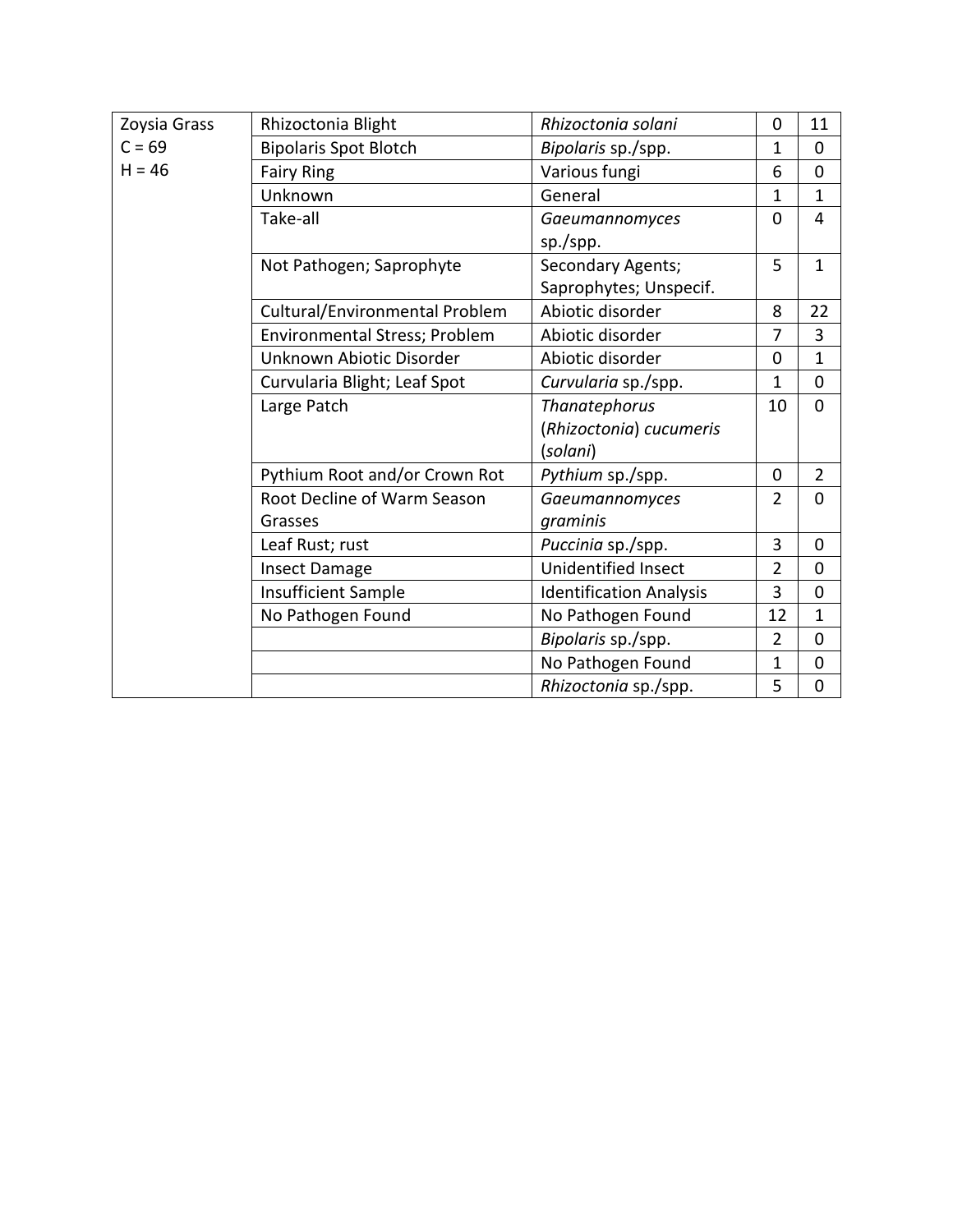## **VEGETABLES**

## (Total Diagnoses 338: C=288; H=50)

| <b>HOST</b>                                      | <b>DISEASE</b>                           | <b>CAUSAL ORGANISM</b>              | $\mathsf{C}$   | Н            |
|--------------------------------------------------|------------------------------------------|-------------------------------------|----------------|--------------|
| Autumn-winter                                    | <b>Cucurbit Downy Mildew</b>             | Pseudoperonospora                   | 1              | $\mathbf 0$  |
| Squash                                           |                                          | cubensis                            |                |              |
| $C = 1$                                          |                                          |                                     |                |              |
| $H = 0$                                          |                                          |                                     |                |              |
| Bean                                             | Anthracnose Fruit Rot                    | Colletotrichum sp./spp.             | $\mathbf{1}$   | $\mathbf 0$  |
| $C = 12$                                         | <b>Charcoal Rot</b>                      | Macrophomina                        | $\mathbf{1}$   | $\mathbf 0$  |
| $H = 3$                                          |                                          | phaseolina                          |                |              |
|                                                  | Rhizoctonia Root Rot                     | Rhizoctonia sp./spp.                | 1              | $\mathbf 0$  |
|                                                  | <b>Rhizoctonia Crown and Stem Rot</b>    | Rhizoctonia sp./spp.                | $\mathbf{1}$   | $\mathbf 0$  |
|                                                  | Herbicide Injury; Exposure               | Abiotic disorder                    | $\overline{2}$ | $\mathbf 0$  |
|                                                  | <b>Root Problems</b>                     | Abiotic disorder                    | $\overline{0}$ | $\mathbf{1}$ |
|                                                  | Unknown Abiotic Disorder                 | Abiotic disorder                    | $\mathbf 0$    | $\mathbf{1}$ |
|                                                  | Anthracnose; Colletotrichum Leaf<br>Spot | Colletotrichum sp./spp.             | 4              | $\mathbf 0$  |
|                                                  | Pythium Root and/or Crown Rot            | Pythium sp./spp.                    | $\mathbf{1}$   | $\mathbf 0$  |
|                                                  | <b>Insect Damage</b>                     | Unidentified Insect                 | $\mathbf 0$    | $\mathbf{1}$ |
|                                                  | <b>Cucurbit Leaf Crumple</b>             | <b>Cucurbit Leaf Crumple</b>        | 1              | $\mathbf 0$  |
|                                                  |                                          | Virus (CuLCrv)                      |                |              |
| <b>Bell Pepper</b>                               | Southern Stem Blight                     | Sclerotium rolfsii                  | 1              | $\mathbf 0$  |
| $C = 6$                                          | <b>Bacterial Soft Rot</b>                | Erwinia sp./spp.                    | 1              | $\mathbf 0$  |
| $H = 0$                                          | <b>Bacterial Leaf Spot</b>               | Xanthomonas sp./spp.                | $\mathbf{1}$   | $\mathbf 0$  |
|                                                  | Pythium Damping Off                      | Pythium sp./spp.                    | $\mathbf{1}$   | $\mathbf 0$  |
|                                                  | No Pathogen Found                        | No Pathogen Found                   | $\overline{2}$ | $\mathbf 0$  |
| <b>Broccoli</b>                                  | Unknown                                  | General                             | $\mathbf{1}$   | $\mathbf 0$  |
| $C = 4$                                          | Alternaria Leaf Spot                     | Alternaria sp./spp.                 | $\mathbf{1}$   | $\mathbf 0$  |
| $H = 0$                                          | Freeze; Frost; Cold Damage               | Abiotic disorder                    | $\overline{2}$ | $\mathbf 0$  |
| <b>Butternut</b><br>Squash<br>$C = 1$<br>$H = 0$ | <b>Physiological Responses</b>           | Abiotic disorder                    | $\mathbf{1}$   | $\mathbf 0$  |
| Cabbage                                          | Unknown                                  | General                             | 3              | $\mathbf 0$  |
| $C = 22$                                         | <b>Black Rot</b>                         | Xanthomonas campestris              | $\overline{2}$ | $\mathbf 0$  |
| $H = 1$                                          | Rhizoctonia Root; Crown Rot              | Rhizoctonia sp./spp.                | $\overline{3}$ | $\mathbf 0$  |
|                                                  | Rhizoctonia Crown and Root Rot           | Thanatephorus                       | $\mathbf{1}$   | $\mathbf 0$  |
|                                                  |                                          | (Rhizoctonia) cucumeris<br>(solani) |                |              |
|                                                  | Not Pathogen; Saprophyte                 | Secondary Agents;                   | $\mathbf{1}$   | $\mathbf 0$  |
|                                                  |                                          | Saprophytes; Unspecif.              |                |              |
|                                                  | <b>Bacterial Leaf Spot</b>               | Xanthomonas sp./spp.                | 4              | $\mathbf 0$  |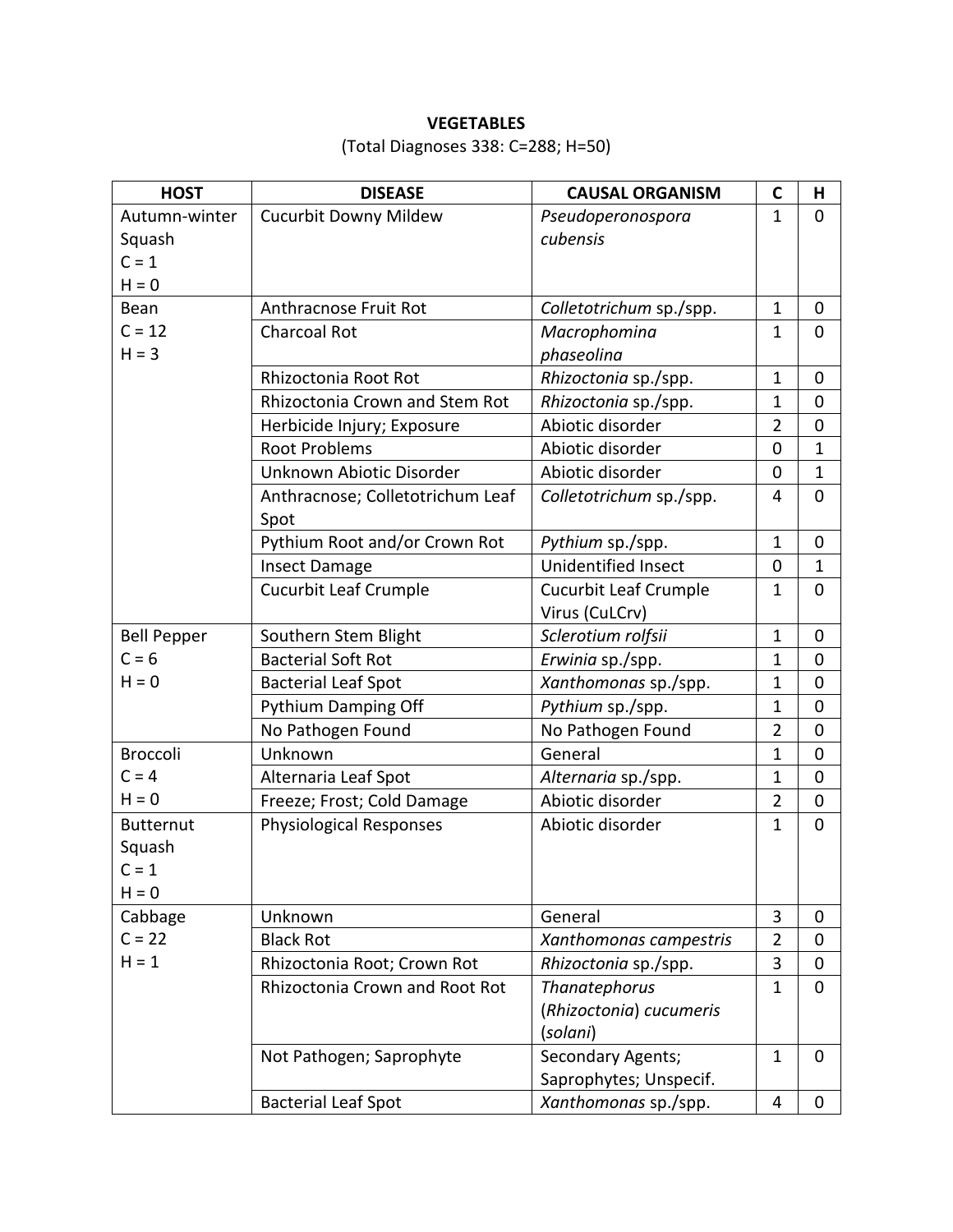|            | Unknown Abiotic Disorder                 | Abiotic disorder                | $\mathbf 0$    | $\mathbf{1}$ |
|------------|------------------------------------------|---------------------------------|----------------|--------------|
|            | Sclerotinia Rot                          | Sclerotinia sclerotiorum        | 1              | $\mathbf 0$  |
|            | Pythium Root and/or Crown Rot            | Pythium sp./spp.                | 1              | $\mathbf 0$  |
|            | <b>Insufficient Sample</b>               | <b>Identification Analysis</b>  | 1              | $\mathbf 0$  |
|            |                                          | Abiotic disorder                | 1              | $\mathbf 0$  |
|            |                                          | No Pathogen Found               | 3              | $\mathbf 0$  |
|            |                                          | Xanthomonas campestris          | $\mathbf{1}$   | $\mathbf 0$  |
| Cantalope; | Downy Mildew                             | Peronospora sp./spp.            | 1              | $\mathbf 0$  |
| Cantaloupe | Unknown                                  | General                         | 1              | $\mathbf 0$  |
| $C = 11$   | Alternaria Leaf Spot                     | Alternaria sp./spp.             | 3              | $\mathbf 0$  |
| $H = 0$    | <b>Bacterial Leaf Spot</b>               | Pseudomonas syringae            | $\mathbf{1}$   | $\mathbf 0$  |
|            | Poor pollination                         | Abiotic disorder                | $\mathbf{1}$   | $\mathbf 0$  |
|            | <b>Gummy Stem Blight</b>                 | Didymella (ana. Phoma)          | $\mathbf{1}$   | $\mathbf 0$  |
|            |                                          | bryonae                         |                |              |
|            |                                          | (cucurbitacearum)               |                |              |
|            | Phytophthora Crown                       | Root and/or Stem Rot            | 1              | $\mathbf{1}$ |
|            | No Pathogen Found                        | No Pathogen Found               | 1              | $\mathbf 0$  |
|            |                                          | Abiotic disorder                | $\mathbf{1}$   | $\mathbf 0$  |
| Carrot     | Unknown                                  | General                         | $\mathbf{1}$   | $\mathbf 0$  |
| $C = 4$    | Sclerotinia Rot                          | Sclerotinia sclerotiorum        | $\overline{2}$ | $\mathbf 0$  |
| $H = 0$    |                                          | No Pathogen Found               | $\mathbf{1}$   | $\mathbf 0$  |
| Cole Crops |                                          | <b>Unidentified Spider Mite</b> | $\mathbf{1}$   | $\mathbf 0$  |
| $C = 1$    |                                          |                                 |                |              |
| $H = 0$    |                                          |                                 |                |              |
| Collards   | <b>Black Rot</b>                         | Xanthomonas campestris          | $\mathbf{1}$   | $\mathbf 0$  |
| $C = 2$    |                                          | No Pathogen Found               | $\mathbf{1}$   | $\mathbf 0$  |
| $H = 0$    |                                          |                                 |                |              |
| Cucumber   | Downy Mildew                             | Peronospora sp./spp.            | $\mathbf{1}$   | $\mathbf 0$  |
| $C = 6$    | <b>Cucurbit Downy Mildew</b>             | Pseudoperonospora               | $\overline{2}$ | $\mathbf 0$  |
| $H = 0$    |                                          | cubensis                        |                |              |
|            | Unknown                                  | General                         | $\mathbf{1}$   | $\mathbf 0$  |
|            | Alternaria Leaf Spot                     | Alternaria sp./spp.             | 1              | 0            |
|            | Anthracnose; Colletotrichum Leaf<br>Spot | Colletotrichum sp./spp.         | 1              | $\mathbf 0$  |
| Dill       | Herbicide Injury; Exposure               | Abiotic disorder                | 0              | $\mathbf{1}$ |
| $C = 0$    |                                          |                                 |                |              |
| $H = 1$    |                                          |                                 |                |              |
| Dry Bean   | Pythium Root and/or Crown Rot            | Pythium sp./spp.                | $\mathbf{1}$   | $\mathbf 0$  |
| $C = 2$    | Phytophthora Crown                       | Root and/or Stem Rot            | $\mathbf{1}$   | $\mathbf{1}$ |
| $H = 0$    |                                          |                                 |                |              |
| Eggplant   | Phomopsis Fruit Rot                      | Phomopsis sp./spp.              | $\mathbf{1}$   | $\mathbf 0$  |
| $C = 4$    | <b>Physiological Responses</b>           | Abiotic disorder                | 1              | $\mathbf 0$  |
| $H = 0$    |                                          | Phomopsis sp./spp.              | $\mathbf{1}$   | $\mathbf 0$  |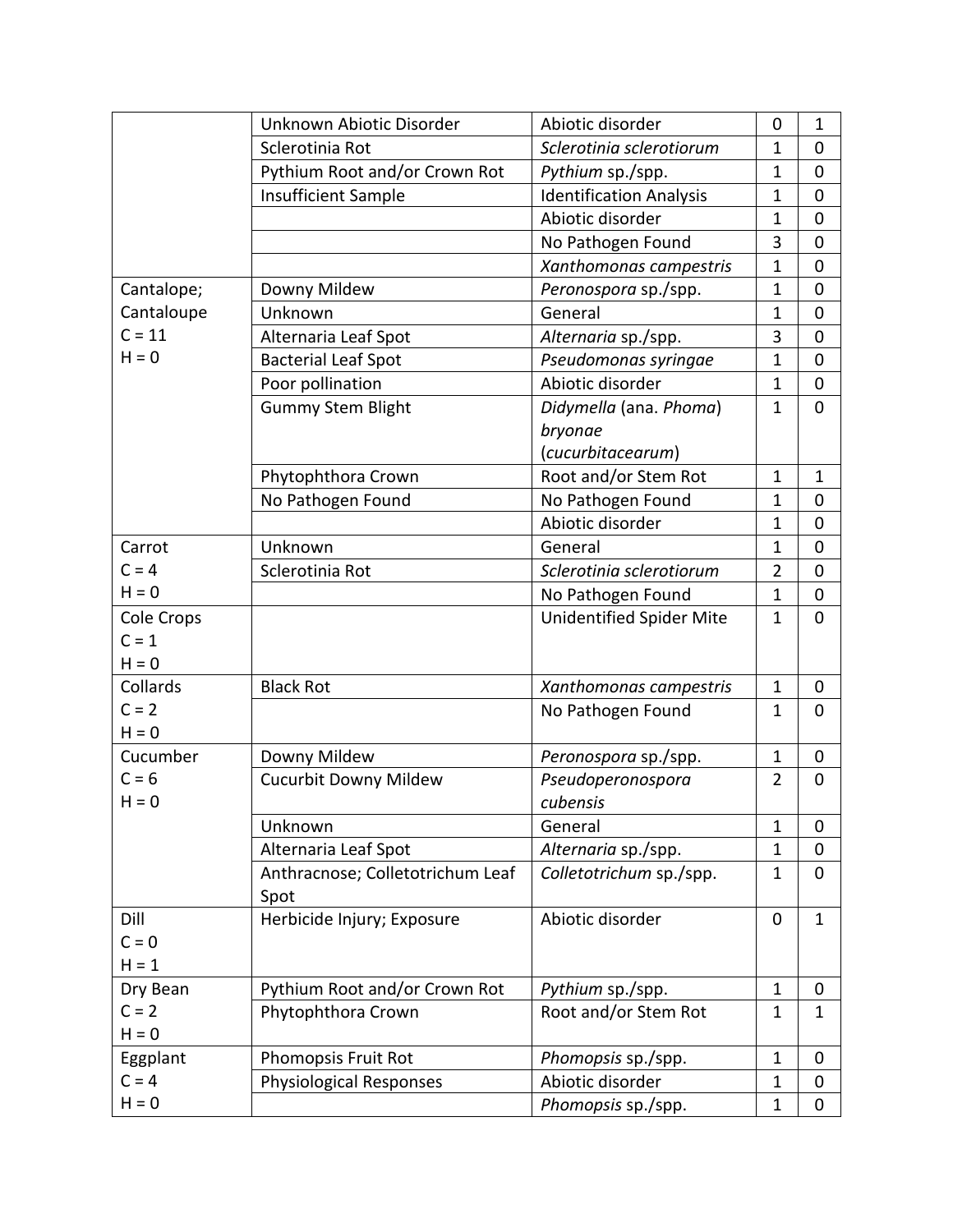|                      |                               | Unknown Agent                  | 1              | $\boldsymbol{0}$ |
|----------------------|-------------------------------|--------------------------------|----------------|------------------|
| Kale                 | Alternaria Leaf Spot          | Alternaria sp./spp.            | 1              | $\mathbf 0$      |
| $C = 2$              |                               |                                |                |                  |
| $H = 0$              |                               |                                |                |                  |
| Lettuce              | Cercospora Leaf Spot          | Cercospora sp./spp.            | 1              | $\mathbf 0$      |
| $C = 4$              | Pythium Root and/or Crown Rot | Pythium sp./spp.               | 1              | $\mathbf 0$      |
| $H = 0$              | Pythium Damping Off           | Pythium sp./spp.               | 1              | $\mathbf 0$      |
|                      |                               | No Pathogen Found              | 1              | $\mathbf 0$      |
| Okra                 | Charcoal Rot                  | Macrophomina sp./spp.          | $\mathbf{1}$   | $\mathbf 0$      |
| $C = 1$              | <b>Root Problems</b>          | Abiotic disorder               | $\mathbf 0$    | $\mathbf{1}$     |
| $H = 1$              |                               |                                |                |                  |
| Onion                | Unknown                       | General                        | $\overline{2}$ | $\mathbf 0$      |
| $C = 8$              | Not Pathogen; Saprophyte      | Secondary Agents;              | 1              | $\mathbf 0$      |
| $H = 0$              |                               | Saprophytes; Unspecif.         |                |                  |
|                      | <b>Insufficient Sample</b>    | <b>Identification Analysis</b> | 1              | $\mathbf 0$      |
|                      | No Pathogen Found             | No Pathogen Found              | $\overline{2}$ | $\overline{0}$   |
|                      | <b>Yellow Bud</b>             | Pseudomonas sp./spp.           | 1              | $\mathbf 0$      |
|                      |                               | Unknown cause                  | 1              | $\mathbf 0$      |
| Pepper               | Chemical Injury               | Abiotic disorder               | 1              | $\mathbf 0$      |
| $C = 8$              | Herbicide Injury; Exposure    | Abiotic disorder               | $\overline{1}$ | $\mathbf 0$      |
| $H = 0$              | Pythium Root and/or Crown Rot | Pythium sp./spp.               | $\overline{2}$ | $\mathbf 0$      |
|                      | No Pathogen Found             | No Pathogen Found              | 3              | $\mathbf 0$      |
|                      |                               | No Pathogen Found              | $\mathbf{1}$   | $\mathbf 0$      |
| Potato               | Southern Stem Rot             | Sclerotium rolfsii             | 1              | $\overline{0}$   |
| $C = 3$              |                               |                                |                |                  |
| $H = 0$              | Herbicide Injury; Exposure    | Abiotic disorder               | 1              | $\boldsymbol{0}$ |
|                      |                               | Streptomyces scabies           | 1              | $\mathbf 0$      |
| Pumpkin              | Powdery Mildew                | Sphaerotheca sp./spp.          | 1              | $\mathbf 0$      |
| $C = 5$              | <b>Fusarium Fruit Rot</b>     | Fusarium sp./spp.              | $\mathbf{1}$   | $\mathbf 0$      |
| $H = 0$              | Phytophthora Fruit Rot        | Phytophthora capsici           | 1              | $\overline{0}$   |
|                      | <b>Unidentified Virus</b>     | <b>Unidentified Virus</b>      | $\mathbf{1}$   | $\overline{0}$   |
|                      |                               | Pseudoperonospora              | 1              | $\mathbf 0$      |
|                      |                               | cubensis                       |                |                  |
| Radish               | Not Pathogen; Saprophyte      | Secondary Agents;              | $\mathbf{1}$   | $\mathbf 0$      |
| $C = 1$              |                               | Saprophytes; Unspecif.         |                |                  |
| $H = 0$              |                               |                                |                |                  |
| Southern peas;       | Southern Stem Blight          | Sclerotium rolfsii             | $\mathbf{1}$   | $\mathbf 0$      |
| Cowpeas              | <b>Fusarium Crown Rot</b>     | Fusarium sp./spp.              | 1              | 0                |
| <b>Blackeye Peas</b> | Southern Stem Rot             | Sclerotium rolfsii             | $\mathbf{1}$   | $\mathbf 0$      |
| $C = 4$              | Herbicide Injury; Exposure    | Abiotic disorder               | 1              | $\mathbf 0$      |
| $H = 0$              |                               |                                |                |                  |
| Spinach              | Alternaria Leaf Spot          | Alternaria sp./spp.            | $\mathbf{1}$   | $\mathbf 0$      |
| $C = 2$              | Cercospora Leaf Spot          | Cercospora sp./spp.            | $\mathbf{1}$   | $\mathbf 0$      |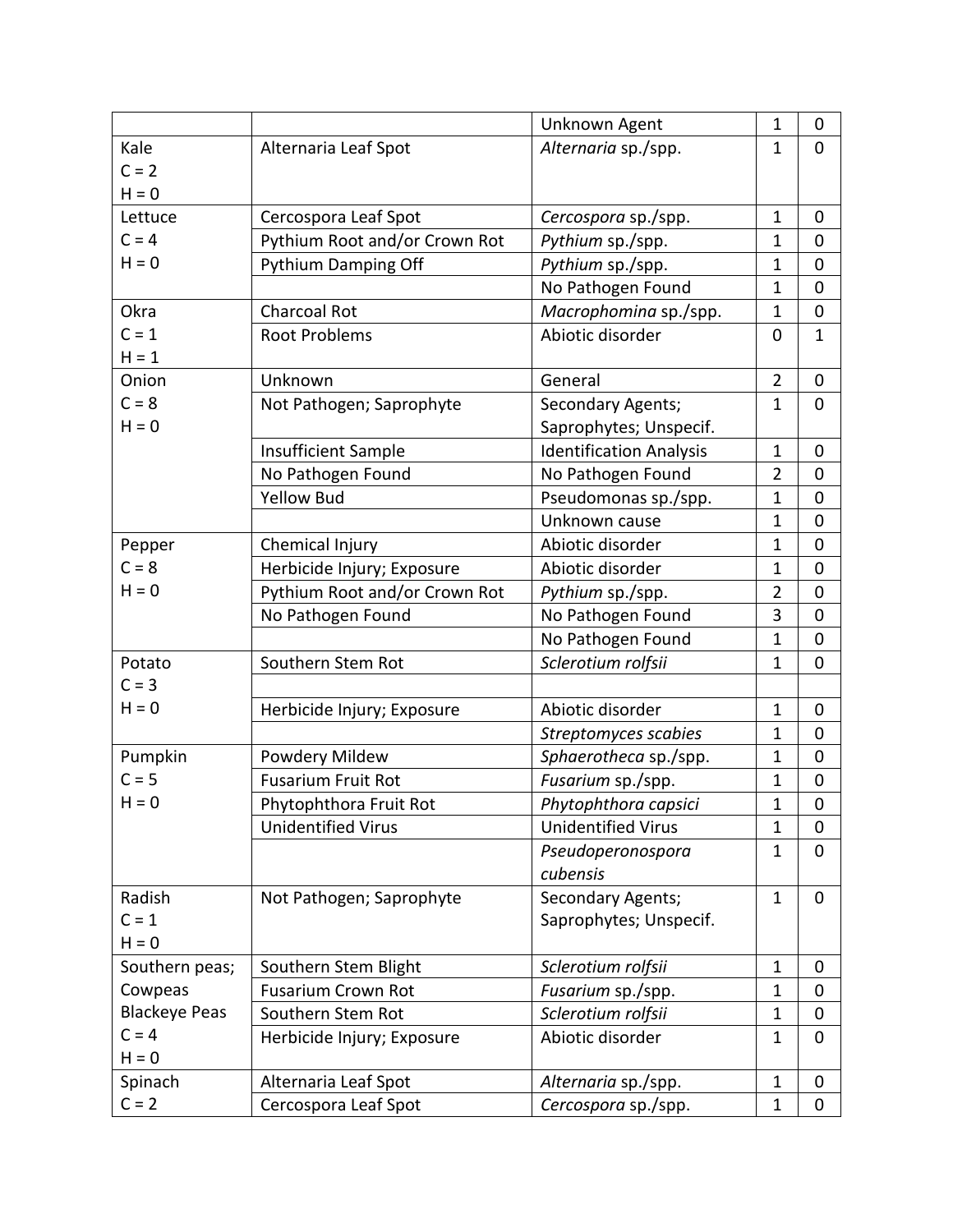| $H = 0$         |                                |                                  |                |                |
|-----------------|--------------------------------|----------------------------------|----------------|----------------|
| Squash          | <b>Cucurbit Downy Mildew</b>   | Pseudoperonospora                | $\mathbf{1}$   | 0              |
| $C = 11$        |                                | cubensis                         |                |                |
| $H = 3$         | Powdery Mildew                 | Sphaerotheca sp./spp.            | $\mathbf{1}$   | 0              |
|                 | Unknown                        | General                          | $\mathbf{1}$   | $\mathbf 0$    |
|                 | <b>Bacterial Leaf Spot</b>     | Pseudomonas syringae             | $\mathbf{1}$   | 0              |
|                 | Silverleaf Whitefly (Sweetpo.) | Bemisia argentifolii             | $\mathbf{1}$   | $\mathbf 0$    |
|                 | Cultural/Environmental Problem | Abiotic disorder                 | 0              | $\mathbf{1}$   |
|                 | Physiological Responses        | Abiotic disorder                 | 3              | $\mathbf 0$    |
|                 | Squash Vine Borer              | Melittia cucurbitae              | $\mathbf 0$    | $\mathbf{1}$   |
|                 | No Pathogen Found              | No Pathogen Found                | 3              | $\mathbf 0$    |
|                 |                                | Rhizopus sp./spp.                | 0              | $\mathbf{1}$   |
| Sweetpea        | Rhizoctonia Root; Crown Rot    | Rhizoctonia sp./spp.             | $\mathbf{1}$   | $\overline{0}$ |
| $C = 1$         |                                |                                  |                |                |
| $H = 0$         |                                |                                  |                |                |
| Sweetpotato     | Unknown                        | General                          | $\mathbf{1}$   | 0              |
| $C = 2$         | <b>Charcoal Rot</b>            | Macrophomina sp./spp.            | $\mathbf{1}$   | $\overline{0}$ |
| $H = 0$         |                                |                                  |                |                |
| Tomatillo; Tree | Cercospora Leaf Spot           | Cercospora sp./spp.              | $\mathbf{1}$   | $\overline{0}$ |
| Tomato          |                                |                                  |                |                |
| $C = 1$         |                                |                                  |                |                |
| $H = 0$         |                                |                                  |                |                |
| Tomato          | Late Blight                    | Phytophthora infestans           | 0              | $\overline{2}$ |
| $C = 29$        | Southern Stem Blight           | Sclerotium rolfsii               | 1              | $\mathbf 0$    |
| $H = 34$        | <b>Fusarium Wilt</b>           | Fusarium oxysporum               | 0              | $\overline{2}$ |
|                 | Unknown                        | General                          | 3              | 3              |
|                 | Leaf Mold                      | Fulvia fulva                     | 0              | $\mathbf{1}$   |
|                 | Not Pathogen; Saprophyte       | Secondary Agents;                | 0              | $\mathbf{1}$   |
|                 |                                | Saprophytes; Unspecif.           |                |                |
|                 | Septoria Leaf Spot             | Septoria sp./spp.                | $\pmb{0}$      | $\mathbf 1$    |
|                 | <b>Bacterial Leaf Spot</b>     | Xanthomonas sp./spp.             | $\overline{7}$ | 0              |
|                 | <b>Tobacco Mosaic</b>          | <b>Tobacco Mosaic Virus</b>      | 1              | 0              |
|                 |                                | (TMV)                            |                |                |
|                 | <b>Tomato Spotted Wilt</b>     | <b>Tomato Spotted Wilt Virus</b> | 3              | $\overline{2}$ |
|                 |                                | (TSWV)                           |                |                |
|                 | <b>Spider Mites</b>            | Family Tetranychidae             | $\mathbf 0$    | $\mathbf{1}$   |
|                 | Chemical Injury                | Abiotic disorder                 | 0              | $\overline{2}$ |
|                 | Herbicide Injury; Exposure     | Abiotic disorder                 | 0              | 4              |
|                 | Cultural/Environmental Problem | Abiotic disorder                 | 0              | 5              |
|                 | <b>Nutrient Imbalance</b>      | Abiotic disorder                 | $\mathbf{1}$   | $\mathbf 0$    |
|                 | Environmental Stress; Problem  | Abiotic disorder                 | 0              | $\mathbf{1}$   |
|                 | Unknown Abiotic Disorder       | Abiotic disorder                 | 0              | 3              |
|                 | Septoria Leaf Blight           | Septoria lycopersici             | $\mathbf 0$    | 3              |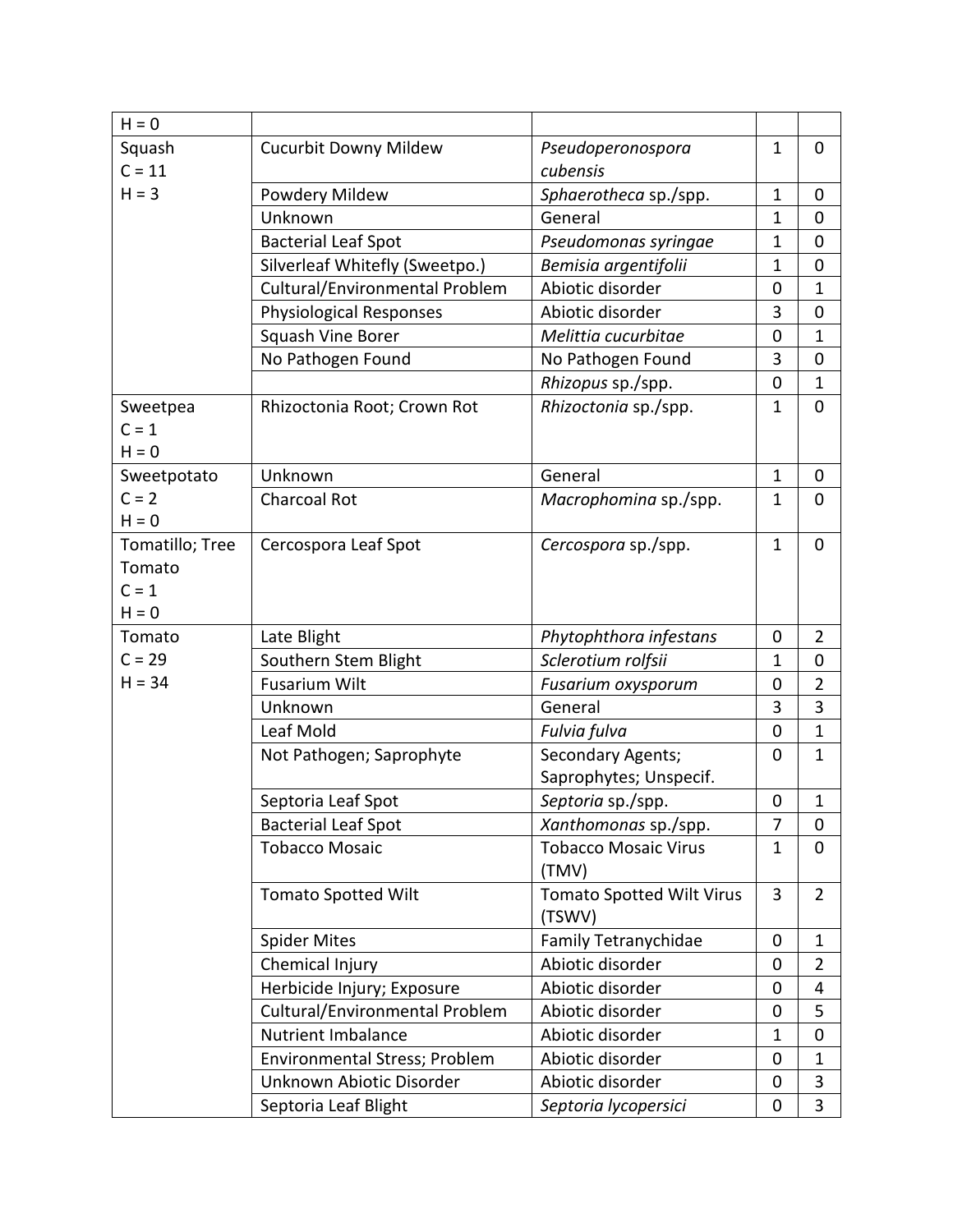|            | <b>Bacterial Wilt</b>                    | Ralstonia solanacearum         | $\overline{2}$ | $\mathbf 0$      |
|------------|------------------------------------------|--------------------------------|----------------|------------------|
|            | Early Blight; Leaf Spot                  | Alternaria solani              | $\overline{1}$ | $\mathbf{1}$     |
|            | <b>Rust Mites</b>                        | Order acari                    | $\mathbf 0$    | $\mathbf 1$      |
|            | Pythium Root and/or Crown Rot            | Pythium sp./spp.               | $\overline{0}$ | $\mathbf{1}$     |
|            | <b>Bacterial Pathogens</b>               | General                        | $\overline{0}$ | $\overline{2}$   |
|            | Insufficient Sample                      | <b>Identification Analysis</b> | $\mathbf{1}$   | $\mathbf 0$      |
|            | No Pathogen Found                        | No Pathogen Found              | 6              | $\mathbf 0$      |
|            |                                          | Abiotic disorder               | 1              | $\mathbf 0$      |
| Turnip     | Downy Mildew                             | Peronospora sp./spp.           | $\mathbf{1}$   | $\mathbf 0$      |
| $C = 3$    | <b>Nutritional Deficiency</b>            | Abiotic disorder               | $\mathbf{1}$   | $\mathbf 0$      |
| $H = 2$    | White Leaf Spot; Gray Stem               | Mycosphaerella (ana.           | $\mathbf 0$    | $\mathbf{1}$     |
|            |                                          | Pseudocercosporella            |                |                  |
|            |                                          | capsellae                      |                |                  |
|            | <b>Insect Damage</b>                     | <b>Unidentified Insect</b>     | 0              | $\mathbf{1}$     |
|            |                                          | No Pathogen Found              | $\mathbf{1}$   | $\mathbf 0$      |
| Vegetables | <b>Fruit Rot</b>                         | Sclerotium rolfsii             | $\mathbf{1}$   | $\mathbf 0$      |
| $C = 1$    |                                          |                                |                |                  |
| $H = 0$    |                                          |                                |                |                  |
| Watermelon | Anthracnose                              | Gloeosporium sp./spp.          | $\mathbf{1}$   | $\mathbf 0$      |
| $C = 116$  | <b>Watermelon Fruit Blotch</b>           | Acidovorax avenae              | 7              | $\mathbf 0$      |
| $H = 2$    | Powdery Mildew                           | Sphaerotheca sp./spp.          | 3              | $\mathbf 0$      |
|            | <b>Fusarium Wilt</b>                     | Fusarium oxysporum             | 34             | $\mathbf 0$      |
|            | Unknown                                  | General                        | $\overline{7}$ | $\mathbf 1$      |
|            | Phytophthora Fruit Rot                   | Phytophthora capsici           | $\mathbf{1}$   | $\mathbf 0$      |
|            | Rhizoctonia Root Rot                     | Rhizoctonia sp./spp.           | $\mathbf{1}$   | $\mathbf 0$      |
|            | Rhizoctonia Stem and Root Rot            | Rhizoctonia sp./spp.           | $\mathbf{1}$   | $\mathbf 0$      |
|            | Rhizoctonia Stem Rot                     | Rhizoctonia sp./spp.           | $\mathbf{1}$   | $\mathbf 0$      |
|            | Rhizoctonia Root; Crown Rot              | Rhizoctonia sp./spp.           | 1              | $\mathbf 0$      |
|            | Pythium Fruit Rot; Cottony Leak          | Pythium sp./spp.               | 1              | $\mathbf 0$      |
|            | <b>Bacterial Leaf Spot</b>               | Pseudomonas syringae           | 4              | 0                |
|            | Chemical Injury                          | Abiotic disorder               | 1              | $\mathbf 0$      |
|            | Herbicide Injury; Exposure               | Abiotic disorder               | $\mathbf{1}$   | $\mathbf 0$      |
|            | Cultural/Environmental Problem           | Abiotic disorder               | 0              | $\mathbf{1}$     |
|            | <b>Physiological Responses</b>           | Abiotic disorder               | 1              | $\boldsymbol{0}$ |
|            | Unknown Abiotic Disorder                 | Abiotic disorder               | $\mathbf{1}$   | $\mathbf 0$      |
|            |                                          |                                | $\overline{7}$ | $\mathbf 0$      |
|            | Anthracnose; Colletotrichum Leaf<br>Spot | Colletotrichum sp./spp.        |                |                  |
|            | <b>Gummy Stem Blight</b>                 | Didymella (ana. Phoma)         | 18             | $\mathbf 0$      |
|            |                                          | bryonae                        |                |                  |
|            |                                          | (cucurbitacearum)              |                |                  |
|            | Pythium Root and/or Crown Rot            | Pythium sp./spp.               | $\overline{2}$ | $\mathbf 0$      |
|            | No Virus Found                           | No Virus Found                 | $\overline{2}$ | $\mathbf 0$      |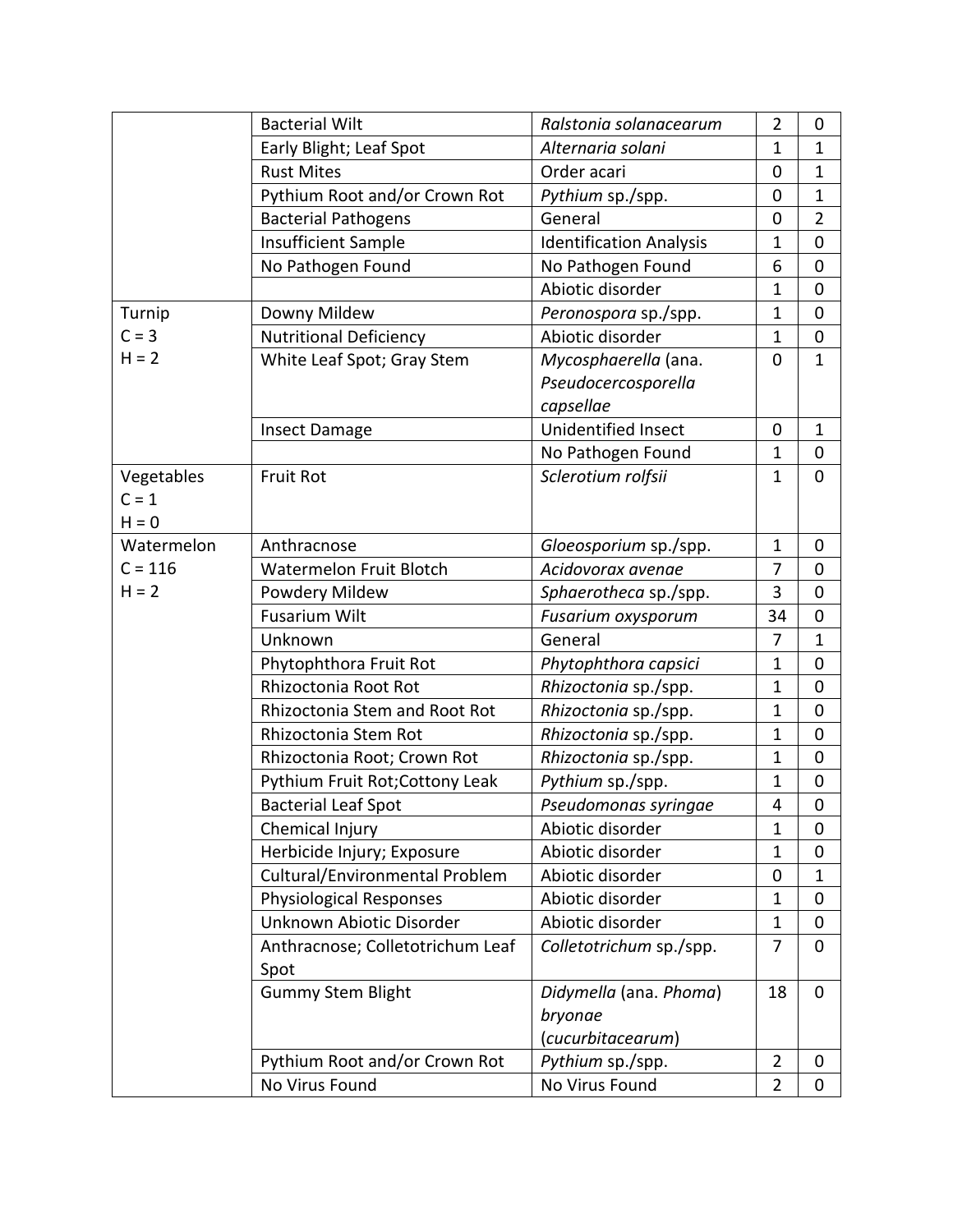|                 | Insufficient Sample          | <b>Identification Analysis</b> | 2        | 0 |
|-----------------|------------------------------|--------------------------------|----------|---|
|                 | No Pathogen Found            | No Pathogen Found              | 13       | 0 |
|                 |                              | Abiotic disorder               | 6        | 0 |
| Yellow Squash   | Unknown                      | General                        | $\Omega$ | 1 |
| $C = 6$         | <b>Unidentified Virus</b>    | <b>Unidentified Virus</b>      | 1        | 0 |
| $H = 3$         | Phytophthora Crown           | Root and/or Stem Rot           | 2        | 2 |
|                 | <b>Insect Damage</b>         | Unidentified Insect            | 0        | 2 |
|                 | <b>Cucurbit Leaf Crumple</b> | <b>Cucurbit Leaf Crumple</b>   | 3        | 0 |
|                 |                              | Virus (CuLCrv)                 |          |   |
| Zucchini Squash | Phytophthora Fruit Rot       | Phytophthora sp./spp.          | 1        | 0 |
| $C = 4$         | Rhizoctonia Root; Crown Rot  | Rhizoctonia sp./spp.           | 1        | 0 |
| $H = 0$         | <b>Bacterial Leaf Spot</b>   | Pseudomonas syringae           | 1        | 0 |
|                 |                              | Abiotic disorder               | 1        |   |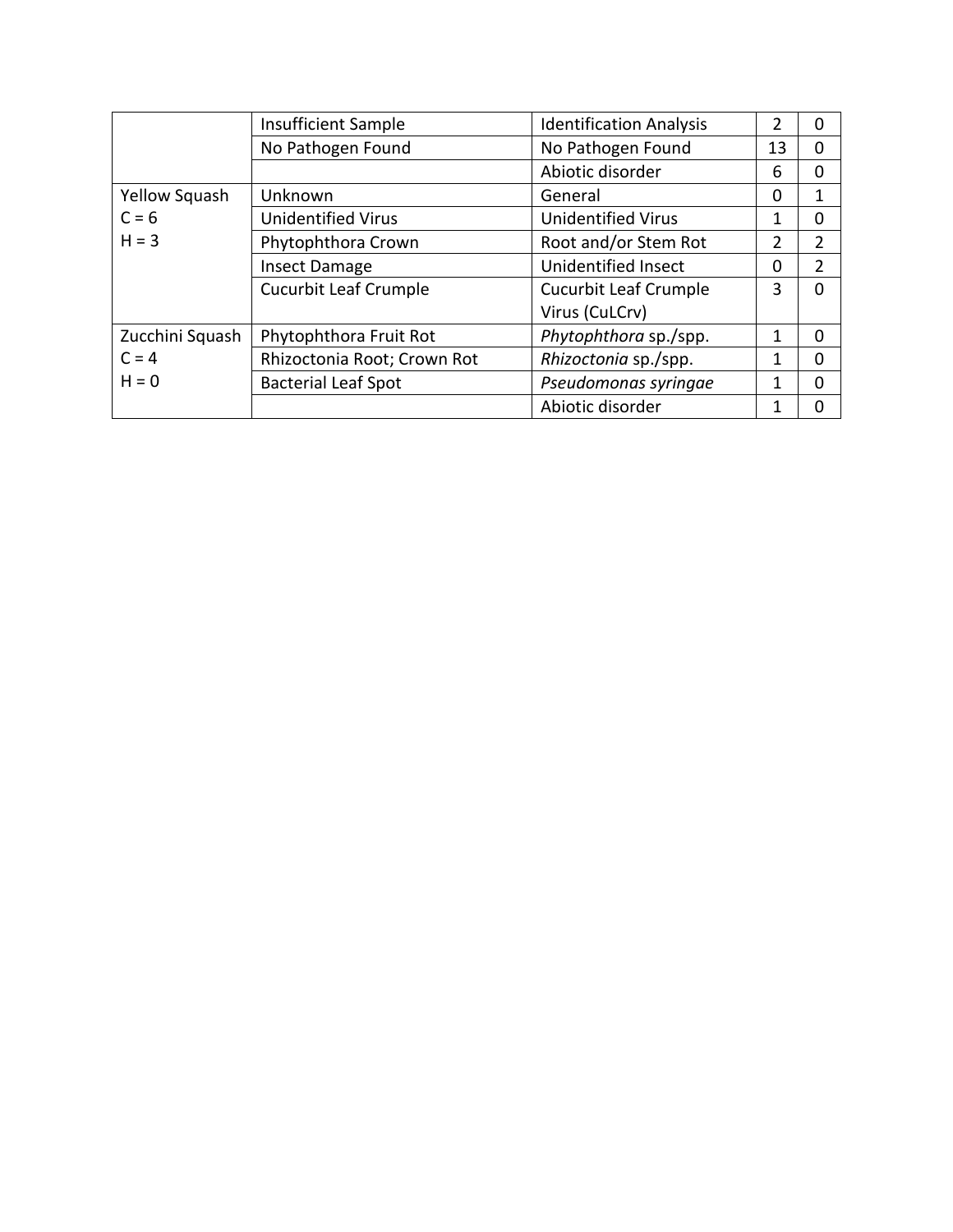# **WOODY ORNAMENTALS**

(Total Diagnoses 175: C=117; H=58)

| <b>HOST</b>    | <b>DISEASE</b>                     | <b>CAUSAL ORGANISM</b>         | C              | н                |
|----------------|------------------------------------|--------------------------------|----------------|------------------|
| Alder          | No Pathogen Found                  | No Pathogen Found              | 1              | $\overline{0}$   |
| $C = 1$        |                                    |                                |                |                  |
| $H = 0$        |                                    |                                |                |                  |
| Arborvitae     | No Pathogen Found                  | No Pathogen Found              | $\mathbf{1}$   | $\mathbf 0$      |
| $C = 2$        |                                    |                                |                |                  |
| $H = 0$        |                                    |                                |                |                  |
| Azalea;        | Cercospora Leaf Spot               | Cercospora sp./spp.            | $\overline{2}$ | $\mathbf 0$      |
| Rhododendron   | Azalea Leaf Spot                   | Cercospora handelii            | 1              | 0                |
| $C = 15$       | Canker                             | Leptosphaeria sp./spp.         | $\mathbf{1}$   | $\mathbf 0$      |
| $H = 1$        | Dieback; Canker; Twig Blight       | Botryosphaeria sp./spp.        | 1              | $\mathbf 0$      |
|                | Pythium Root and/or Crown Rot      | Pythium sp./spp.               | 4              | $\mathbf 0$      |
|                | Phytophthora Crown                 | Root and/or Stem Rot           | 1              | $\mathbf{1}$     |
|                | No Pathogen Found                  | No Pathogen Found              | 4              | $\mathbf{1}$     |
|                |                                    | No Pathogen Found              | $\mathbf{1}$   | $\mathbf 0$      |
| Banana Shrub   | No Pathogen Found                  | No Pathogen Found              | $\mathbf 0$    | $\mathbf{1}$     |
| $C = 0$        |                                    |                                |                |                  |
| $H = 1$        |                                    |                                |                |                  |
| <b>Bigleaf</b> | Cercospora Leaf Spot               | Cercospora sp./spp.            | $\mathbf{1}$   | $\mathbf 0$      |
| Hydrangea      | <b>Fungal Leaf Spot</b>            | Cercospora hydrangeae          | 1              | $\mathbf 0$      |
| $C = 4$        | Sunscald                           | Abiotic disorder               | 1              | $\mathbf 0$      |
| $H = 0$        | <b>Additional Sample Requested</b> | <b>Identification Analysis</b> | 1              | $\mathbf 0$      |
| Blueberry      |                                    | No Pathogen Found              | 1              | $\mathbf 0$      |
| $C = 1$        |                                    |                                |                |                  |
| $H = 0$        |                                    |                                |                |                  |
| Boxwood        | Crown and Root Rot                 | Phytophthora sp./spp.          | $\mathbf 0$    | $\mathbf{1}$     |
| $C = 10$       | Chemical Injury                    | Abiotic disorder               | 0              | $\mathbf{1}$     |
| $H = 10$       | Cultural/Environmental Problem     | Abiotic disorder               | 3              | $\overline{2}$   |
|                | Environmental Stress; Problem      | Abiotic disorder               | $\pmb{0}$      | 4                |
|                | <b>Root Problems</b>               | Abiotic disorder               | $\mathbf 0$    | $\mathbf{1}$     |
|                | Verticillium Dieback               | Verticillium sp./spp.          | 1              | 0                |
|                | Pythium Root and/or Crown Rot      | Pythium sp./spp.               | 1              | $\mathbf 0$      |
|                | Phytophthora Crown                 | Root and/or Stem Rot           | 4              | 4                |
|                | <b>Insect Damage</b>               | Unidentified Insect            | $\mathbf 0$    | $\mathbf{1}$     |
|                | <b>Insufficient Sample</b>         | <b>Identification Analysis</b> | 1              | $\boldsymbol{0}$ |
| Camellia       | Anthracnose                        | Glomerella                     | 1              | $\mathbf 0$      |
| $C = 6$        |                                    | (Colletotrichum) cingulata     |                |                  |
| $H = 2$        |                                    | (gloeosporioides)              |                |                  |
|                | Camellia Yellow Mottle             | Camellia Yellow Mottle         | $\mathbf{1}$   | $\mathbf 0$      |
|                |                                    | <b>Virus</b>                   |                |                  |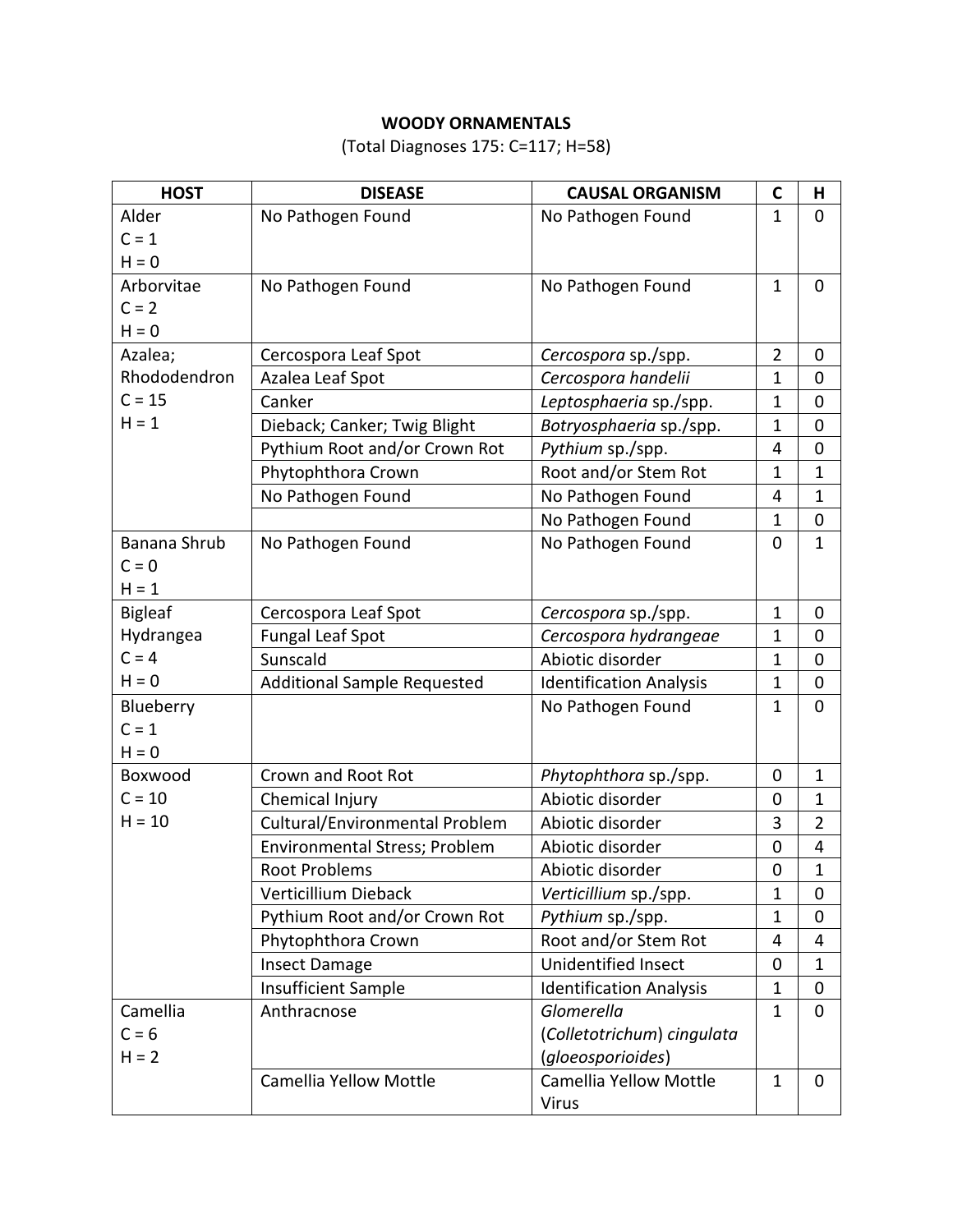|                       | Cultural/Environmental Problem   | Abiotic disorder               | 0              | $\mathbf{1}$   |
|-----------------------|----------------------------------|--------------------------------|----------------|----------------|
|                       | Oedema; Edema                    | Abiotic disorder               | 1              | $\mathbf 0$    |
|                       | Unknown Abiotic Disorder         | Abiotic disorder               | 0              | 1              |
|                       | Freeze; Frost; Cold Damage       | Abiotic disorder               | $\mathbf 1$    | $\mathbf 0$    |
|                       | <b>Stem Canker</b>               | Colletotrichum (teleo.         | $\mathbf{1}$   | $\mathbf 0$    |
|                       |                                  | Glomerella) sp./spp.           |                |                |
|                       | No Pathogen Found                | No Pathogen Found              | $\mathbf{1}$   | $\mathbf 0$    |
| Cherry                | <b>Shothole Borer</b>            | Scolytus rugulosus             | $\mathbf{1}$   | $\mathbf{1}$   |
| $C = 0$               |                                  |                                |                |                |
| $H = 1$               |                                  |                                |                |                |
| Cherry-laurel         | <b>Insufficient Sample</b>       | <b>Identification Analysis</b> | $\mathbf{1}$   | $\mathbf{1}$   |
| $C = 2$               | Undetermined Injury or Pest      | <b>Identification Analysis</b> | $\mathbf{1}$   | $\mathbf{1}$   |
| $H = 0$               |                                  |                                |                |                |
| <b>Chinese Fringe</b> | Pseudomonas Canker               | Pseudomonas sp./spp.           | 1              | $\mathbf 0$    |
| Flower                | No Pathogen Found                | No Pathogen Found              | 1              | $\mathbf 0$    |
| $C = 3$               |                                  | Pseudomonas savastanoi         | $\mathbf{1}$   | $\overline{0}$ |
| $H = 0$               |                                  |                                |                |                |
| Common                | Boxwood Volutella Blight; Canker | Volutella buxi                 | $\mathbf{1}$   | $\mathbf 0$    |
| Boxwood               | No Pathogen Found                | No Pathogen Found              | $\overline{2}$ | $\mathbf 0$    |
| $C = 3$               |                                  |                                |                |                |
| $H = 0$               |                                  |                                |                |                |
| Common                | Glomerella Canker                | Glomerella                     | $\overline{2}$ | $\mathbf 0$    |
| Camellia              |                                  | (Colletotrichum) cingulata     |                |                |
| $C = 3$               |                                  | (gloeosporioides)              |                |                |
| $H = 0$               | Camellia Leaf Gall               | Exobasidium camelliae          | 1              | $\mathbf 0$    |
| Common                | Rhizoctonia Crown and Stem Rot   | Rhizoctonia sp./spp.           | $\mathbf{1}$   | $\mathbf 0$    |
| Gardenia (Cape        | Phytophthora Crown               | Root and/or Stem Rot           | $\mathbf{1}$   | $\mathbf{1}$   |
| Jasmine)              |                                  |                                |                |                |
| $C = 2$               |                                  |                                |                |                |
| $H = 0$               |                                  |                                |                |                |
| Confederate           | Unknown                          | General                        | $\mathbf 0$    | $\mathbf{1}$   |
| Rose                  |                                  |                                |                |                |
| $C = 0$               |                                  |                                |                |                |
| $H = 1$               |                                  |                                |                |                |
| Crape Myrtle          | Unknown                          | General                        | $\mathbf 0$    | $\mathbf{1}$   |
| $C = 0$               | <b>Insect Damage</b>             | <b>Unidentified Insect</b>     | $\mathbf 0$    | $\mathbf{1}$   |
| $H = 2$               |                                  |                                |                |                |
| Edging                | Planting Too Deep                | Abiotic disorder               | $\mathbf{1}$   | $\mathbf 0$    |
| Boxwood               | Boxwood Volutella Blight; Canker | Volutella buxi                 | $\mathbf{1}$   | $\mathbf 0$    |
| $C = 2$               |                                  |                                |                |                |
| $H = 0$               |                                  |                                |                |                |
| Euonymus              | Cultural/Environmental Problem   | Abiotic disorder               | $\mathbf 0$    | $\mathbf{1}$   |
| $C = 0$               |                                  |                                |                |                |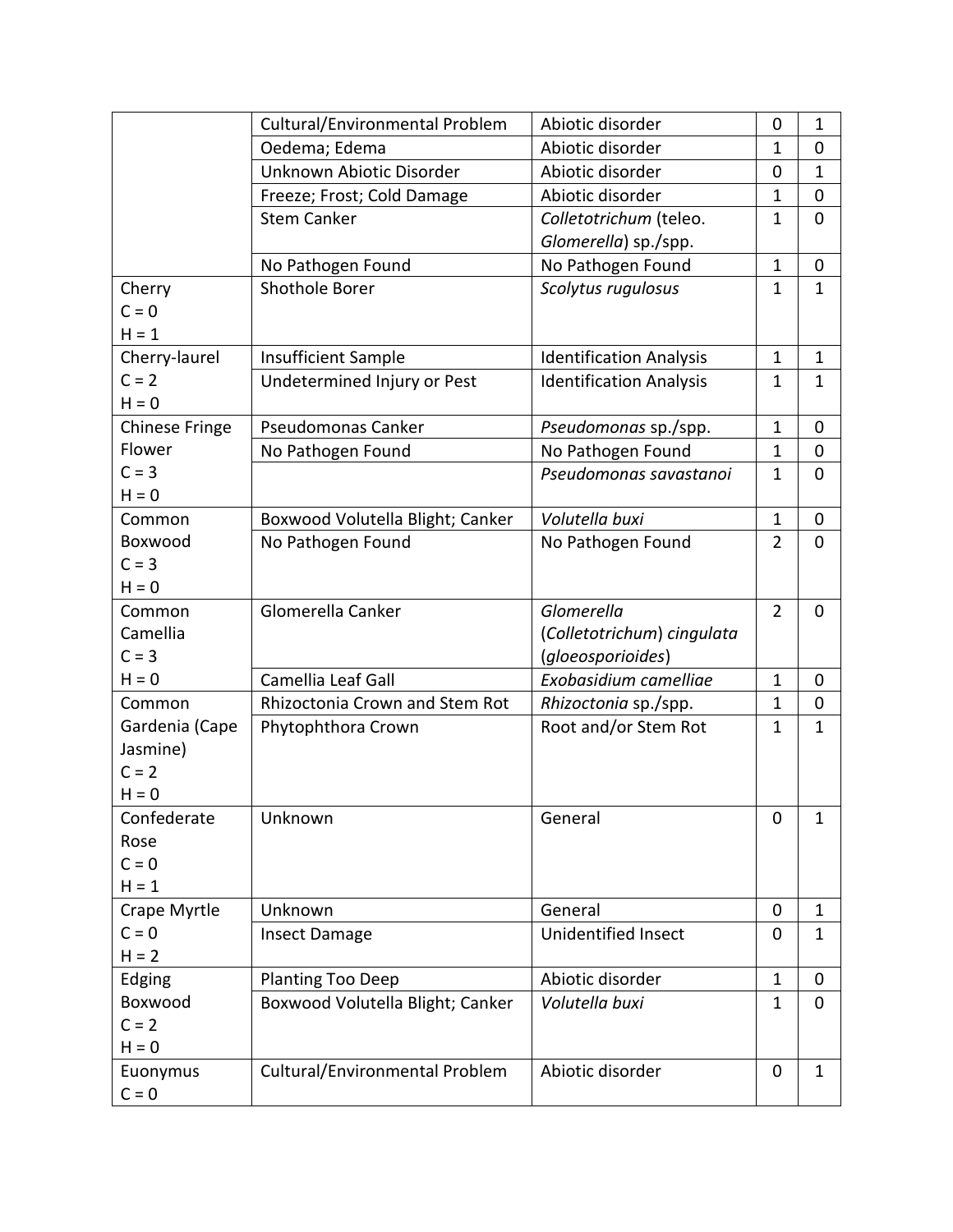| $H = 1$        |                                      |                            |                |                |
|----------------|--------------------------------------|----------------------------|----------------|----------------|
| Gardenia       | Phytophthora Crown                   | Root and/or Stem Rot       | $\mathbf{1}$   | $\mathbf{1}$   |
| $C = 4$        | No Pathogen Found                    | No Pathogen Found          | 3              | $\mathbf 0$    |
| $H = 0$        |                                      |                            |                |                |
| Hawthorn       | Cedar-Hawthorn Rust                  | Gymnosporangium            | $\mathbf{1}$   | $\mathbf 0$    |
| $C = 1$        |                                      | globosum                   |                |                |
| $H = 0$        |                                      |                            |                |                |
| Heavenly       | Anthracnose; Colletotrichum Leaf     | Colletotrichum sp./spp.    | $\mathbf{1}$   | $\overline{0}$ |
| <b>Bamboo</b>  | Spot                                 |                            |                |                |
| $C = 2$        |                                      | No Pathogen Found          | $\mathbf{1}$   | $\overline{0}$ |
| $H = 0$        |                                      |                            |                |                |
| Hinoki         | Dieback; Canker; Twig Blight         | Botryosphaeria sp./spp.    | $\mathbf{1}$   | $\overline{0}$ |
| Falsecypress   |                                      |                            |                |                |
| $C = 1$        |                                      |                            |                |                |
| $H = 0$        |                                      |                            |                |                |
| Holly          | <b>Black Root Rot</b>                | Thielaviopsis (Chalara)    | $\mathbf{1}$   | 0              |
| $C = 4$        |                                      | basicola (elegans)         |                |                |
| $H = 3$        | Cultural/Environmental Problem       | Abiotic disorder           | 0              | $\mathbf{1}$   |
|                | Environmental Stress; Problem        | Abiotic disorder           | 0              | $\mathbf{1}$   |
|                | Pythium Root and/or Crown Rot        | Pythium sp./spp.           | 0              | $\mathbf{1}$   |
|                | No Pathogen Found                    | No Pathogen Found          | $\overline{2}$ | $\mathbf 0$    |
|                |                                      | No Pathogen Found          | $\mathbf{1}$   | $\mathbf 0$    |
| Hydrangea      | Rhizoctonia Root; Crown Rot          | Rhizoctonia sp./spp.       | $\mathbf{1}$   | $\mathbf 0$    |
| $C = 5$        | Cercospora Leaf Spot                 | Cercospora sp./spp.        | $\mathbf 0$    | $\mathbf{1}$   |
| $H = 5$        | <b>Mites</b>                         | Order Acari                | 1              | $\mathbf 0$    |
|                | Granulate Ambrosia Beetle            | Xylosandrus crassiusculus  | $\mathbf{1}$   | $\mathbf{1}$   |
|                | Cultural/Environmental Problem       | Abiotic disorder           | 0              | $\mathbf{1}$   |
|                | <b>Environmental Stress; Problem</b> | Abiotic disorder           | 0              | $\mathbf{1}$   |
|                | <b>Insect Damage</b>                 | <b>Unidentified Insect</b> | 0              | $\mathbf{1}$   |
|                | No Virus Found                       | No Virus Found             | $\mathbf{1}$   | $\overline{0}$ |
|                | No Pathogen Found                    | No Pathogen Found          | $\mathbf{1}$   | 0              |
| Japanese       | Pythium Root and/or Crown Rot        | Pythium sp./spp.           | $\mathbf{1}$   | $\mathbf 0$    |
| Barberry       |                                      |                            |                |                |
| $C = 1$        |                                      |                            |                |                |
| $H = 0$        |                                      |                            |                |                |
| Japanese       | Cultural/Environmental Problem       | Abiotic disorder           | $\mathbf 0$    | $\mathbf{1}$   |
| Cleyera        | No Pathogen Found                    | No Pathogen Found          | $\mathbf{1}$   | 0              |
| $C = 1$        |                                      |                            |                |                |
| $H = 1$        |                                      |                            |                |                |
| Japanese Plum- | Rhizoctonia Crown and Stem Rot       | Rhizoctonia sp./spp.       | $\mathbf{1}$   | $\mathbf 0$    |
| yew            |                                      |                            |                |                |
| $C = 1$        |                                      |                            |                |                |
| $H = 0$        |                                      |                            |                |                |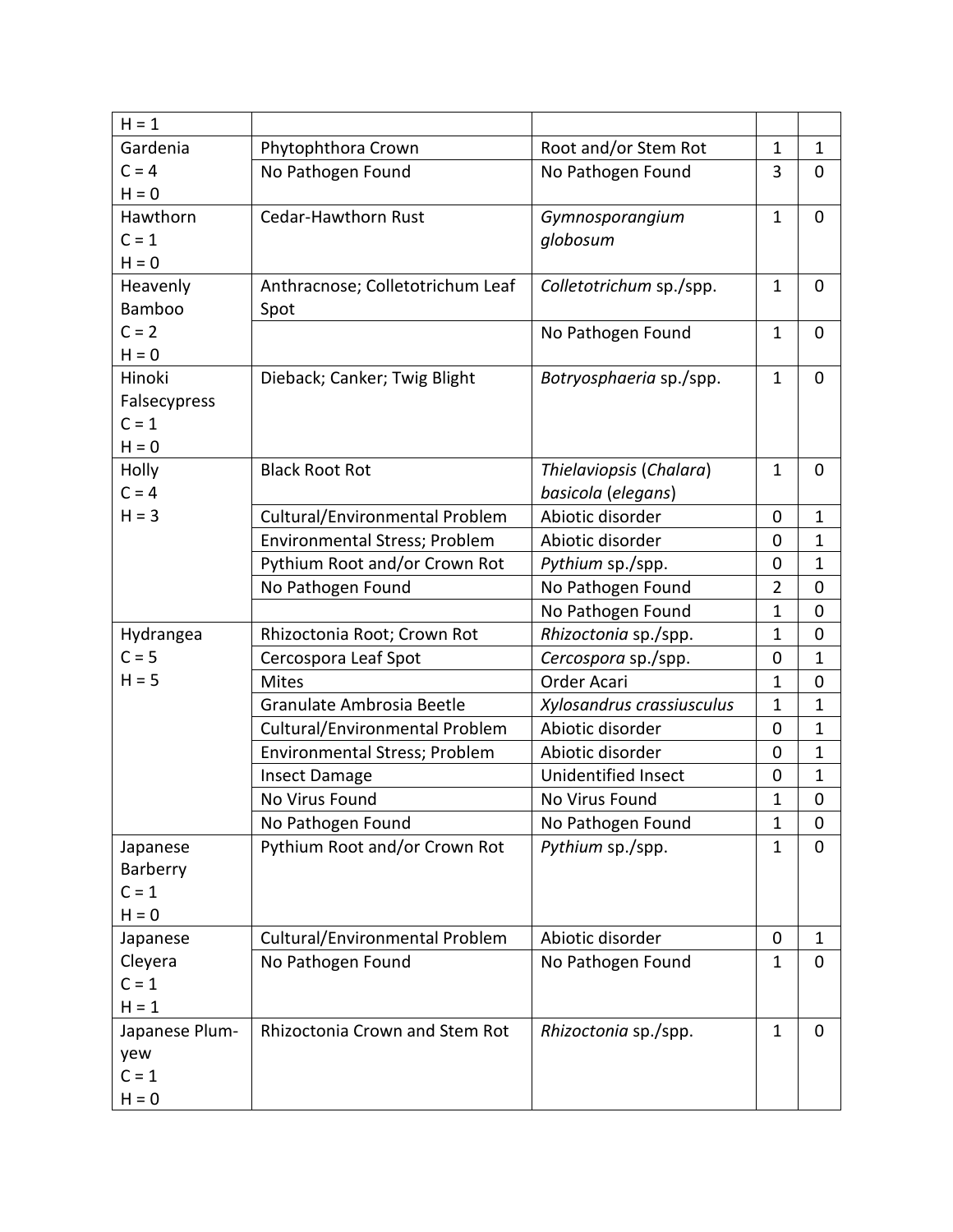| Japanese Privet  | Leaf Spot                              | Pseudocercospora           | 0              | $\overline{2}$ |
|------------------|----------------------------------------|----------------------------|----------------|----------------|
| $C = 0$          |                                        | sp./spp.                   |                |                |
| $H = 5$          | Cultural/Environmental Problem         | Abiotic disorder           | $\mathbf 0$    | $\overline{2}$ |
|                  | Environmental Stress; Problem          | Abiotic disorder           | $\mathbf 0$    | $\mathbf{1}$   |
| Japanese Yew     | No Pathogen Found                      | No Pathogen Found          | $\mathbf{1}$   | $\mathbf 0$    |
| $C = 1$          |                                        |                            |                |                |
| $H = 0$          |                                        |                            |                |                |
| Jasmine          | No Pathogen Found                      | No Pathogen Found          | $\mathbf{1}$   | $\mathbf{1}$   |
| $C = 0$          |                                        |                            |                |                |
| $H = 1$          |                                        |                            |                |                |
| Juniper          | Phomopsis Blight                       | Phomopsis sp./spp.         | $\mathbf{1}$   | $\mathbf{1}$   |
| $C = 5$          | <b>Spider Mites</b>                    | Family Tetranychidae       | 1              | $\mathbf{1}$   |
| $H = 8$          | Cultural/Environmental Problem         | Abiotic disorder           | 4              | 4              |
|                  | Environmental Stress; Problem          | Abiotic disorder           | $\overline{2}$ | $\overline{2}$ |
|                  | Phomopsis Tip Blight; Needle<br>Blight | Phomopsis juniperovora     | 1              | $\mathbf{1}$   |
|                  | <b>Insect Damage</b>                   | <b>Unidentified Insect</b> | $\mathbf{1}$   | $\mathbf{1}$   |
|                  | No Pathogen Found                      | No Pathogen Found          | 3              | 3              |
| Leucothoe        | Environmental Stress; Problem          | Abiotic disorder           | $\mathbf{1}$   | $\mathbf{1}$   |
| $C = 0$          |                                        |                            |                |                |
| $H = 1$          |                                        |                            |                |                |
| Ligustrum;       | <b>Thrips</b>                          | Thrips sp./spp.            | $\mathbf{1}$   | $\mathbf{1}$   |
| Privet           | Environmental Stress; Problem          | Abiotic disorder           | $\overline{2}$ | $\overline{2}$ |
| $C = 4$          | No Pathogen Found                      | No Pathogen Found          | 3              | 3              |
| $H = 2$          |                                        |                            |                |                |
| Lilac            | <b>White Peach Scale</b>               | Pseudaulacaspis            | $\mathbf{1}$   | $\mathbf{1}$   |
| $C = 0$          |                                        | pentagona                  |                |                |
| $H = 1$          |                                        |                            |                |                |
| Loquat           | Anthracnose; Colletotrichum Leaf       | Colletotrichum sp./spp.    | $\mathbf{1}$   | $\mathbf{1}$   |
| $C = 1$          | Spot                                   |                            |                |                |
| $H = 0$          |                                        |                            |                |                |
| Loropetalum      | Environmental Stress; Problem          | Abiotic disorder           | $\mathbf{1}$   | $\mathbf{1}$   |
| $C = 0$          |                                        |                            |                |                |
| $H = 1$          |                                        |                            |                |                |
| Lusterleaf Holly | No Pathogen Found                      | No Pathogen Found          | $\mathbf{1}$   | $\mathbf{1}$   |
| $C = 1$          |                                        |                            |                |                |
| $H = 0$          |                                        |                            |                |                |
| Magnolia         | Chemical Injury                        | Abiotic disorder           | $\mathbf{1}$   | $\mathbf{1}$   |
| $C = 0$          |                                        |                            |                |                |
| $H = 1$          |                                        |                            |                |                |
| Mountain         |                                        | No Pathogen Found          | $\mathbf{1}$   | $\mathbf{1}$   |
| Laurel           |                                        |                            |                |                |
| $C = 1$          |                                        |                            |                |                |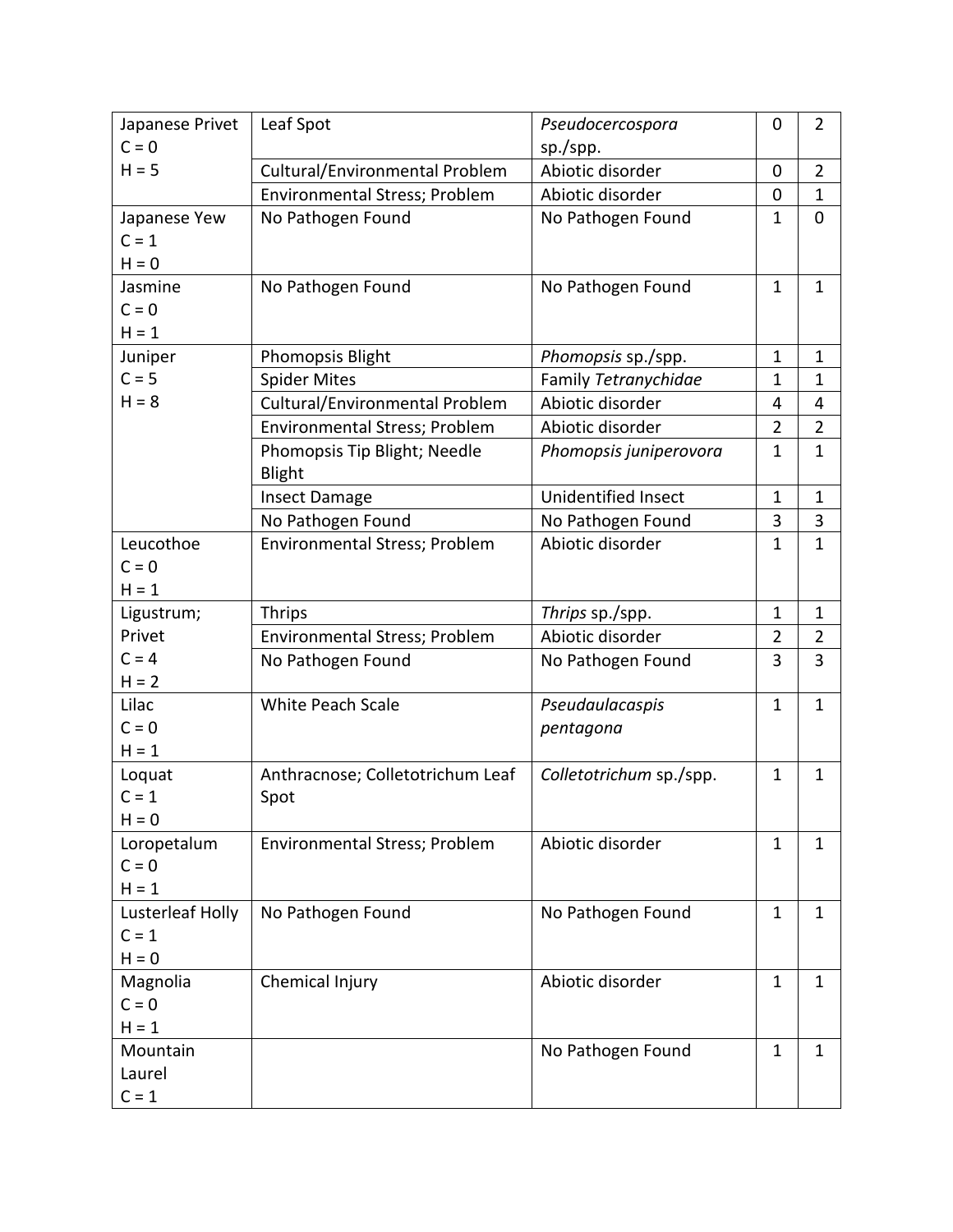| $H = 0$              |                                |                                |                |                |
|----------------------|--------------------------------|--------------------------------|----------------|----------------|
| Nellie R.            | No Pathogen Found              | No Pathogen Found              | $\mathbf{1}$   | $\mathbf{1}$   |
| <b>Stevens Holly</b> |                                |                                |                |                |
| $C = 1$              |                                |                                |                |                |
| $H = 0$              |                                |                                |                |                |
| Oakleaf              | Armillaria Root Rot            | Armillaria (Armillariella)     | $\mathbf{1}$   | $\mathbf{1}$   |
| Hydrangea            |                                | sp./spp.                       |                |                |
| $C = 0$              |                                |                                |                |                |
| $H = 1$              |                                |                                |                |                |
| Osmanthus            | Environmental Stress; Problem  | Abiotic disorder               | $\mathbf{1}$   | $\mathbf{1}$   |
| $C = 0$              | <b>Root Problems</b>           | Abiotic disorder               | 1              | $\mathbf{1}$   |
| $H = 2$              |                                |                                |                |                |
| Rhododendron         | Cercospora Leaf Spot           | Cercospora sp./spp.            | $\mathbf{1}$   | $\mathbf{1}$   |
| $C = 2$              | <b>Broad Mite</b>              | Polyphagotarsonemus            | $\mathbf{1}$   | $\mathbf{1}$   |
| $H = 2$              |                                | latus                          |                |                |
|                      | Environmental Stress; Problem  | Abiotic disorder               | $\mathbf{1}$   | $\mathbf{1}$   |
|                      | <b>Insect Damage</b>           | <b>Unidentified Insect</b>     | $\overline{1}$ | $\mathbf{1}$   |
| Rose                 | Rhizoctonia Root; Crown Rot    | Rhizoctonia sp./spp.           | $\mathbf{1}$   | 1              |
| $C = 12$             | <b>Root Girdling</b>           | Abiotic disorder               | $\mathbf 1$    | $\mathbf{1}$   |
| $H = 2$              | Unknown Abiotic Disorder       | Abiotic disorder               | $\mathbf{1}$   | $\mathbf{1}$   |
|                      | Phomopsis Dieback; Tip Blight; | Phomopsis sp./spp.             | 1              | $\mathbf{1}$   |
|                      | Canker                         |                                |                |                |
|                      | Phytophthora Crown             | Root and/or Stem Rot           | $\mathbf{1}$   | $\mathbf{1}$   |
|                      | Rose Rosette Disease           | Rose rosette-associated        | 1              | $\mathbf{1}$   |
|                      |                                | virus (RRaV)                   |                |                |
|                      | No Pathogen Found              | No Pathogen Found              | 8              | 8              |
| Rosemary             | Chemical Injury                | Abiotic disorder               | 1              | $\mathbf{1}$   |
| $C = 0$              |                                |                                |                |                |
| $H = 1$              |                                |                                |                |                |
| Rubus                | Phytophthora Crown             | Root and/or Stem Rot           | $\overline{2}$ | $\overline{2}$ |
| (Ornamental)         |                                |                                |                |                |
| $C = 2$              |                                |                                |                |                |
| $H = 0$              |                                |                                |                |                |
| Sasanqua             |                                | No Pathogen Found              | $\overline{2}$ | $\overline{2}$ |
| Camellia             |                                |                                |                |                |
| $C = 2$              |                                |                                |                |                |
| $H = 0$              |                                |                                |                |                |
| Saucer               | <b>Bacterial Leaf Spot</b>     | Pseudomonas sp./spp.           | $\mathbf{1}$   | $\mathbf{1}$   |
| Magnolia             |                                |                                |                |                |
| $C = 1$              |                                |                                |                |                |
| $H = 0$              |                                |                                |                |                |
| Snowbell             | Insufficient Sample            | <b>Identification Analysis</b> | $\mathbf{1}$   | $\mathbf{1}$   |
| $C = 1$              |                                |                                |                |                |